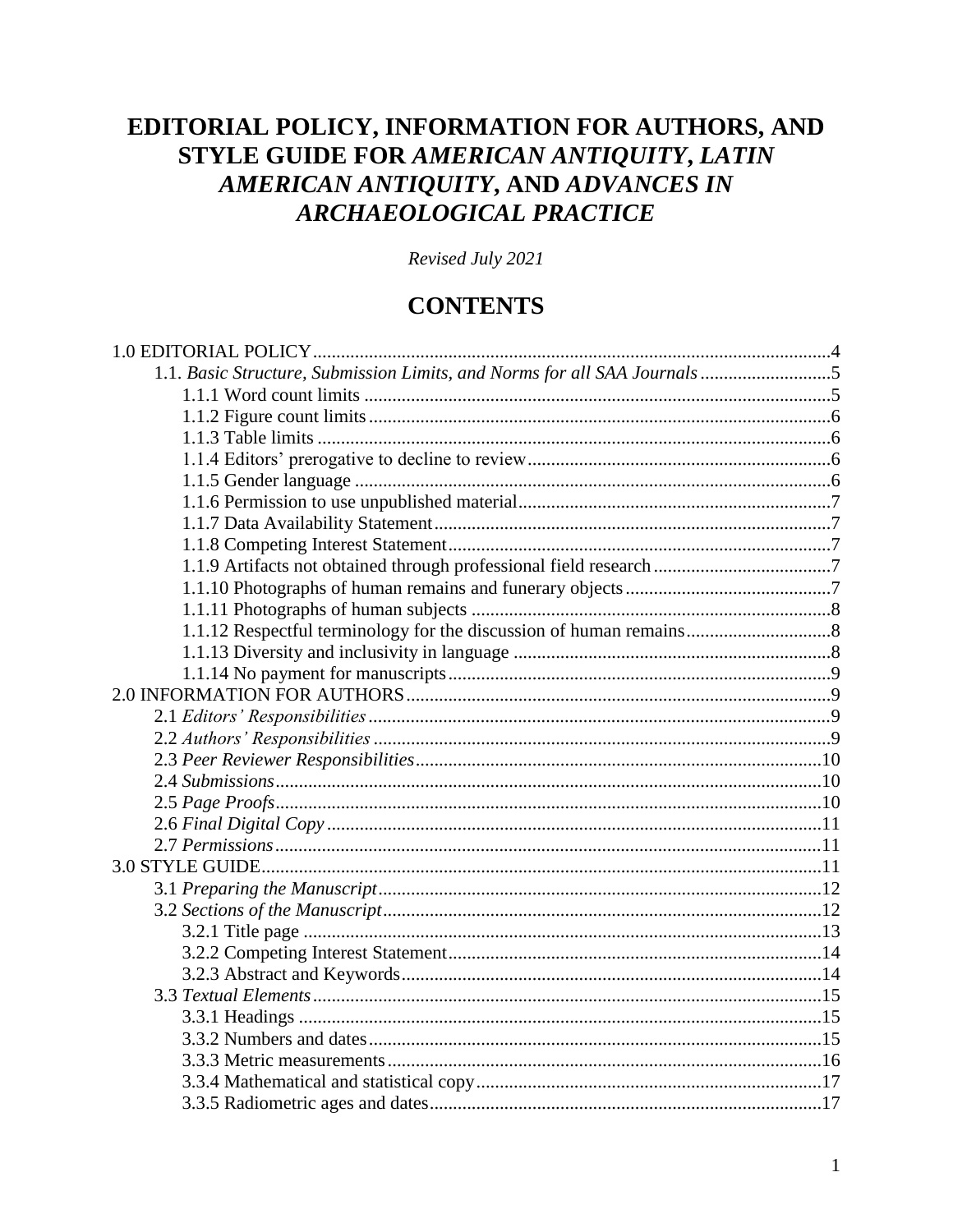| 3.4.4 Several authors cited in one place or several references by same author 24 |  |
|----------------------------------------------------------------------------------|--|
| 3.4.5 Two or more references by same author or authors in same year 24           |  |
|                                                                                  |  |
|                                                                                  |  |
|                                                                                  |  |
|                                                                                  |  |
|                                                                                  |  |
|                                                                                  |  |
|                                                                                  |  |
|                                                                                  |  |
|                                                                                  |  |
|                                                                                  |  |
|                                                                                  |  |
|                                                                                  |  |
|                                                                                  |  |
|                                                                                  |  |
|                                                                                  |  |
|                                                                                  |  |
|                                                                                  |  |
|                                                                                  |  |
|                                                                                  |  |
|                                                                                  |  |
|                                                                                  |  |
|                                                                                  |  |
|                                                                                  |  |
|                                                                                  |  |
|                                                                                  |  |
|                                                                                  |  |
|                                                                                  |  |
|                                                                                  |  |
|                                                                                  |  |
|                                                                                  |  |
|                                                                                  |  |
|                                                                                  |  |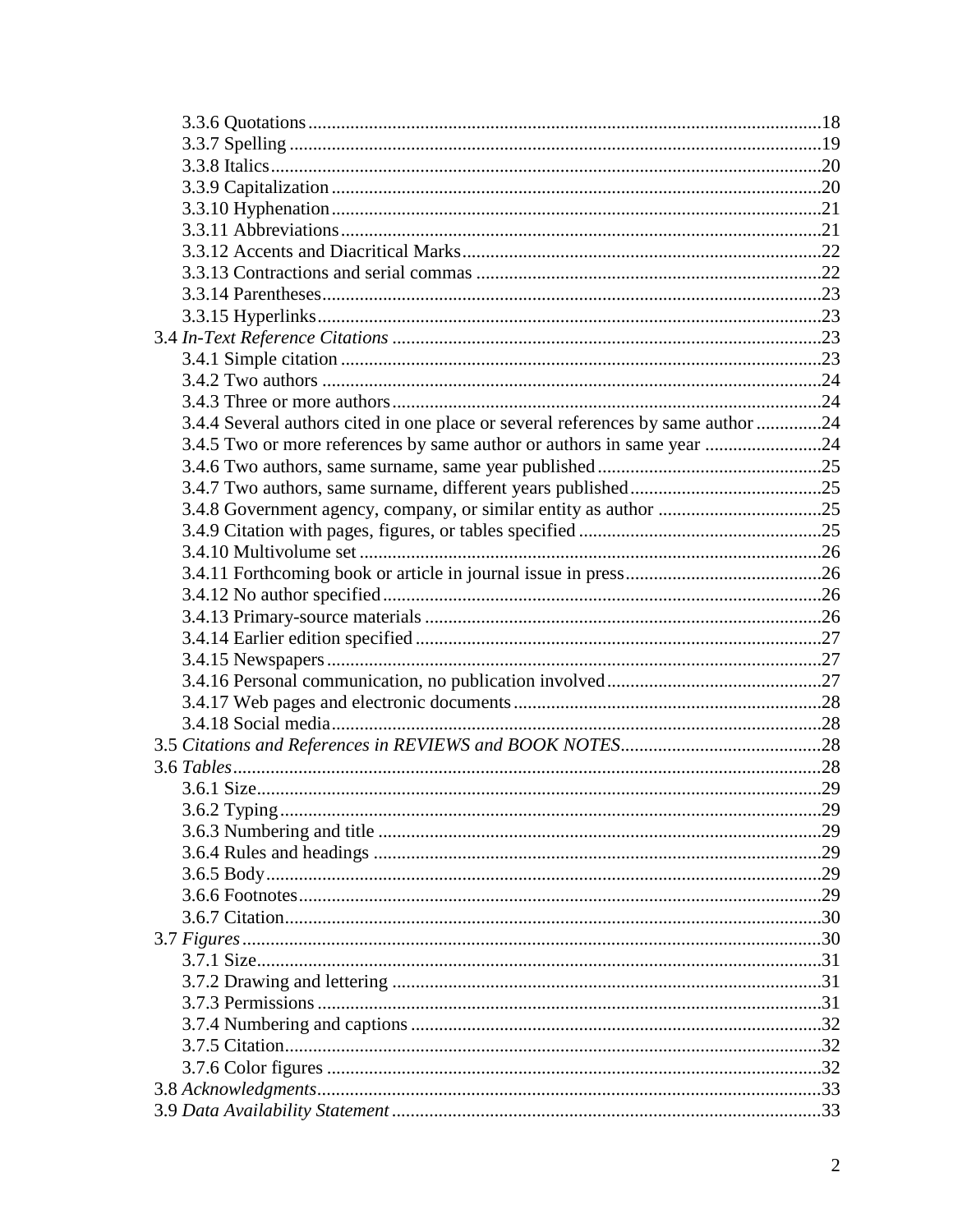| 3.12.3 Edited or compiled book (editor or compiler as "author") 36                   |  |
|--------------------------------------------------------------------------------------|--|
|                                                                                      |  |
|                                                                                      |  |
|                                                                                      |  |
|                                                                                      |  |
|                                                                                      |  |
|                                                                                      |  |
|                                                                                      |  |
|                                                                                      |  |
|                                                                                      |  |
|                                                                                      |  |
|                                                                                      |  |
| 3.12.15 Article in conference proceedings, transactions, or annual reports series 40 |  |
|                                                                                      |  |
|                                                                                      |  |
|                                                                                      |  |
|                                                                                      |  |
|                                                                                      |  |
|                                                                                      |  |
| 3.12.22 Web pages, electronic documents, blogs, and social media 43                  |  |
|                                                                                      |  |
|                                                                                      |  |
|                                                                                      |  |
|                                                                                      |  |
|                                                                                      |  |
|                                                                                      |  |
|                                                                                      |  |
|                                                                                      |  |
|                                                                                      |  |
|                                                                                      |  |
|                                                                                      |  |
|                                                                                      |  |
|                                                                                      |  |
|                                                                                      |  |
|                                                                                      |  |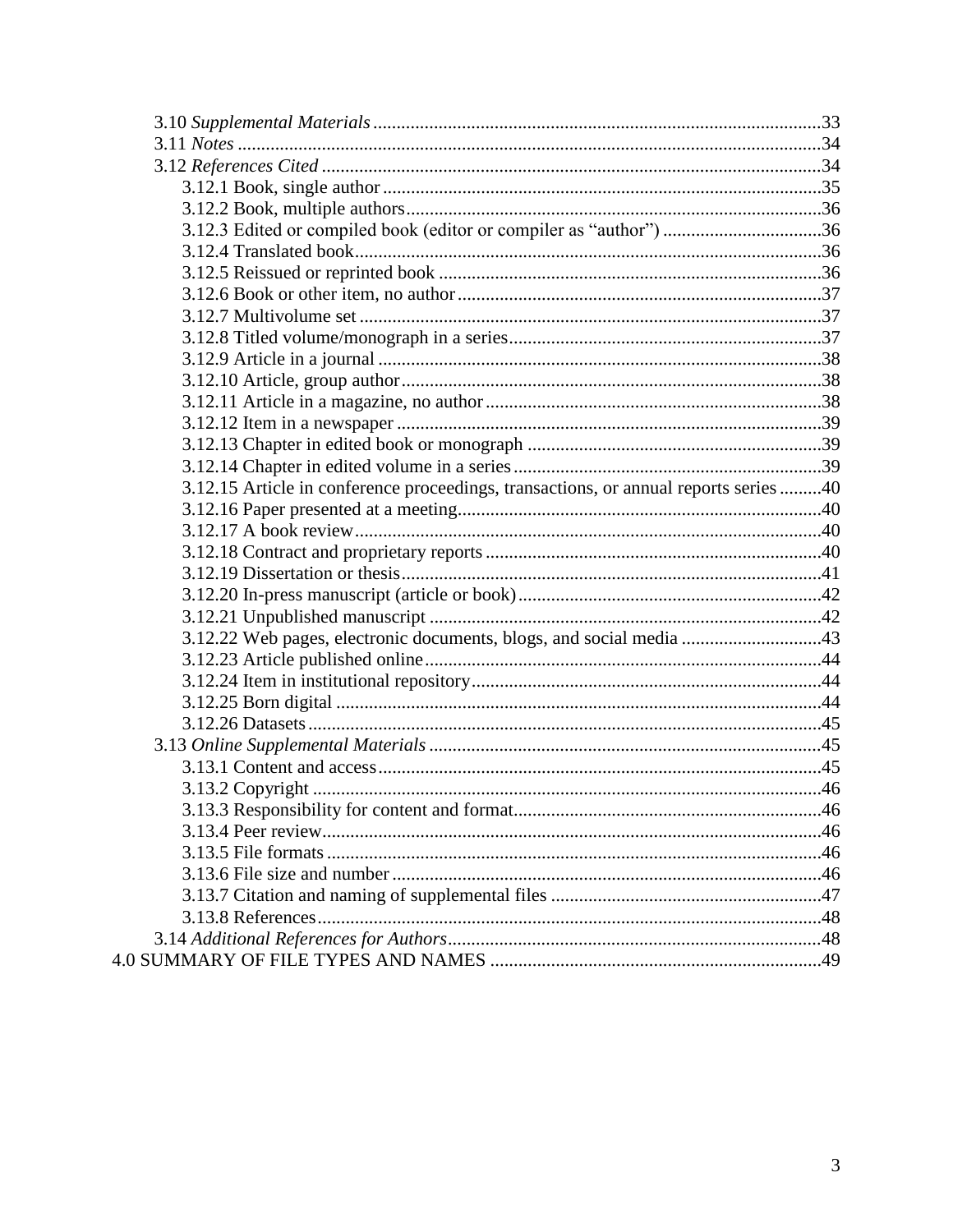# **1.0 EDITORIAL POLICY**

*American Antiquity* (AAQ) is a quarterly journal that publishes original papers on the archaeology of North America and on archaeological method, theory, and practice worldwide. Manuscripts describing research south of the continental United States will be transferred to *Latin American Antiquity* (LAQ). The editors of AAQ and LAQ will discuss manuscripts that straddle the border, and the editors of AAQ and *Advances in Archaeological Practice* (AAP) will discuss manuscripts that treat issues of practice. Authors submit manuscripts to the editor for consideration as ARTICLES, REPORTS, COMMENTS, or FORUM essays. BOOK REVIEW ESSAYS, REVIEWS, and BOOK NOTES are solicited by the journal's Book Review Editor; volunteered manuscripts for this section are rarely accepted. For further information, contributors should contact the book review editor listed in the most recent issue of the journal.

*Latin American Antiquity* (LAQ) is a quarterly journal that publishes original papers on the archaeology, ethnohistory, and art history of Latin America and the Caribbean. This includes all regions in the continental New World that are south of the current US-Mexico border. The journal publishes ARTICLES, REPORTS, and COMMENTS in method and theory, field research, and analysis that use a Latin American database as defined above. REVIEWS, BOOK REVIEW ESSAYS, and BOOK NOTES are solicited by the journal's Book Review Editor, and volunteered manuscripts are rarely accepted. For additional information, contributors should contact the Book Review Editor listed in the most recent issue of the journal. Except where circumstances dictate otherwise, all submissions should be in English or Spanish. The editors strongly encourage authors to publish in their native language (English or Spanish). Authors wishing to publish in Portuguese should first contact the editors. A Spanish language style guide is available at<https://www.saa.org/publications/latin-american-antiquity> by clicking the "Style Guide" link.

*Advances in Archaeological Practice* (AAP) is a quarterly digital journal that publishes original papers advancing scholarship and sharing solutions in the broad practice of archaeology. Unlike AAQ and LAQ, this journal is not geographically restricted. The journal publishes original ARTICLES that present creative solutions to the challenges archaeologists face in the ways that they approach the archaeological record to learn about the past, convey their findings in the present, and manage resources for the future. "Practice" is defined broadly, and topics can include, but are not limited to, innovations in approach, technique, method, technology, business models, collaboration, compliance, process, ethics, theory, public engagement, and training. Manuscripts are to be short, problem oriented, and illustrated. They should identify a problem or issue encountered in the practice of archaeology and go on to discuss how that problem was overcome. They should also provide clear "takeaways" that allow other practitioners in government, private practice, and academia to apply the results to their own work. AAP publishes DIGITAL REVIEWS but does not currently publish BOOK REVIEWS, BOOK NOTES, or COMMENTS. Those interested in publishing a DIGITAL REVIEW should first contact the Digital Reviews Editor, as independent submissions are not accepted.

OBITUARIES are published in *The SAA Archaeological Record* [\(https://www.saa.org/publications/the-saa-archaeological-record\)](https://www.saa.org/publications/the-saa-archaeological-record).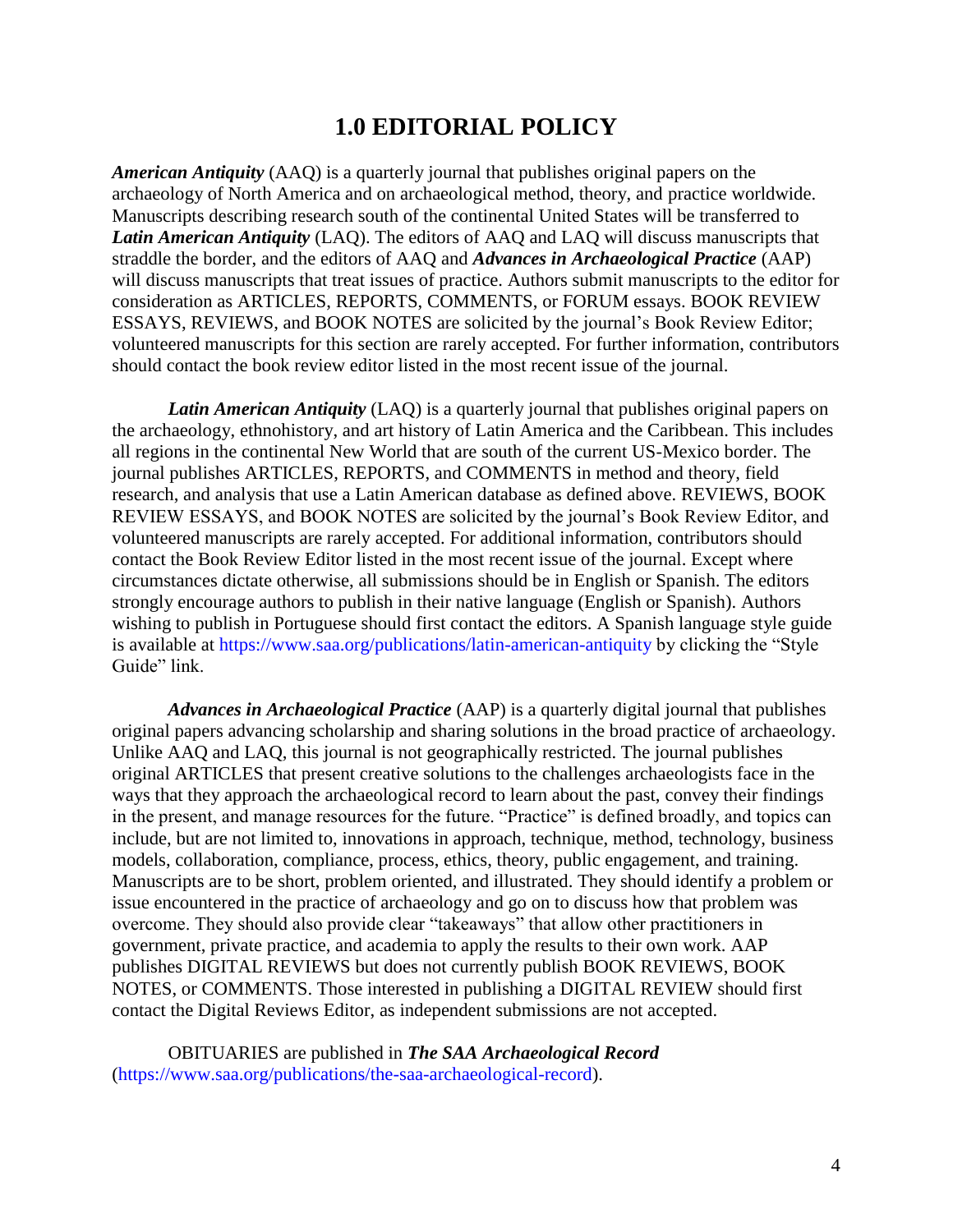# **1.1 Basic Structure, Submission Limits, and Norms for All SAA Journals**

In all journals, the categorization of a manuscript as an ARTICLE or a REPORT is left to the editors' discretion. ARTICLES are usually longer than REPORTS and address topics of major importance in a way that reaches out to a broad audience of professional archaeologists and the informed public. REPORTS, on the other hand, may be more technical, address a specific topic, and be of primary interest to relatively fewer readers. Authors are encouraged to contact the editor(s) of the journal to which they plan to submit if they are unsure about the status of their work as an ARTICLE or REPORT. Moreover, the editors reserve the right to determine this status.

COMMENTS correct major errors of fact or provide new information directly relevant to a paper published previously in either AAQ or LAQ; differences of interpretation or opinion may accompany such demonstrations but may not be the primary motivating factor for a COMMENT. Those whose work is being commented on are given the opportunity to reply to the specific points raised in the COMMENT. The COMMENT and accompanying reply are usually published together, at which time the exchange ends. Authors of COMMENTS in excess of ~1,000 words should contact the editor of the respective journal before submitting. COMMENTS may be subject to peer review at the discretion of the editors.

A FORUM contribution is an essay of opinion on current issues or topics of immediate significance to a broad audience. Exclusive to AAQ, FORUM essays are occasionally solicited by the editor. Unsolicited essays are welcome but authors are encouraged to contact the editor before submitting. Like ARTICLES, REPORTS, and COMMENTS, submissions for the FORUM category, whether solicited or not, are subject to peer review and the article word limit.

## *1.1.1 Word count limits*

For all journals, word count is defined as including all text elements intended to appear in print. Additional items may appear as online supplements, if appropriate. For AAQ and LAQ, total word count includes the title page, abstracts (English and second language), keywords (English and second language), text, acknowledgments, statements of data availability, lists of online supplemental materials, figure and table captions, text of all tables (for Excel tables, copy and paste into a Word document to check the word count), notes, and the references cited section. For AAP, word count excludes abstracts and references cited.

- AAQ has a fixed limit of 10,000 words for ARTICLES and 3,000 words for REPORTS.
- LAQ has a fixed limit of 10,000 words for ARTICLES and 3,000 words for REPORTS.
- AAP does not have a fixed word limit but recommends 6,000 words per RESEARCH article and 3,500 words per HOW-TO article. (As noted above, these word counts exclude abstracts and references cited but include all other material.) DIGITAL REVIEWS average 1,500-2,000 words.

Manuscripts that exceed these limits will be returned to the author by the editors.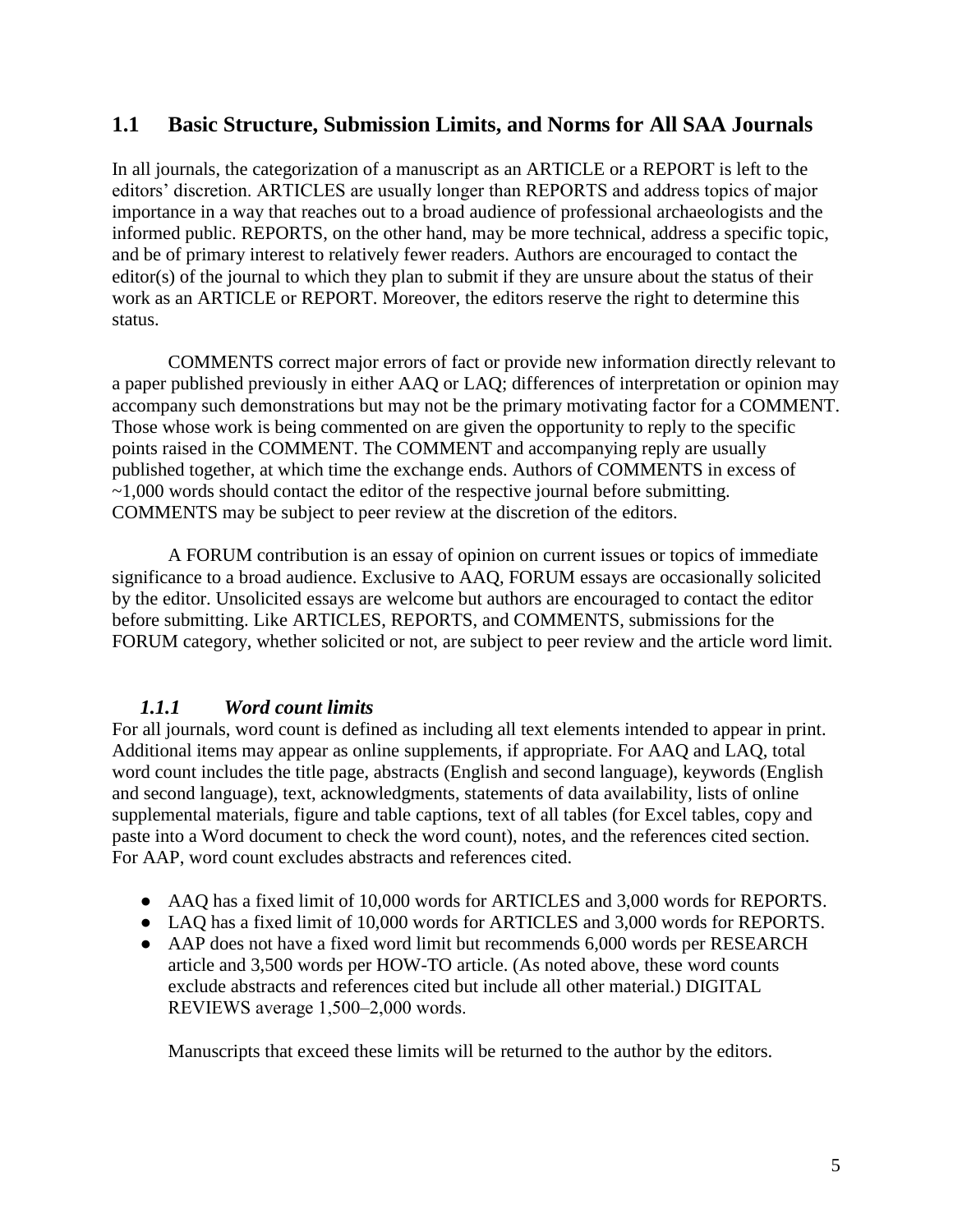## *1.1.2 Figure count limits*

All journals set the maximum number of figures that may appear in a final published manuscript but allow a reasonable number of additional figures to appear as online supplements. The editors reserve the right to eliminate some figures or request that they appear online as supplemental materials.

- AAQ allows 10 figures to appear in print for ARTICLES and 5 figures for REPORTS.
- LAQ allows 10 figures to appear in print.
- AAP allows up to six figures per submission, including videos, 3D models, or other types of graphic content. Additional graphic content will be considered if the editors determine it is justified.

Manuscripts that exceed the stated limits will be returned to the author by the editors.

### *1.1.3 Table limits*

Tables are costly to set and can take up much page space. Additional tables beyond the limits or guidelines may be presented as online supplements.

- AAQ allows three tables per submission. These should be designed to fit on no more than three journal pages.
- LAQ allows three tables per submission. These should be designed to fit on no more than three journal pages. A single table should not exceed two journal pages.
- AAP allows two tables per submission.

Manuscripts that exceed the maximum or optimal number of tables will be returned to the authors by the editors.

#### *1.1.4 Editors' prerogative to decline to review*

The editors reserve the right to reject (with or without peer review), or return for revision, any material submitted on the grounds of unsuitable subject matter for the scope of the journals, poor quality, or inappropriate length. Manuscripts may also be returned for reformatting and revisions when they do not comply with the journals' style or ethics provisions.

## *1.1.5 Gender language*

All three journals adhere to the 1973 American Anthropological Association statement on gender language, which discourages the employment of male third-person pronouns and the use of generic "man" in reference to non-sex-specific semantic categories. More comprehensive terms (e.g., "one," "person," "humans," "humankind," "they"), in grammatically correct constructions, are preferred as a matter of equity. When referring to individuals, authors should carefully consider their use of pronouns and be respectful of an individual's preferences. Please consider use of nonbinary language where appropriate.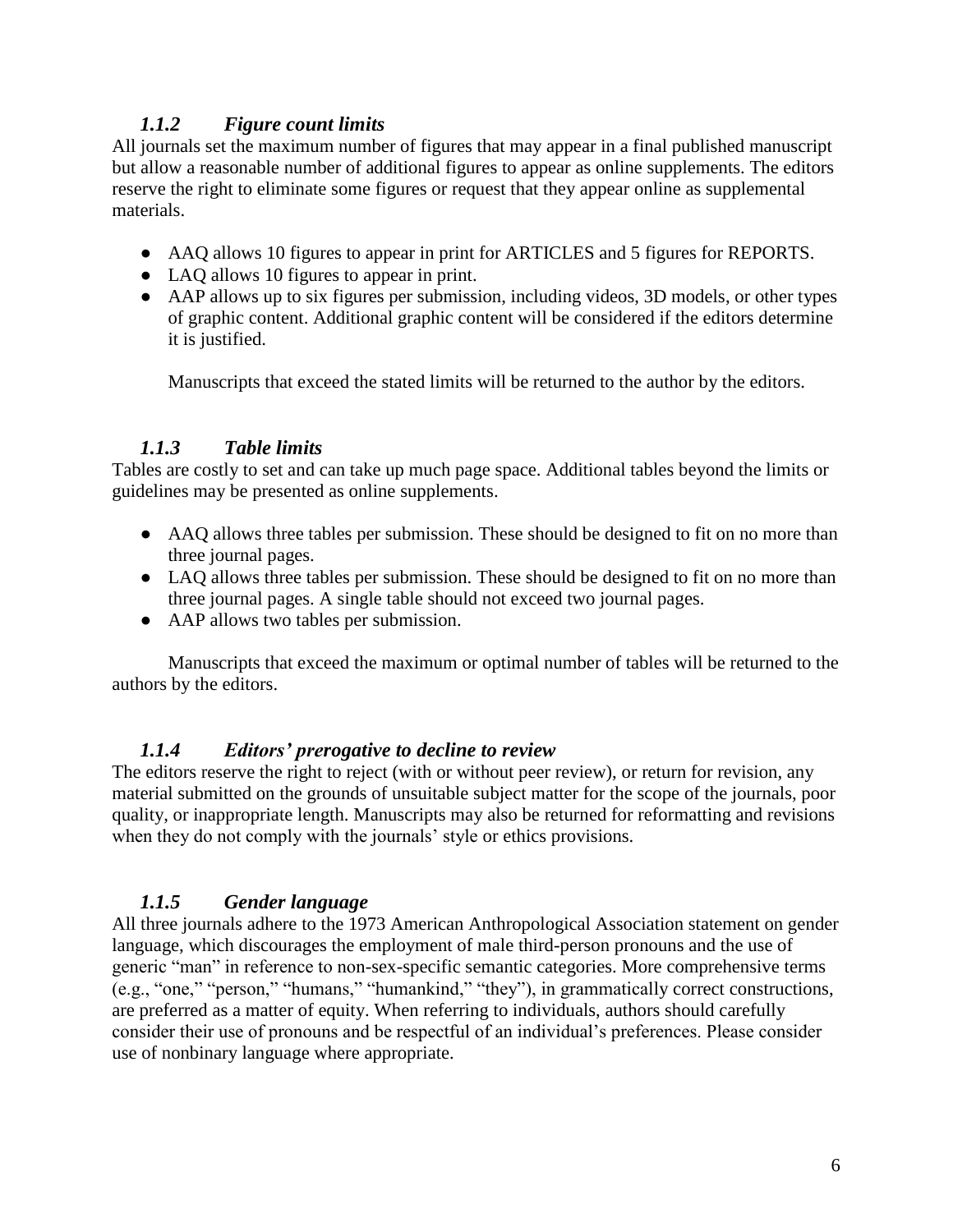#### *1.1.6 Permission to use unpublished material*

Before a manuscript can be published in any of the journals, the author must submit written permission from anyone whose unpublished works (e.g., papers presented at meetings, personal communications, or unpublished manuscripts) are cited or otherwise used in the paper in question. Written permission (e.g., an e-mail or letter) from the person whose permission is needed will be adequate proof.

#### *1.1.7 Data Availability Statement*

A Data Availability Statement is required for every article per the following SAA policy: "All publications of the Society for American Archaeology shall include a 'Data Availability Statement' (DAS) in the published manuscript. The DAS will provide information on the disposition and accessibility of the physical and digital data on which the research is based." This statement is required as a part of manuscript submission. For more information, please see Section 3.9.

#### *1.1.8 Competing Interest Statement*

All authors must include a competing interest declaration in their manuscript on the title page. This declaration will be subject to editorial review and may be published in the article. For more information, please see Section 3.2.2.

#### *1.1.9 Artifacts not obtained through professional field research*

The SAA strives to balance the goal of generating and disseminating knowledge about the past and the archaeological record with the goal of not adding commercial value to archaeological, ethnographic, or historical-period objects that (1) have been obtained without systematic descriptions of their context, (2) have been recovered in such a manner as to cause unscientific destruction of sites or monuments, or (3) have been exported in violation of the national laws of their country of origin (per [SAA Ethics Principle 3\)](https://www.saa.org/career-practice/ethics-in-professional-archaeology). Descriptions, discussions, or images of artifacts that fulfill any of the three criteria listed above will be subject to review by journal editors. Authors may be asked to remove these items as a condition of publication. Specifically, the SAA will not knowingly publish manuscripts that provide the first descriptions of such objects. In the case of LAQ, the editors are particularly wary of publishing images of looted artifacts that are in private collections or held by museums, whether or not they have been previously published.

Authors are encouraged to contact the editors of each journal before submitting a paper that contains text or images that may be in conflict with SAA Ethics Principle 3. It is the author's responsibility to provide justification for the publication of information that might be in conflict with this policy or with the Society's goals as stated above, and the editors' and reviewers' responsibility to determine the validity of the justification.

#### *1.1.10 Photographs of human remains and funerary objects*

Out of respect for diverse cultural traditions, photographs of full or explicit human remains are not accepted for publication in any SAA journal. Whenever possible, authors dealing with human remains should provide a statement in their article or report that establishes that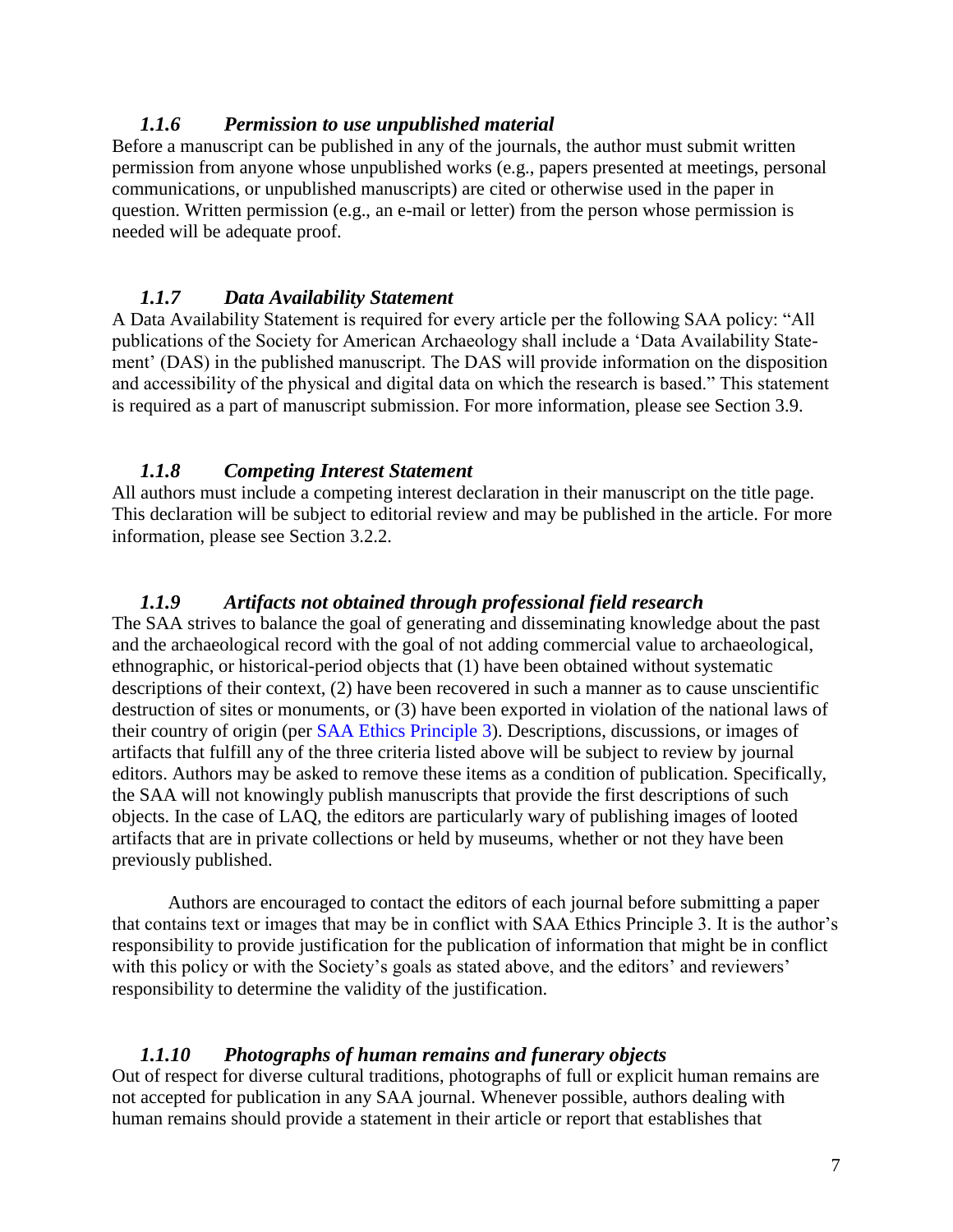permission to analyze and publish data was obtained from appropriate tribal and/or institutional representatives. Authors should also be mindful of the wishes of descendant communities as they relate to publishing photographs of funerary objects and belongings. Thus, requests for waivers of this policy may be submitted by the author(s) to the editor to publish fragments. Editors will submit the request to the SAA President and members of the Executive Committee for consideration. Authors, editors, and SAA executive members, however, should be very cautious about this issue. Line drawings or other renderings of human remains *may* be an acceptable substitute for photographs. In other cases, authors may be asked to present images as online supplemental figures. Authors who wish to include such images are encouraged to contact the editors before submission.

Excavation permits: Excavation permits granted by the authority responsible for these matters in the countries of the Americas and the Caribbean should be indicated in the acknowledgments section.

### *1.1.11 Photographs of human subjects*

Photographic images depicting recognizable, living individuals must be accompanied by written releases both from the subject(s) in the photo **AND** from the photographer who took the photo (see Section 2.6 and Subsection 3.7.3 below) that grant the SAA the right to publish the photo.

## *1.1.12 Respectful terminology for the discussion of human remains*

The editors request that respectful language be employed when referring to the remains of people, their belongings, and manner in which they were treated after death and subsequently encountered. Conversations with Indigenous collaborators and descendant communities can also help to determine what language is acceptable, not acceptable, or preferred. The editors reserve the right to ask authors to modify terminology as such.

#### *1.1.13 Diversity and inclusivity in language*

The editors ask that authors consider the origins and implications of their language. We acknowledge that the history of archaeology is in part based on colonialism, scientific racism, and elitism. The terminology and language that we employ in our scholarship has the potential to reinforce or combat racism and structural inequality. The editors reserve the right to request authors revise or modify their language in keeping with this recognition. We ask that authors consider the following guidelines in preparing their manuscripts:

- Avoid Eurocentric and other terminology that carries implicit bias, e.g., prehistoric, prehispanic, precolumbian, pre-European.
- Avoid terminology that refers to pejorative concepts rooted in outdated notions about social evolution (e.g., primitive, barbaric) or understanding of cultural practices (e.g., berdache vs. two-spirit).
- Capitalize the word Indigenous when referring to the original inhabitants of a place when writing in English.
- Consider the differences between racial, ethnic, political, and cultural identities of individuals and groups (e.g., slave vs. enslaved person).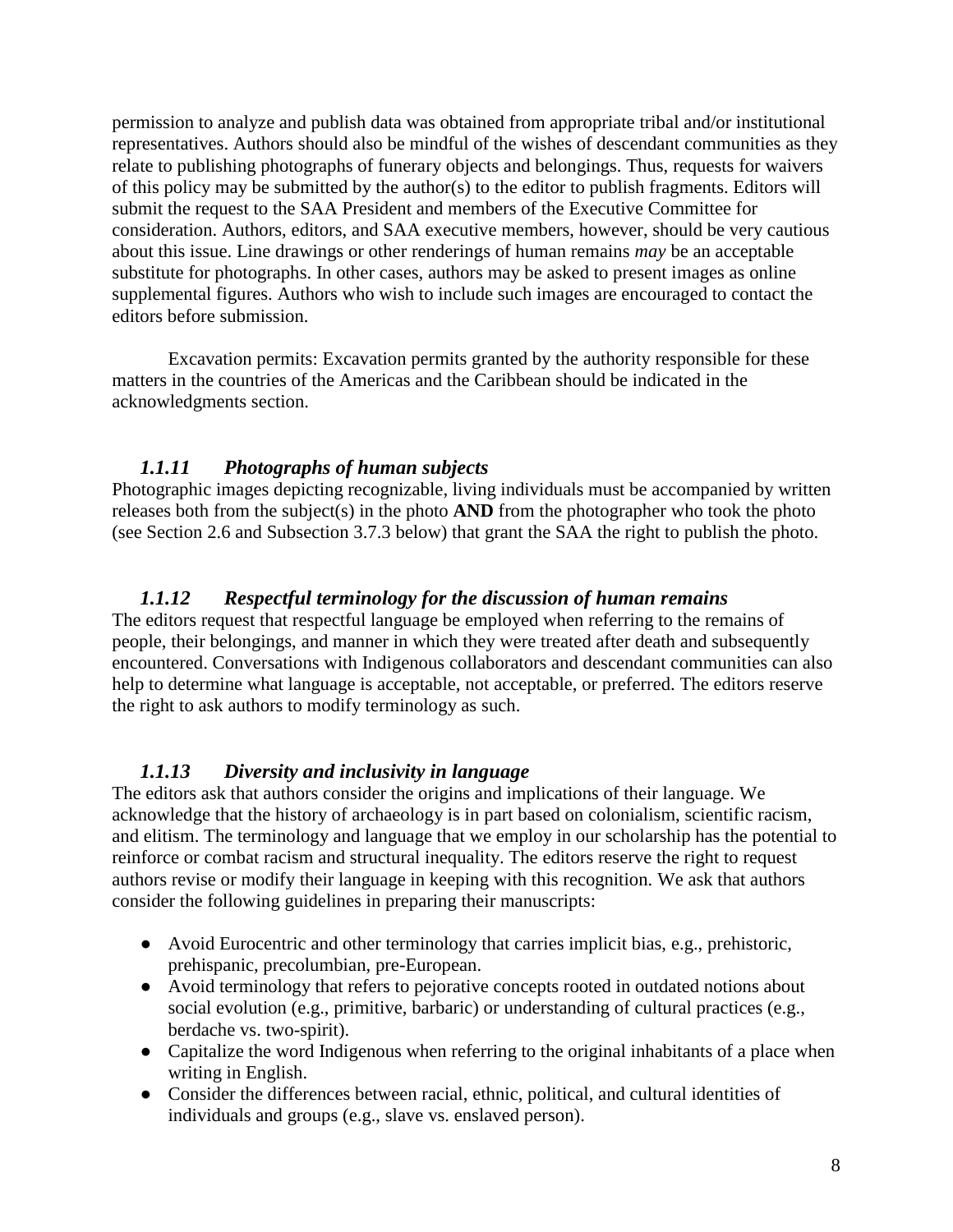- Utilize endonyms, Indigenous names, or political identities specified by a tribe, nation, or community for populations discussed in our journals whenever possible (e.g., Ancestral Puebloan and not Anasazi; Ponca Tribe of Indians of Oklahoma; Muscogee-Creek Nation; African American vs. Haitian American; in South America, Selk´nam and not Ona).
- Older sources may include pejorative words or concepts. Omit, paraphrase, or contextualize the use of pejorative words or concepts derived from older sources.

#### *1.1.14 No payment for manuscripts*

None of the journals pay authors for manuscripts, nor do they provide manuscript retyping, copying, preparation of illustrations, abstracting, translations, or other such services, which are the responsibility of the author.

# **2.0 INFORMATION FOR AUTHORS**

# **2.1 Editors' Responsibilities**

Manuscripts are evaluated by the editors in consultation with the Editorial Advisory Committee who suggests peer referees, or by the associate editors for REVIEWS and BOOK NOTES, as appropriate. Authors may suggest potential reviewers, but the editors are not bound by these suggestions. Referees' substantive evaluations are solicited with editorial guarantees of anonymity. Referees may, however, waive anonymity. Editors have responsibility for all final decisions regarding manuscripts. Reviewers are given 30 working days to review manuscripts. The goal is to notify authors of a decision to accept or reject a manuscript within 10 working days after reviews are completed. Acceptance may be offered on the condition that revisions be undertaken. Rejection may be outright or with the possibility of reconsideration after revision, which may entail a new round of evaluations.

The editors of each journal seek to craft consistency and clarity of writing across all accepted submissions. Stylistic changes will be made prior to the acceptance and transmittal of revised manuscripts to CUP production, and may include word use preference, grammar, or spelling choices.

## **2.2 Authors' Responsibilities**

Authors, and not the SAA, are responsible for the content of their papers, for the quality of the writing, for the accuracy of quotations and their correct attribution, for the legal right to publish any material submitted and the appropriate handling of issues of coauthorship, and for submitting their manuscripts in proper form for publication. Authors bear the responsibility for securing written permission, when necessary, for figures, tabular materials, or any other material protected by US or international copyright laws. As noted above in Subsection 1.1.6, the author must submit written permission from anyone whose unpublished works are cited or used. Evidence of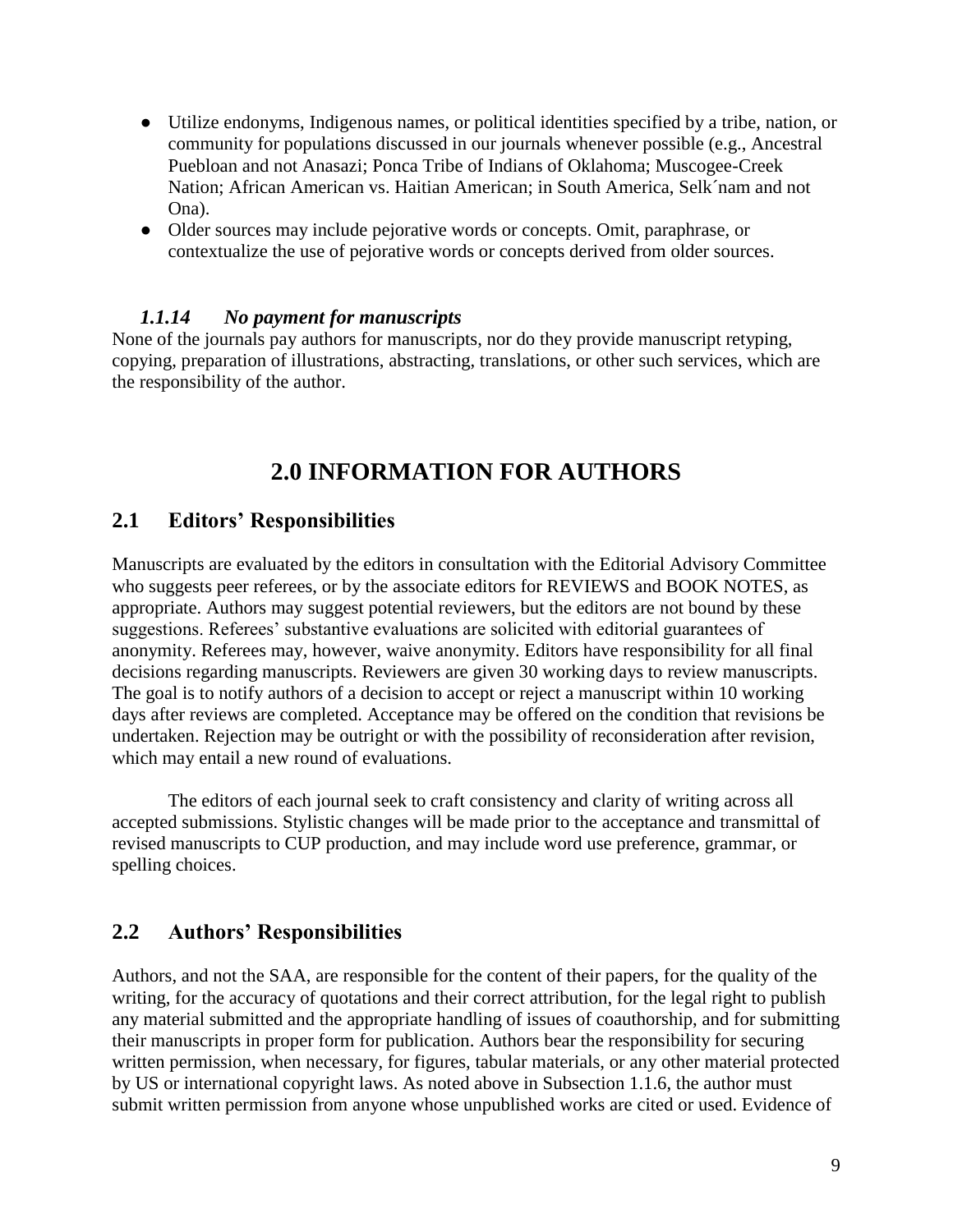such permission must accompany a final submission. Attribution for figures, etc., should be given with the manuscript, preferably in the caption for each figure. A manuscript submitted to either journal must not be under consideration by any other journal or publication medium at the same time or have been published elsewhere. After a manuscript has been accepted, and before it is published, the author or each coauthor (in cases where papers are coauthored or jointly authored) will be asked to sign a Green Open Access or Gold Open Access License to Publish, which must be received before publication takes place. Please note that Gold Open Access carries a fee of \$1,000 for SAA members and \$3,255 (2021 price) for nonmembers. Corresponding authors are required to proof their manuscripts on the timetable suggested by the publisher. Final submission of a manuscript grants the SAA the right to use any figure therein on the cover of the number of the journal in which it appears.

## **2.3 Peer Reviewer Responsibilities**

Editors expect peer reviewers to adhere to high standards of professionalism in writing their reviews, which should be free of biased language. Reviewers are also expected to be as accurate as possible in their assessments and comments on the manuscripts so that both authors and editors can better define the course of action to be taken after the evaluations.

# **2.4 Submissions**

All manuscript materials (text, references, tables, figures, and other parts) and License to Publish agreements (upon final manuscript acceptance) must be submitted electronically through Editorial Manager®. The system can be accessed at

AAQ:<http://www.editorialmanager.com/aq> LAQ:<http://www.editorialmanager.com/laq> AAP:<http://www.editorialmanager.com/advances>

Manuscripts for AAQ and AAP must be submitted in English. Manuscripts for LAQ may be submitted in English or Spanish. Authors wishing to publish in Portuguese should contact the editors prior to submitting.

Publications for review should be sent—normally by the publisher—to the associate editor for REVIEWS and BOOK NOTES (for either AAQ or LAQ). Addresses for the associate editors for REVIEWS, DIGITAL REVIEWS, and BOOK NOTES appear on the inside front cover of the most recent issue of each journal.

# **2.5 Page Proofs**

Page proofs for ARTICLES, REPORTS, COMMENTS, and FORUM contributions are sent to the corresponding author of a manuscript, who checks them for typographical errors. Proofs are typically sent several weeks prior to the targeted publication date. No text may be rewritten at this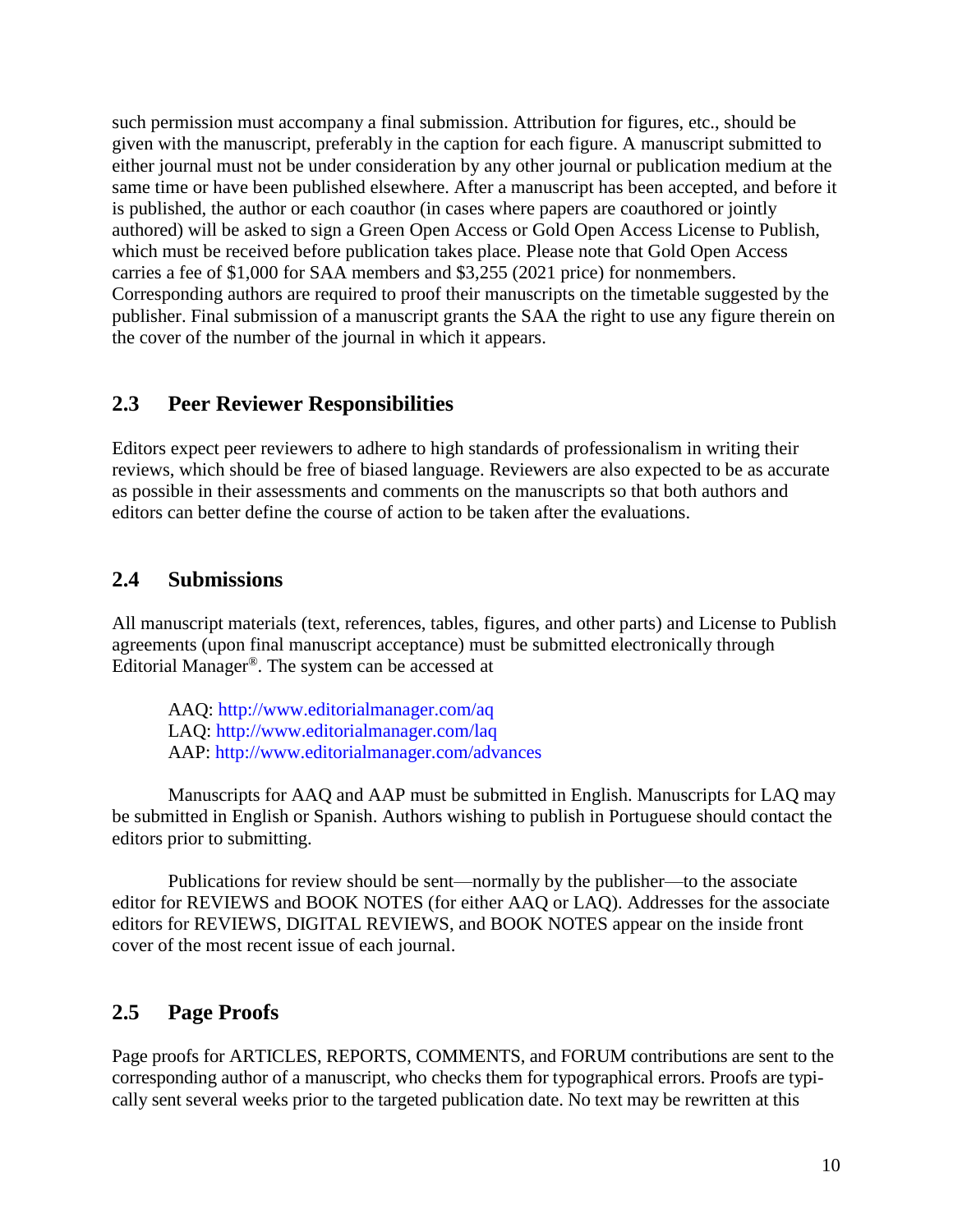stage, but editorial errors may be corrected, and significant new data or an absolutely essential correction sometimes may be added. All changes and additions by authors are suggestions only. Proof corrections and responses to queries should be submitted to CUP via the online correction tool EditGenie within 48 hours of receipt. Authors of articles, reports, and forum contributions will typically see revised proofs of their articles; book review authors will only review the proof once.

# **2.6 Final Digital Copy**

Upon publication of an article on Cambridge Core, an e-mail will be sent to the authors containing a code to access the article and instructions for sharing the article. The terms for sharing publication and prepublication versions of the contribution are specified in the License to Publish agreements signed by the author(s). Most articles will be published on Cambridge Core (on FirstView) ahead of their assignment into an issue but may be published first in the issue depending on timing. Publication on FirstView is final and no changes may be made to this version of record except in cases of errors in key metadata (author names, titles) and accompanied by a correction notice.

# **2.7 Permissions**

The SAA requires that authors seek permission to use personal communications, cite unpublished manuscripts by other authors, and from recognizable human subjects in images. This process should be started early so that it does not hold up publication of your manuscript. These permissions can be obtained by e-mail and should be transmitted to the journal editor. Obtaining permissions to reuse copyrighted material is a more formal process as described in Subsection 3.7.3.

- Text of permission may be "I [person cited/ms. author/subject of image] give permission to the Society for American Archaeology to publish my [quote/citation/image] in [article title] by [author] in [journal]."
- Transmittal to the editor should include a signature or digital signature or e-mail headers that include contact information for the person giving permission.

# **3.0 STYLE GUIDE**

The specifications given here codify current style guidelines for AAQ, LAQ, and AAP and supersede all previous style guides. Authors are, therefore, urged to review this guide carefully. In cases of conflict between this style guide and other sources, the instructions given here are to be followed. For any style item not explicitly addressed here, the SAA defers to the most recent version of *The Chicago Manual of Style*.

A Spanish-language version of this guide [\(https://www.saa.org/publications/latin](https://www.saa.org/publications/latin-american-antiquity)[american-antiquity\)](https://www.saa.org/publications/latin-american-antiquity) is available for those writing in that language. However, minimal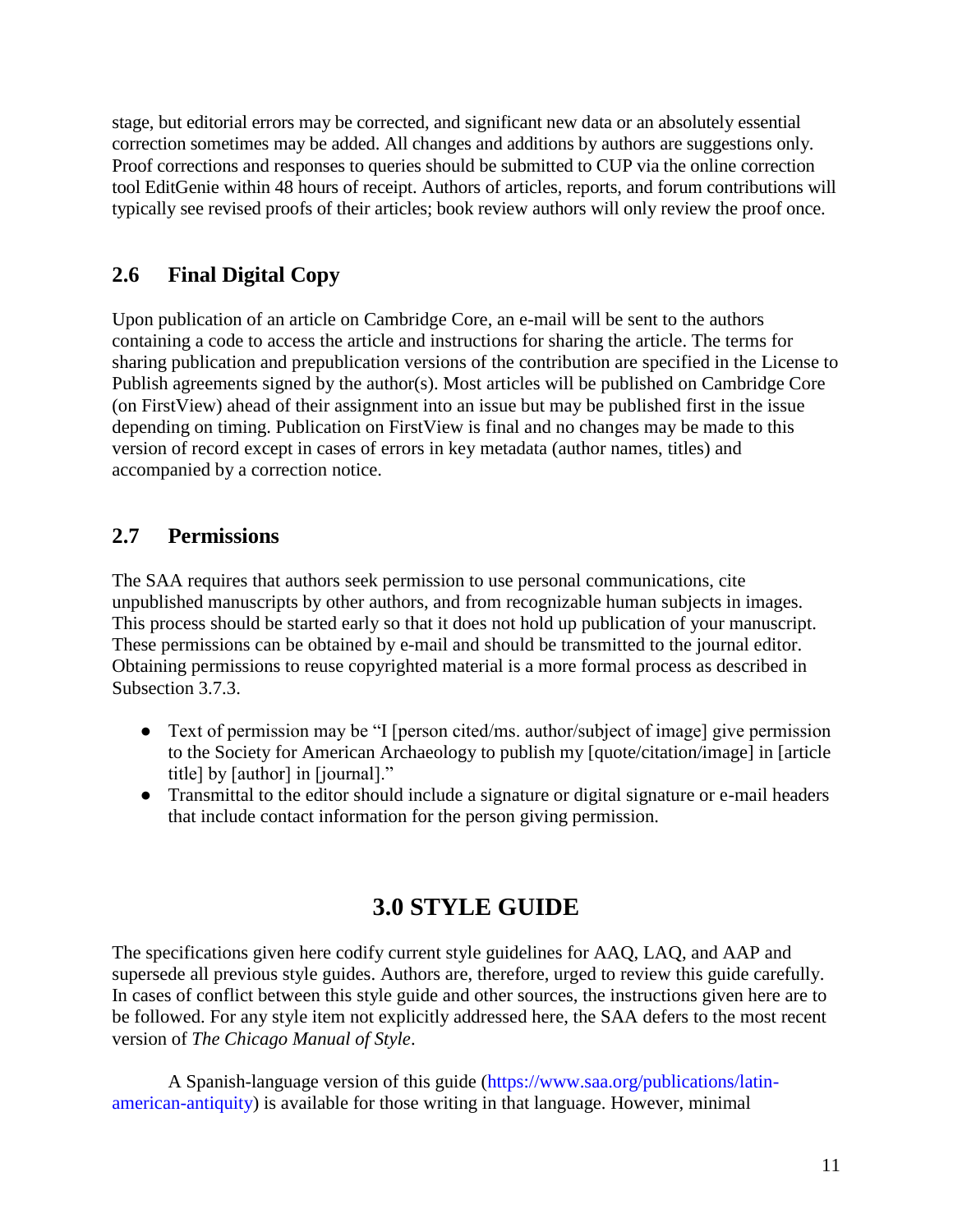information on Spanish stylistic conventions is included here to assist authors referencing Spanish-language materials.

# **3.1 Preparing the Manuscript**

Upload all files, including text, tables, figures, and captions, at the following URLs (file name protocols are provided in Section 4.0):

AAQ:<http://www.editorialmanager.com/aq> LAQ:<http://www.editorialmanager.com/laq> AAP:<http://www.editorialmanager.com/advances>

Editorial Manager<sup>®</sup> (EM), the online program for submitting manuscripts, prompts the author through a series of steps to select the type of submission; enter a title, abstracts, and keywords; add authors; and then upload components of the manuscript. The submission, peer review, decision, and revision (if necessary) processes are conducted entirely within EM. The process for all three journals is roughly the same, though submissions to AAP do not require a title page with author name(s) and address(es) for the initial submission (see below).

To alleviate software incompatibilities and related digital problems, authors using automated utilities such as linked footnotes and endnotes in MS Word or a bibliographic compiler (e.g., EndNote) must convert the output to plain text before uploading. Note that authors may also upload LaTeX source files to EM for peer review.

The maximum size of any individual file is 15 MB. This file size is often sufficient for first drafts of articles, but please contact the editor if you would like to submit larger files at the draft stage or during revisions.

# **3.2 Sections of the Manuscript**

Each of the following sections of the manuscript should be on a separate page or should start a new page. All sections of the manuscript should be double-spaced. Pages are numbered consecutively through notes only. Arrange the parts of the manuscript in the following order (see below for more information on each section), unless otherwise indicated by the software, as this varies by journal:

- Title page (For AAQ and LAQ separate page, number as page 1; for AAP the title page only required after initial peer review)
- English abstract and keywords (For AAQ and LAQ separate page; for AAP, abstract is uploaded directly into the software and is not attached separately)
- Spanish abstract and keywords (separate page; in reverse order if paper is written in Spanish; see below)

*Note: Spanish abstracts and keywords for manuscripts written in English are not required at the time of submission but will be required if the manuscript is accepted for publication; be aware, however, that for AAQ and LAQ, length of abstract factors into the word count. Abstracts and keywords can also be accepted in Portuguese and French,*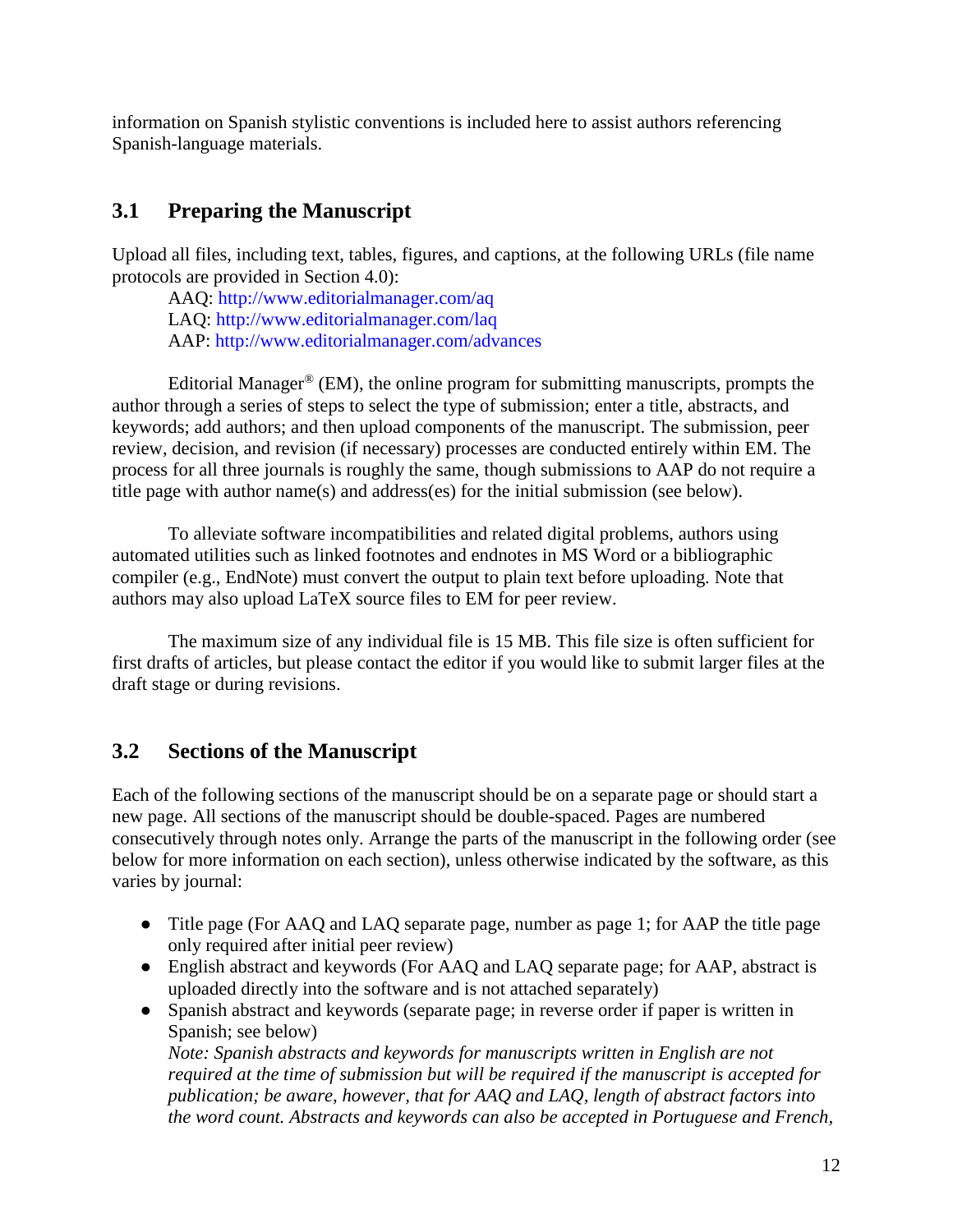*when regionally appropriate. Authors are responsible for ensuring that their abstracts and keywords are written by someone proficient in the language, and that both texts are similar.*

- Text (begin new page)
- Acknowledgments (should immediately follow end of text)
- Data Availability Statement (uploaded separately for AAP)
- Notes (begin new page)
- References Cited (begin new page for AAQ and LAQ; uploaded separately for AAP)
- Supplemental Materials (uploaded separately)
- Figure Captions (new page, captions listed sequentially, not paginated)
- Figures (each uploaded separately)
- List of Tables
- Tables (each uploaded separately)

All SAA journals accept supplemental material (text, figures, tables, color images, appendixes, videos, etc.) that can be posted as online companion files at the time of publication. See Section 3.13 below for details on preparing and submitting supplemental material. SAA journals no longer publish appendixes; this information is now always posted as supplemental material.

#### *3.2.1 Title page*

Prepare as in the following example:

#### **Animals as Raw Material in Beringia: Insights from the Site of Swan Point CZ4B, Alaska** (center)

François B. Lanoë and Charles E. Holmes (center halfway down page, initial caps only)

#### DO NOT CITE IN ANY CONTEXT WITHOUT PERMISSION OF THE AUTHOR(S) (center, several spaces above author's or authors affiliation)

**François B. Lanoë** School of Anthropology, University of Arizona, 1009 E. S. Campus Dr., Tucson, AZ 85721, USA [\(\[e-mail](mailto:lanoe@email.arizona.edu) address], corresponding author) **Charles E. Holmes** Department of Anthropology, University of Alaska Fairbanks, 303 Tanana Loop, Fairbanks, AK 99775-7720, USA

Competing Interests: The author(s) declare none.

*Notes:* See Section 3.2.2 for more information on the competing interest statement. The complete mailing addresses for each author should be on separate lines, except authors at the same institution should combine their address; boldface authors' names, no comma following the name, only a space between the name and the address. An e-mail address for the corresponding author (usually the lead author) follows in parentheses after the zip code; e-mail addresses for other authors are optional. The corresponding author should be indicated, following the e-mail address, even if the lead author is considered the corresponding author. Limit author affiliations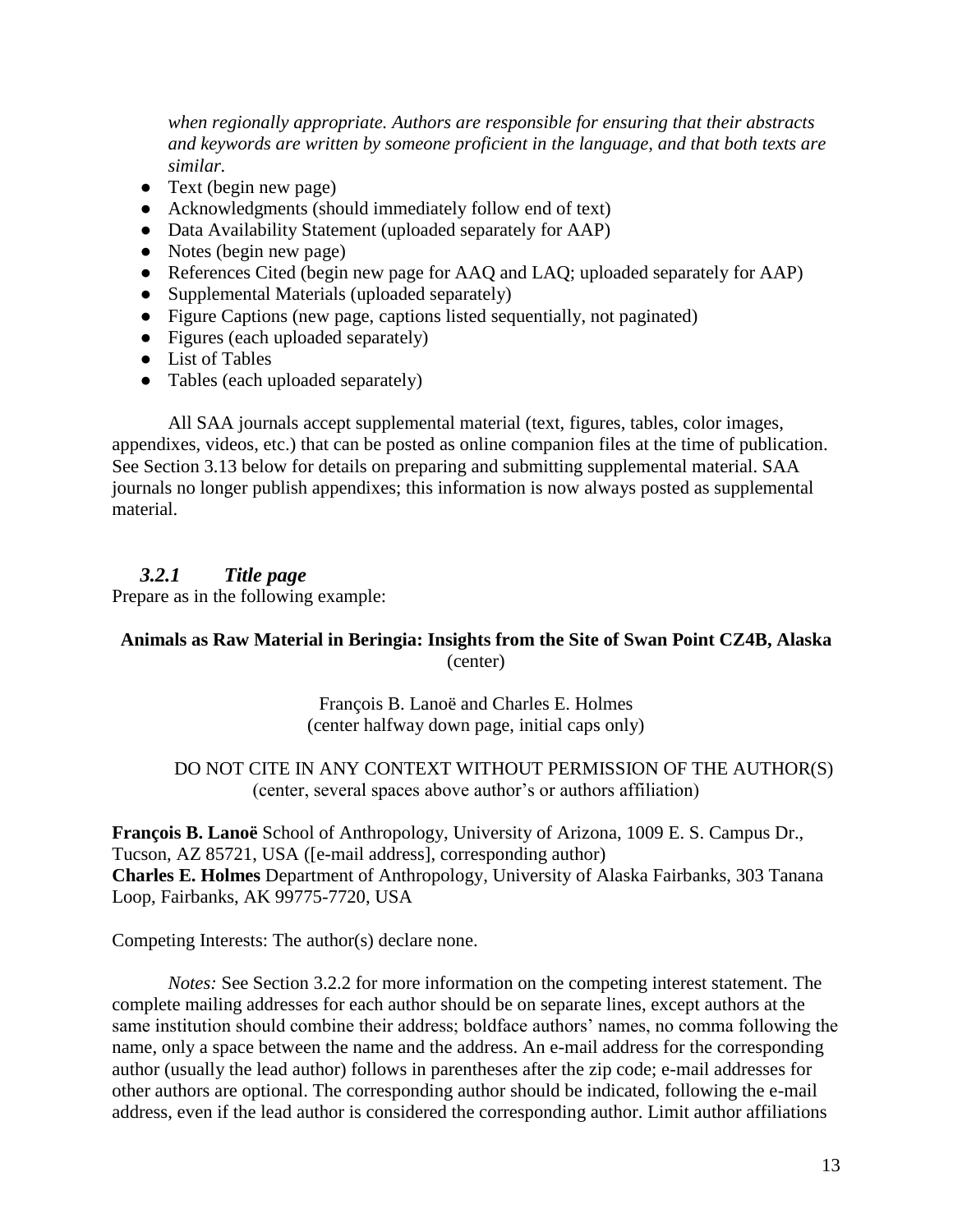to two; others can be listed in the acknowledgments. Other address examples include: **Gary Coupland** and **David Bilton** Department of Anthropology, University of Toronto, 19 Russell Street, Toronto, Ontario, M5S 2S2, Canada, [\(coupland@chass.utoronto.ca,](mailto:coupland@chass.utoronto.ca) corresponding author; **Anthony M. Krus** Scottish Universities Environmental Research Centre, Scottish Enterprise Technology Park, East Kilbride G75 0QF, UK [\(tony.krus@glasgow.ac.uk,](mailto:tony.krus@glasgow.ac.uk) corresponding author); **Juanita Sáenz** Banco de la República, Museo del Oro, Bogotá, Colombia (jsaenza@banrep.gov.co).

# *3.2.2 Competing Interest Statement*

Competing interests are situations that could be perceived to exert an undue influence on the content or publication of an author's work. They may include, but are not limited to, financial, professional, contractual, or personal relationships or situations. If the manuscript has multiple authors, the author submitting must include competing interest declarations relevant to all contributing authors.

- Example wording for a declaration is as follows: "Competing Interests: Author A is employed at organization B. Author C owns shares in organization D, is on the board of organization E and is a member of organization F. Author G has received grants from organization H."
- If no competing interests exist, the declaration should state "Competing Interests: The author(s) declare none."

## *3.2.3 Abstracts and Keywords*

Two abstracts and sets of keywords, usually in English and in Spanish, must accompany all ARTICLES (including historical pieces such as autobiographies and biographies), REPORTS, COMMENTS, and FORUM contributions. While the two abstracts and sets of keywords are generally expected to be in English and Spanish, another language may be substituted if appropriate by permission of the editor(s).

- The abstract should not exceed 200 words in length.
- It is usually preferable that the "second" abstract (i.e., the one written in the language in which the paper is not written) be a somewhat expanded version.
- For AAP, the abstract is only submitted through the software and is not uploaded as a separate file.

Given the many places that journal contributions are indexed and abstracted, as well as the fact that most readers judge whether to read an article from the abstract, the abstract may well be the most important part of the paper.

- It should be *a factual summary of the contents and conclusions of the paper*, refer to new information that is being presented, and indicate its relevance.
- The abstract should *not* be an introduction to the paper or an outline of it with each section being reduced into a sentence.
- Avoid the passive voice.
- Do *not* merely entice the reader by saying "Implications for the origins of agriculture will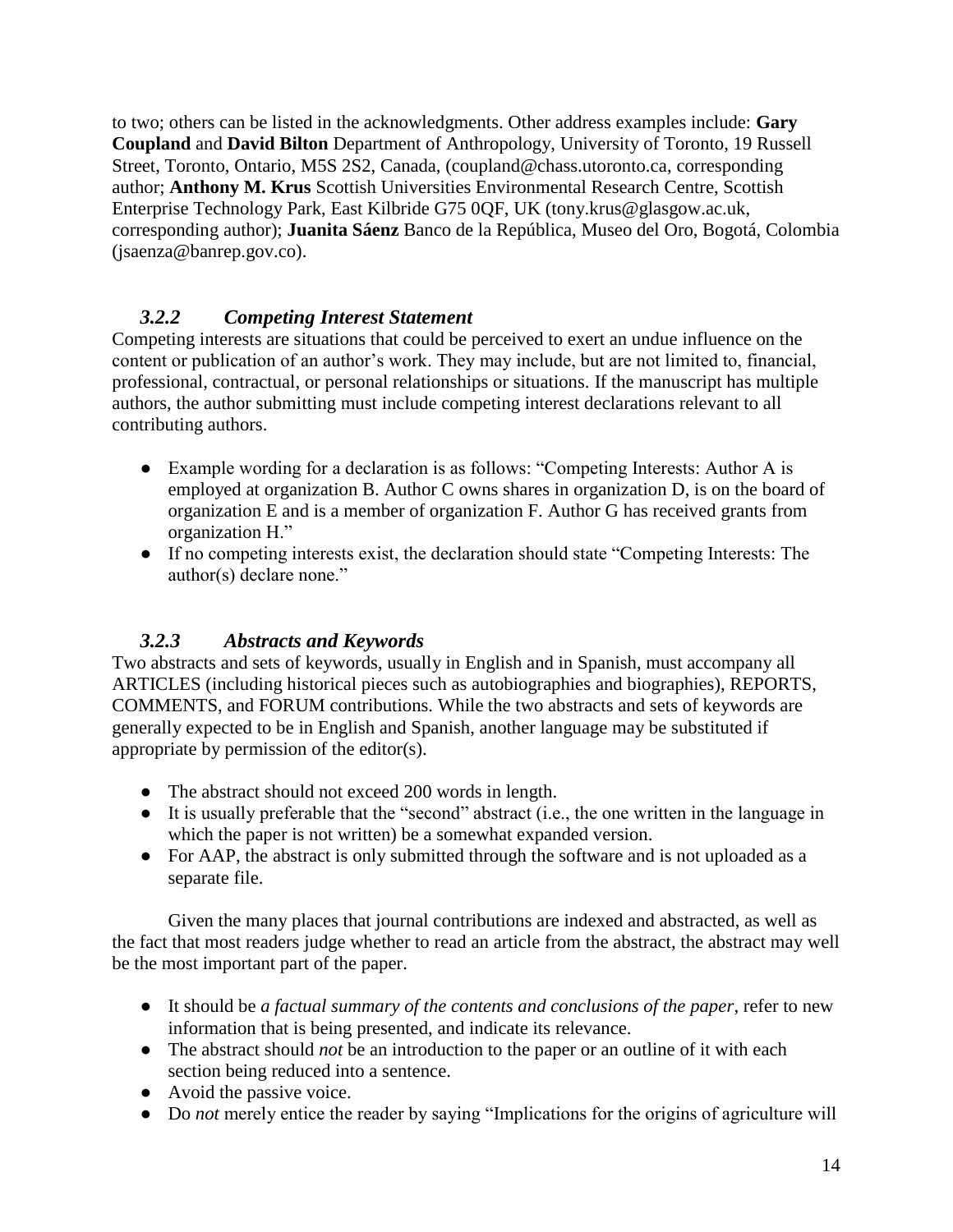be discussed." Instead, state the conclusions: "This research suggests that agricultural economies are not simply a result of a human foraging population reaching an environment's carrying capacity."

# **3.3 Textual Elements**

# *3.3.1 Headings*

- Primary heads should be centered, in bold, with headline-style capitalization (principal words capitalized excluding articles, prepositions, and conjunctions), and two lines of space above and below.
- Do *not* use "INTRODUCTION" or "ABSTRACT" as headings.
- Secondary heads should be typed flush left and set in italics, using headline-style capitalization, with a single line of space above and below.
- Tertiary heads should be typed as part of the paragraph, with a paragraph indentation, the head italicized, with headline-style capitalization, followed by a period, and followed by the beginning of the text of the paragraph.

*Example: Pithouse Villages*. The survey uncovered 13 pithouse village sites, all located along the Rio Grande . . .

- Acknowledgments, Data Availability Statement, and Supplemental Materials should be treated as tertiary-level headings, *but* are placed flush left, not indented.
- **Notes** and **References Cited** are primary-level headings.

# *3.3.2 Numbers and dates*

- When cardinal numbers are used, *all* numbers above nine should be expressed in Arabic numerals (except as noted below); spell out numbers zero through nine. Note, however, that on a paragraph-by-paragraph basis, when the majority of numbers is above nine, the numbers zero through nine can be expressed numerically as well for better readability.
- Use commas to indicate places in Arabic numerals, e.g., 5,000; 10,000; 240,000; 1,000,000.
- Spell out any number that begins a sentence.

*Examples:* "Twelve of the vessels" (or can be rephrased as "A total of 12 vessels was analyzed") *or* "Five hundred years ago"

● Spell out numbers that are used in a general sense in the text.

*Example:* "We recovered several hundred sherds"

● *Ordinal numbers* are always spelled out in text.

*Examples:* "During the seventh cycle," "In the eighteenth century," "In the fiftieth percentile"

● In the References Cited section, use ordinal numbers to indicate at which annual meeting a paper was presented.

*Example:* "Paper presented at the 54th Annual Meeting of the Society for American Archaeology"

- Leading zeros are to be used in the text and tables, where appropriate, e.g., " $p = 0.05$ "
- Pay particular attention to significant figures. Numerical data derived from measurements or calculations should be reported to all certain or known places and one more uncertain place. Thus, "10.7 g" has three significant figures and means "between 10.6 g and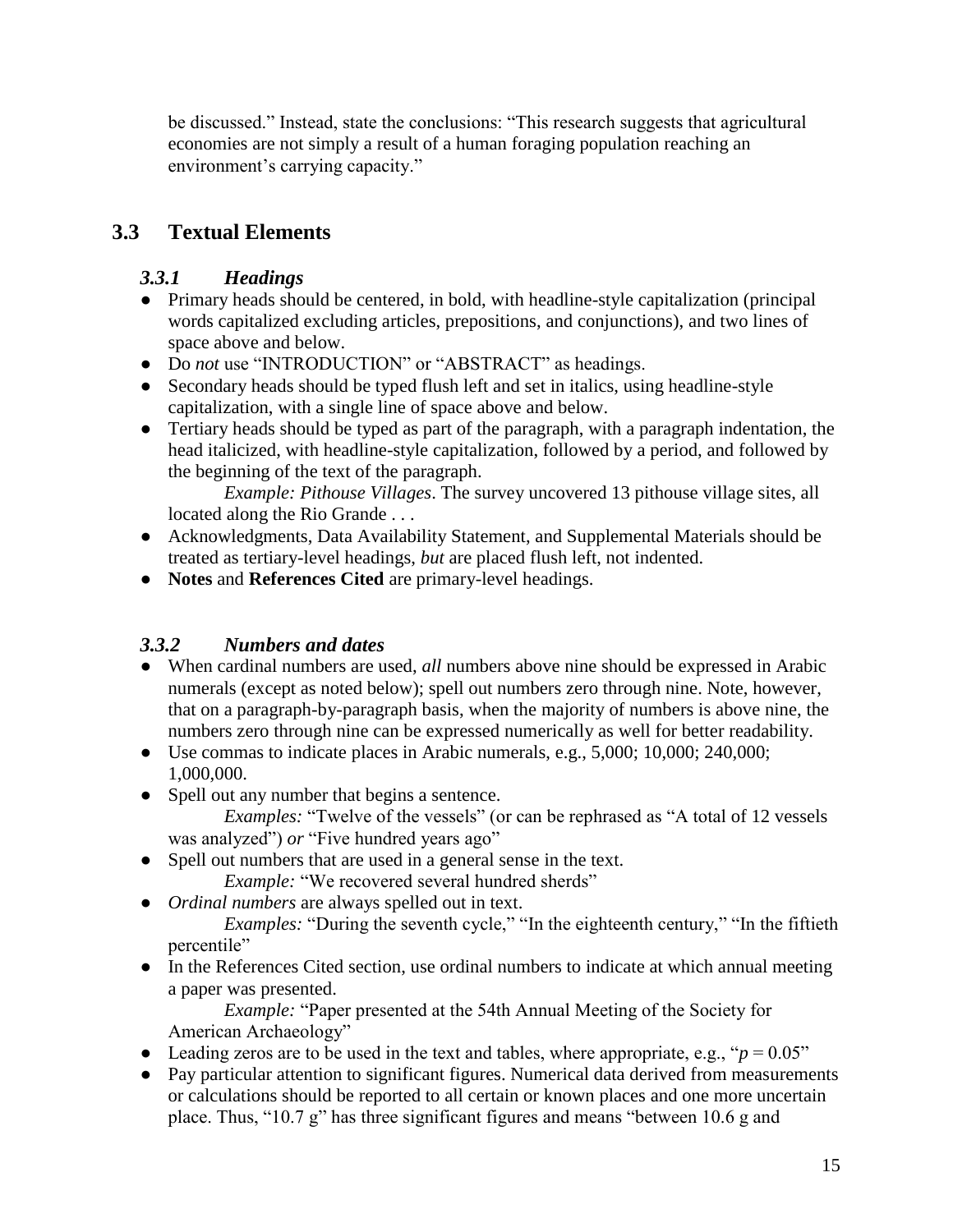10.8 g." Similarly, "13.0 g" means "12.9‒13.1 g" but "13 g" means "12‒14 g" and has just two significant figures. When mathematical operations are conducted on measured quantities, the lowest significant figure is displayed in the result. Thus, 10.6 m  $\times$  3.10 m = 32.9 m<sup>2</sup>, 10.6 m  $\times$  3.1 m = 33 m<sup>2</sup>, and 10.6 m  $\times$  3 m = 30 m<sup>2</sup> (in the last case, the final 0 is a placeholder, not a significant figure). Errors of significant figures are particularly common in estimates and calculations of population.

- Scientific notation is often preferable to avoid ambiguity of significant figures and should always be used when more than three zeros are needed as placeholders to the right of the decimal point. Thus "3.1  $\times$  10<sup>-4</sup>" should be used instead of "0.00031." For zeros to the left of the decimal point, the use of scientific notation is optional but encouraged to avoid problems of significant figures.
- The journals use AD and BC (the journals do not use CE or BCE)
- 250 years, 5,000 years, 10,000 years
- October 3, 1952 (but see Subsection 3.4.13 on citation of primary-source materials and Subsection 3.12.12 on citation of newspapers)
- $\bullet$  twenty-first century (not 21st)
- 1970s (not  $1970$ 's)
- $\bullet$  1921–1925 (not 1921–5 or 1921–25) (See Subsection 3.3.5 on the expression of radiometric dates.)
- Official *site numbers* should be included with the site names whenever possible.
	- o Full Smithsonian Trinomial System (STS) site numbers are preferred (e.g., 23SG5); do not use hyphens between components of the trinomial and use only capital letters for the county designation.
	- o Where the STS is not employed, use the accepted numbering system for that region (e.g., LA44356). Hyphenation in the Borden system is acceptable (e.g., GbTo-31), but site numbers in this system need to be complete, not abbreviated.

## *3.3.3 Metric measurements*

All measurements of distance, area, volume, and mass should be expressed in the metric system unless reporting an older excavation conducted in the English system, in which case the English equivalent should follow the metric and be placed in parentheses (abbreviated with a period, e.g., 8 in., 10 ft.). Thus, centimeters, meters, kilometers, liters, grams, and hectares are used, *not* inches, feet, gallons, acres, miles, etc.

- The metric units are abbreviated without periods: 18 cm, 3 m, 12 km, 28 ha, 6 m<sup>2</sup>, 2 L, 4 mL, 0.5 g, 6 kg
- Leave a space between the number and the abbreviation.
- All measurements should be expressed with Arabic numerals and abbreviated except when they are used nonspecifically, appear at the beginning of a sentence, or as noted above.

*Examples:* "Several cubic meters of fill," "Three kilometers from the site"

● Things expressed in units of kg or g are always labeled "mass," not "weight" whether in running text or tables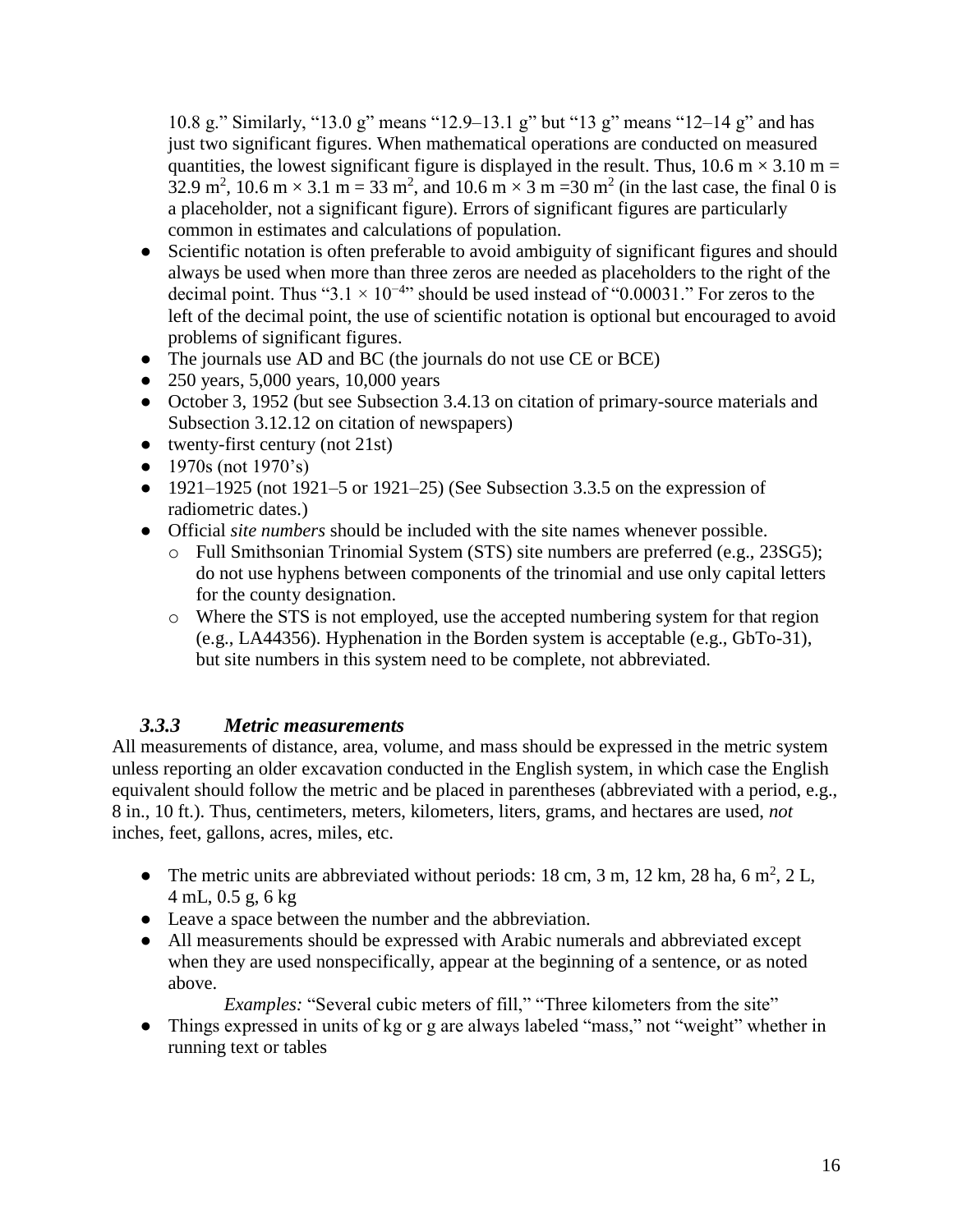# *3.3.4 Mathematical and statistical copy*

- For displayed equations, allow ample space above and below the equation (setting it off from the text) and between elements of the equation or formula (around equal signs, for example).
- Use Word's Equation Editor to construct equations; do not cut and paste the equation as a graphic.
- Except for commonly accepted Greek symbols, letters that represent mathematical variables should be italicized.
- Do not use Arabic letters when a Greek letter is intended; for example: do not use "x" when  $\gamma$  is intended or "B" for  $\beta$ .
- **•** Use *p* (for probability), *s* (for sample standard deviation),  $\sigma$  (for population standard deviation),  $\mu$  (for population mean),  $\chi^2$  (for Chi-squared).

Statistical expressions should be typed as follows (note italicization):

$$
F = 13.67
$$
;  $df = 1$ , 24;  $p = 0.08$ 

- Where *p*-values are used, they should be reported as continuous quantities (e.g.,  $p = 0.08$ , not *p* < 0.05)
	- o Avoid using the phrase "statistical significance" or other bright-line dichotomizing variants such as "significantly different"
	- o *p*-values should be described in language stating what the value means in the scientific context, so that a reader has the ability to interpret it appropriately
- $\bullet$  Use leading zeros (e.g., 0.05) in text, figures, and tables.
- Leave one space around = or  $\neq$  signs.

## *3.3.5 Radiometric ages and dates*

(Note that the SAA style guide is now in line with recommendations from the current *Chicago Manual of Style* regarding removal of the periods in era designations [e.g., AD, BC, BP, etc.].)

In all instances where radiocarbon assays are reported for the first time, the following conventions must be employed. Nonetheless, if the assay was first published elsewhere, it is only necessary to cite that reference (with page number[s]).

The uncalibrated radiocarbon age must be given in the first direct citation. Uncalibrated radiocarbon ages must

- be based on the Libby 5,568-year <sup>14</sup>C half-life (divide radiocarbon ages based on the Cambridge 5,730-year half-life by 1.03); note that all <sup>14</sup>C labs report dates using the Libby half-life;
- be expressed as radiocarbon years BP—do not convert to radiocarbon years AD/BC;
- be followed by the 1-sigma ( $\sigma$ ) standard error as given by the laboratory;
- include the sample identification number given by the laboratory (use conventions established for laboratory abbreviations used in the journal *Radiocarbon* and include a hyphen between the lab identifier and the lab number, e.g. Beta-103456);
- state what type of material was dated (e.g., wood, charcoal, corncob, bone apatite); and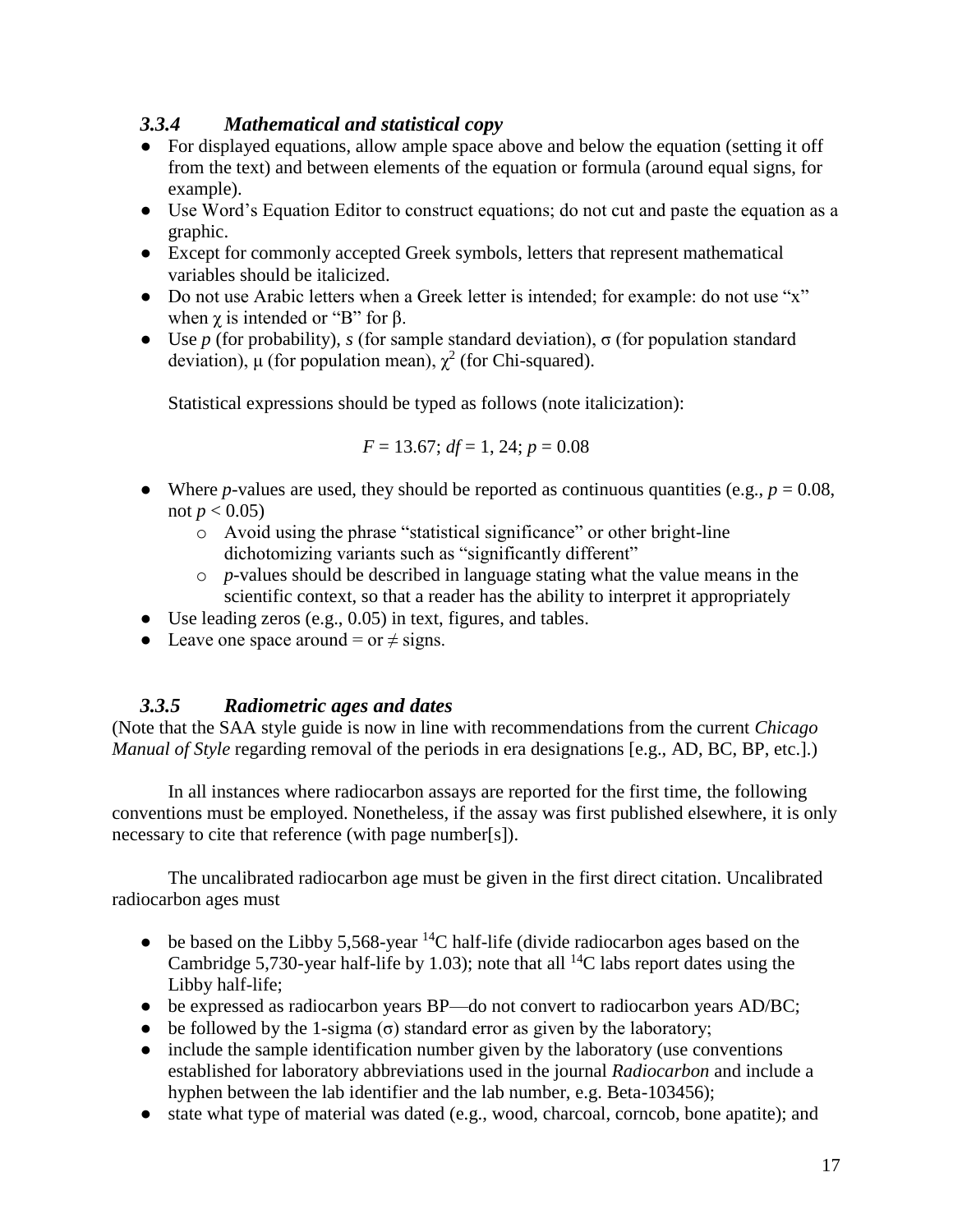• state whether the date has been corrected for isotopic fractionation. If a  $\delta^{13}C$  value was given by the laboratory, then this correction has been made. The best way to indicate this is to provide the  $\delta^{13}$ C value (*note*: never italicize  $\delta$ ).

*Example:*  $3680 \pm 60$  BP (Beta-3964; wood charcoal;  $\delta^{13}C = -23.8\%$ ).

Calibrated dates must always be identified as such, using the conventions cal AD, cal BC (the journals do not use CE or BCE), or cal BP (note the placement of cal and the punctuation). Authors must

- identify the particular calibration used (e.g., IntCal 2020);
- state whether the calibration is made for 1 or  $2\sigma$  (2 preferred);
- present the calibrated age as a range of calendar age (or ranges where more than one is possible). If there is more than one possible range of calendar age, and the calibration program assigns probabilities to each, these must be cited.

*Example:* "For the date  $3680 \pm 60$  the two possible calibrated age ranges are 2279–2232 cal BC ( $p = 0.05$ ) and 2209–1905 cal BC ( $p = 0.95$ ). (Calibrated at 2 $\sigma$  with the program CALIB 3.2 [Stuiver and Reimer 1993; Stuiver et al. 1998].)"

- If many calibrated dates are included in a manuscript, then presentation in the form of a table is advised (see, for example, Table 2 in Little, *American Antiquity* 67:112).
- Unlike other four-digit numbers, radiocarbon ages with four digits *do not* have a comma. Radiocarbon ages with five digits *do* have a comma.
- The atomic mass of an isotope is indicated as a superscript preceding the atomic symbol: <sup>14</sup>C, not C-14 or  $C^{14}$ .

Bayesian or other modeled dates must be clearly stated as such, and the full methods, assumptions, and citations for programs or software used to generate them must be explained either in printed text or as an online supplement.

- Modeled radiocarbon dates are qualitatively different from standard calibrated dates. To make the distinction clear, radiocarbon dates that have been subject to statistical modeling should be presented in italics. All modeled date estimates should also include the highest probability density (hpd) and not standard deviations (sigma); e.g., AD 1067– 1094 (68.3% hpd) or AD 998–1178 (95.4% hpd).
- Bayesian models of radiocarbon ages should be described with accessible, plain English. Where it is necessary to refer to specific software functions or command names in the text (e.g., Chronological Query Language commands), these should be clearly indicated, and the names should be capitalized.

*Example:* "We constrain the period of time represented by each site phase (that is between the OxCal Boundaries for the start and end of the relevant OxCal Phase)."

• The complete and exact OxCal runfiles that were used to generate all the reported results should be included in the supplementary materials or deposited in a repository and referenced in the text by a DOI (e.g., tdar.org, zenodo.org, osf.io, etc.). Avoid including OxCal code in the text of the manuscript.

## *3.3.6 Quotations*

• Quoted matter of less than four typed lines in length should be run into the text, between (double) quotation marks.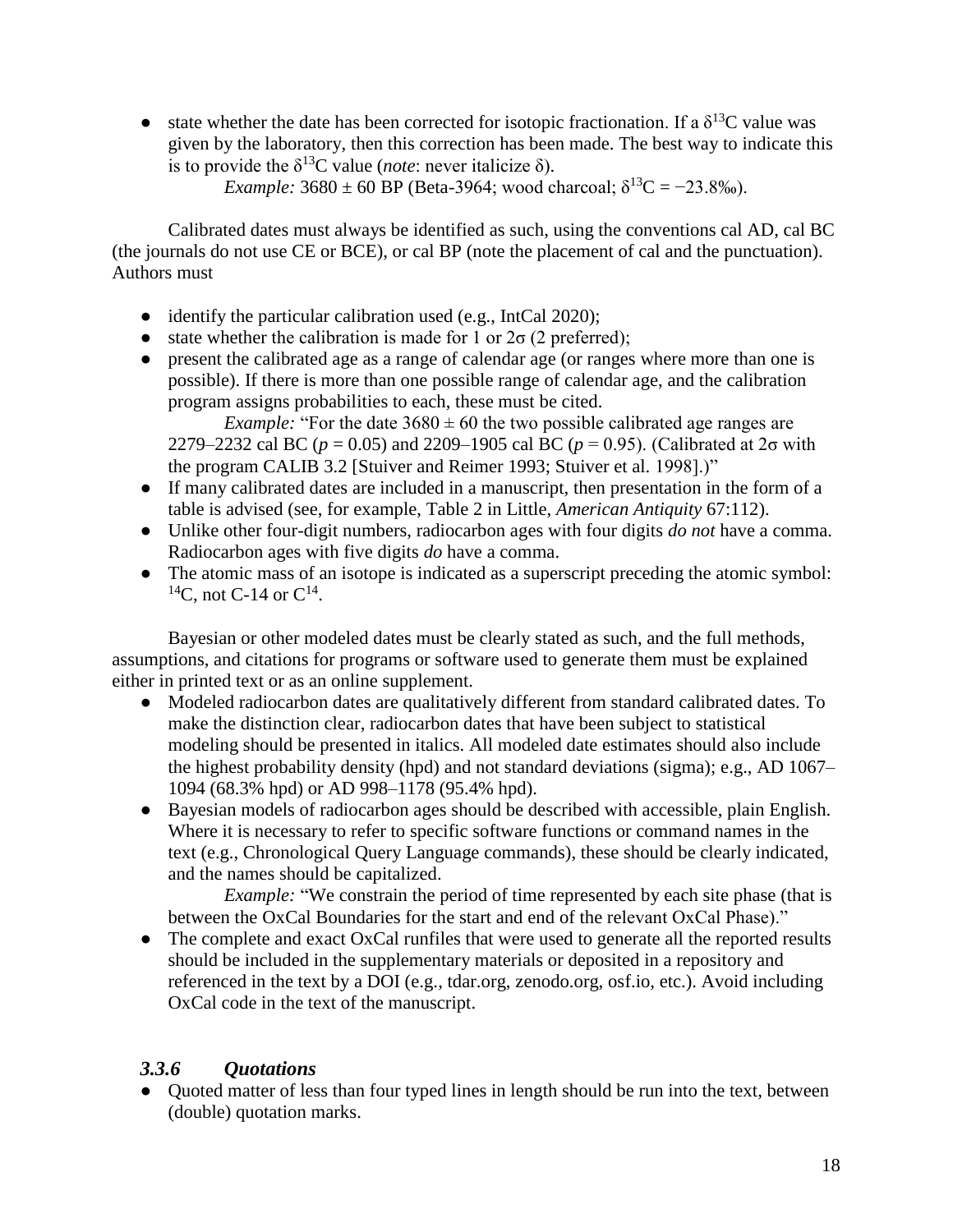- Use single quotation marks only when it is necessary to have quotation marks within a quotation.
- After the quotation, cite author, year of publication, and page number(s) in parentheses. *Example:* Mental life, as such, cannot be grasped, but we can grasp the intention through the intentional product, "the objective and identical correlate in which mental life surpasses itself" (Ricoeur 1981:50).
- Quoted matter that runs to four or more typed lines should be set off from the text as a block quote and double-spaced, with two lines of space above and below.

*Example:* Most of the area is true savannah, the most difficult vegetation for the primitive farmer to cope with, and also the rains in general are undependable. . . . The only incentive for heavy settlement would be on the basis of irrigation agriculture, and . . . [at Zempoala] this incentive was presented [Sanders 1953:76].

- *Note:* Brackets are used instead of parentheses within the excerpt for author-added material and for the citation.
- When emphasis is added or was already in the original material, the source of the emphasis should be noted after the citation, within the brackets.

*Example:* [Sanders 1953:76; emphasis added] or [Sanders 1953:76; emphasis in original].

● When a translation of material is made, it should follow the quotation, with translator noted.

*Example:* [translation by Rowe (1980:15)] or [translation by author]. Refer to the *Chicago Manual of Style*, 17th edition, Chapter 13, for more information on quotations and for the correct use of ellipsis points. Leading ellipses are rarely necessary.

# *3.3.7 Spelling*

The authority for spelling in all journals is the most recent edition of *Merriam-Webster's Collegiate Dictionary* (as of June 2021, this is the 11th edition, in print and online). For anything not in this work, consult *Webster's Third New International Dictionary* (Unabridged).

- Use American English spellings (except in quotations and references and in referring to an institution when it is imperative to preserve the original spelling).
- When more than one spelling is offered for a word, use the first spelling listed for the entry, e.g., acknowledgments, *not* acknowledgements; archaeology, *not* archeology; appendixes, *not* appendices; artifact, *not* artefact; benefited, *not* benefitted; labeled, *not* labelled; toward, *not* towards, etc.
- Preferred spellings for some words commonly used in archaeological parlance include ballcourt, colonial, cross section (noun), cross-section (verb), ear spool, field house, fieldwork, ground stone, lidar, pithouse, pit structure, plow zone, postcontact, posthole, post mold, posttest, precolumbian, precontact, prehispanic, pretest, rockshelter, room block, use life, X-ray (noun), x-ray (verb).
- Use "%" where it follows a number (e.g., 20%), otherwise, spell it out. Use % in tables.
- The plural of nouns follows the *Chicago Manual of Style*, 17th edition.
- The noun "data" takes the plural form of the verb: "data are"; "data indicate."

The primary Spanish dictionary used by all journals is the latest edition of *Diccionario de la Real Academia Española*. This is supplemented by the latest edition of *Vox New College*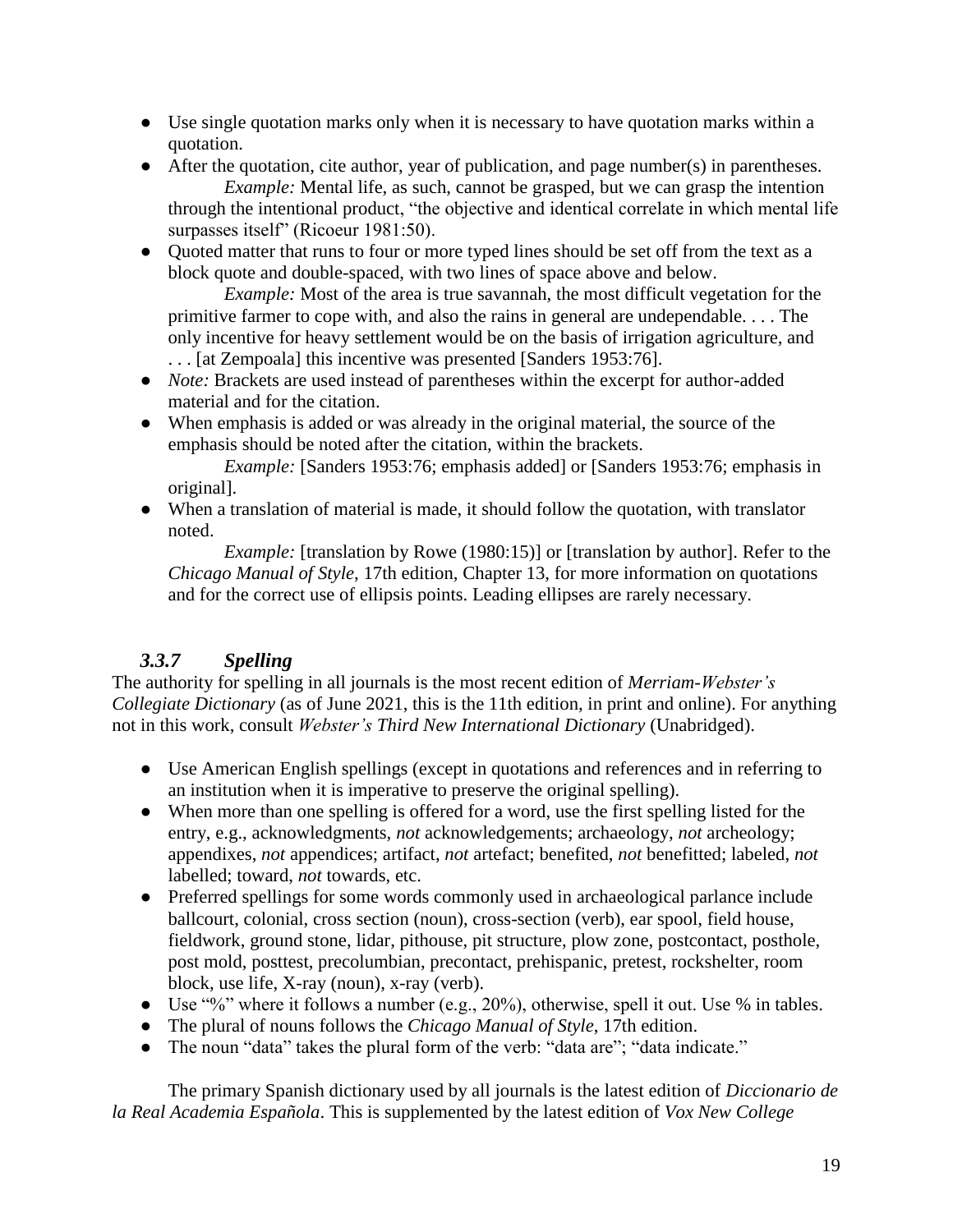*Spanish and English Dictionary*, which contains more of the words used in archaeological writing than do other commonly available Spanish-English dictionaries. It also features special sections on Spanish grammatical conventions (e.g., capitalization, numerals, syntax).

# *3.3.8 Italics*

- Words in languages other than the primary language in which the manuscript is written are italicized consistently throughout the manuscript (e.g., *bajada*, *encomienda*, *vecino*; exceptions noted below).
- Use standard orthographies, including diacritical marks, and explain unusual symbols (also see Subsection 3.3.12 on accents).
- Generic, specific, and varietal names are italicized: e.g., *Homo sapiens*, *Spondylus* sp. All other taxonomic designations are printed in roman type.
- Titles of books, journals, and other literary works are italicized when mentioned in the text; article titles mentioned in the text are in roman type, set off by quotation marks, as are the titles of theses and dissertations.
- Letters that represent mathematical variables are italicized (see Subsection 3.3.4).
- ALWAYS italicize the "n" and "N" in " $n =$ " and " $N =$ " constructions.
- Foreign words and phrases in common use, or anglicized, should *not* be italicized. Consult the main section of the latest edition of *Merriam-Webster's Collegiate Dictionary* to determine if a foreign word or phrase has made it into common use and therefore should not be italicized (e.g., a priori, et al., in situ, sensu, metate, milpa, vis-àvis); any word that appears at the end of the dictionary in the section on "Foreign Words and Phrases" should be italicized (e.g., *axis mundi*, *caveat lector*, *cursus honorem*).

# *3.3.9 Capitalization*

For capitalization of non-archaeological terms in English, consult the *Chicago Manual of Style*, 17th edition, Chapter 7. Note that Spanish capitalization rules are different from those of English; please refer to the Spanish language version of the style manual.

- Capitalize the names of specific archaeological and geographical areas. *Examples:* Mesoamerica, Lowland Maya, Gulf Coast, the Southwest, the Midwest.
- Directional, topographical, and general geographic terms are in lowercase unless they are derived from proper names of political, ethnic, or taxonomic entities.

*Examples:* southwestern, north coast of Peru, central Mexico; *but* Mesoamerican region, Maya Lowlands, Sonoran Desert, Eastern Woodlands.

● Capitalize taxonomic names of generic and higher rank.

*Examples:* order Artiodactyla, family Bovidae, genus *Bison*, *Pinus ponderosa*.

● Names of mountains, rivers, oceans, and so forth are capitalized, along with the generic terms—such as lake, mountain, river, valley—when used as part of a name. When a generic term is used descriptively rather than as part of the name or when used alone, it is lowercased.

*Examples:* the Mississippi River, the valley of the Mississippi, the Mississippi River valley, the Mississippi and Missouri Rivers, Lakes Michigan and Huron.

● Capitalize proper names, including Lower, Middle, Early, and Late when they are part of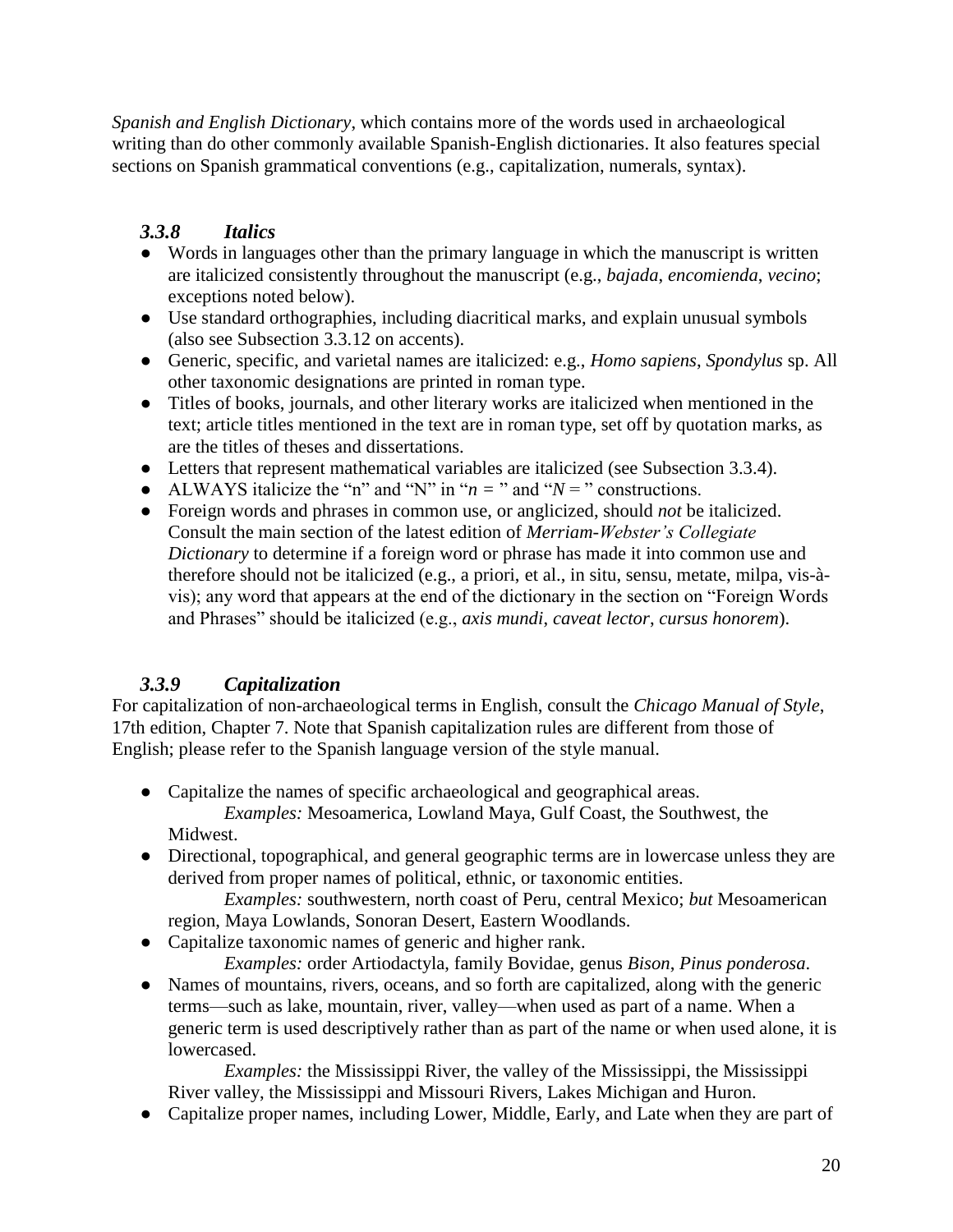the name, of chronological, cultural, and geological divisions, but give taxonomic division names and restrictive modifiers in lowercase.

*Examples:* Upper Paleolithic period, late Holocene, Classic period, Koster site, Upper Republican aspect, Olmec horizon, Riverton phase, Denali complex

- Do *not* capitalize "colonial period" or "modern era." Do *not* capitalize "prehispanic." Note that for the SAA journals, there is no hyphen or internal capital "C" in "precolumbian."
- Capitalize the names of archaeological classes and types, but place generic terms in lowercase.

*Examples:* Clovis point, Cody knives, Hardin Barbed point, Salado polychromes (which include types Gila Polychrome, Tonto Polychrome, etc.).

# *3.3.10 Hyphenation*

For rules governing hyphenation of non-archaeological compound words, consult Chapter 7 in the *Chicago Manual of Style*, 17th edition, or the latest edition of *Merriam-Webster's Collegiate Dictionary*.

• Compounds are spelled without hyphens if they can be considered permanent combinations.

*Examples:* Paleoindian, preceramic, Postclassic, rockshelter; *but* pre-Basketmaker, mid-Pleistocene, etc.

● Prefixes in common use are not hyphenated.

*Examples:* infrastructure, intercommunity, intrasite, noncultural, preexisting, reanalyze, subfield

- Hyphenate descriptive terms that are combinations of words including a preposition. *Example:* red-on-buff pottery
- Hyphenate fractions when they are spelled out. *Examples:* one-third, seven-tenths
- A general rule is to hyphenate paired words serving an adjectival function (termed compound modifiers).

*Examples:* obsidian-hydration dating, heat-treated silicates, two-story pueblo, low-ranked resource, *but* high return rate

- Never hyphenate a combination of an adverb ending in -ly plus a participle or adjective. *Examples:* poorly developed argument
- Interdisciplinary research uses terminology and phrase constructions borrowed from a parent discipline such as isotope chemistry. If common usage in a parent discipline dictates leaving compound modifiers open (such as "stable isotope ratio" or "heavy mineral analysis"), we will normally follow that usage.

# *3.3.11 Abbreviations*

Abbreviations are used infrequently in the journals.

● Exceptions include acronyms for long titles of agencies, institutions, etc., which will be mentioned frequently in the text (they are always introduced following the full name at its first occurrence).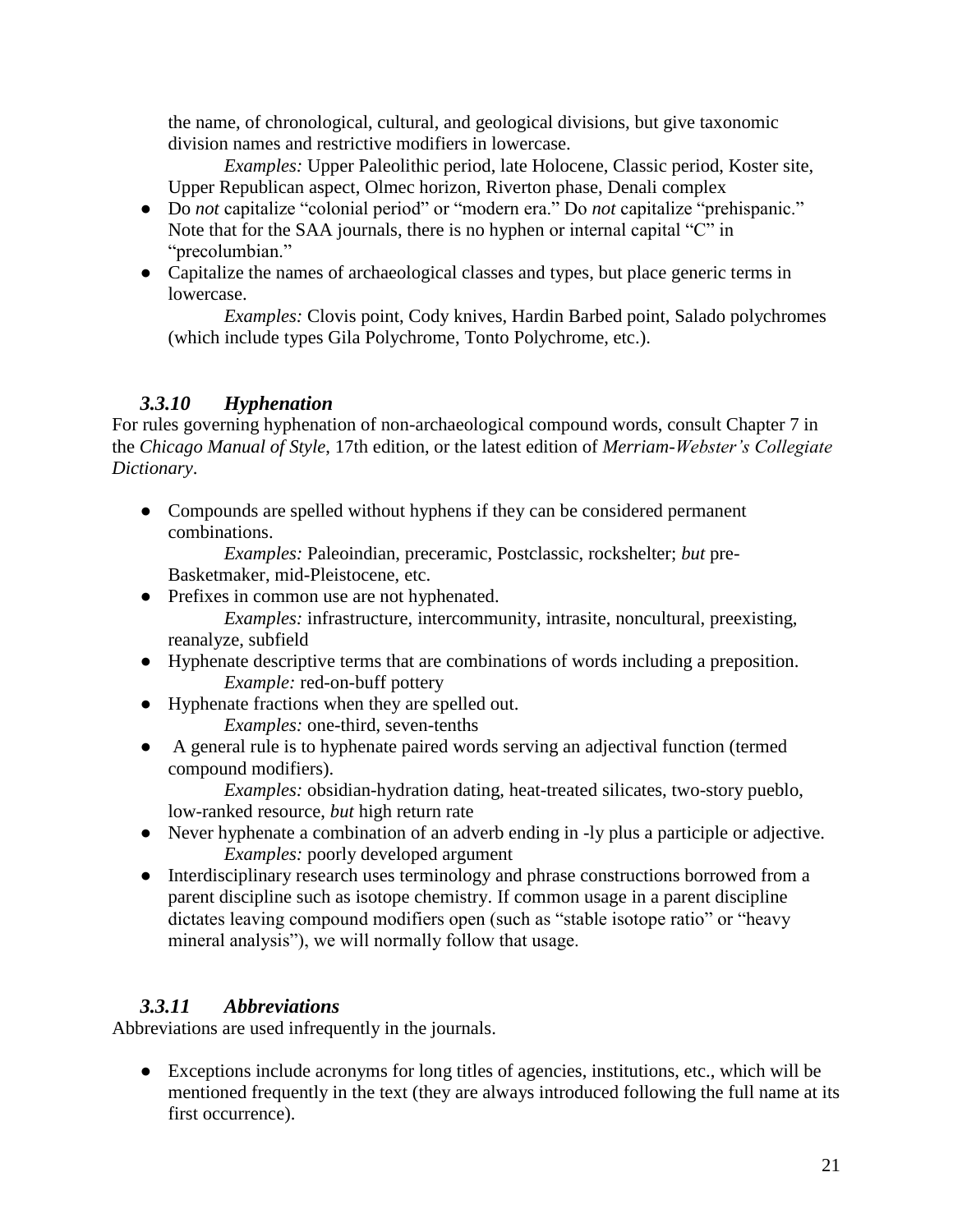*Examples:* Bureau of Land Management (BLM), Instituto Nacional de Antropología e Historia (INAH).

• Metric units are given in abbreviated form when they follow numbers.

*Examples:* 7 km, 2,000 m asl, 23 cm. (See Subsection 3.3.3; see also Subsection 3.3.5 for information on placement of abbreviations pertinent to dates.)

● A few other abbreviations are permitted.

*Examples*: et al., e.g., i.e., ca., cf. ("compare against"; does **not** mean "see" or "see also"), vs. (not v. unless a legal case is cited), rev. ed., 3 vols.

- Latin abbreviations should only appear within parentheses. Outside of parentheses, they must be spelled out and preferably should appear in the language of the submission. *Example:* "for example," "and others," "that is."
- Never use ibid. or op. cit.; follow the conventions for in-text citations in Section 3.4.
- "Figure" is always spelled out, never abbreviated.
- Try to avoid using abbreviations in figures and tables. When necessary, provide the complete spelling in the figure captions or table notes.

## *3.3.12 Accents and Diacritical Marks*

For all journals, include all common accents and diacritical marks for European, Asian, African, American, and Indigenous languages in paper titles, abstracts, text, acknowledgments, notes, figures and figure captions, table headers and tables, data availability statements, and References Cited sections. Be sure accents and diacritical marks are clearly marked, accurate, and consistent. Authors and editors should follow generally accepted conventions, but editors may exercise reasonable discretion in accepting accents and diacritical marks that are important for words and place-names within local and Indigenous languages.

● Pay particular attention to proper names and titles of works. The rules of placement of accents in Spanish hold for all *modern* place names in Spanish that appear commonly on a map that were hispanicized from other languages such as Nahuatl or Mayan, except for words that have accepted English spellings.

*Examples:* San Juan Teotihuacán, Mexico (*not* "México").

● Archaeological site names that are derived from Indigenous languages that do not require accents should not include them in English-language submissions.

*Examples:* Teotihuacan, Chichen Itza, Kaminaljuyu.

● Alternate spellings using new Indigenous orthographies may be used at the discretion of authors and editors, as may new spellings/names adopted for grammatical or political reasons.

*Examples:* Chich'en Itsa' or Chichen Itza, Tak'alik Ab'aj or Abaj Takalik, Seibal or Ceibal.

• Spanish capital letters that should contain accents must have them included, as must letters that contain diacritical marks.

*Examples:* TRÁNSITO, COMPRENDÍA, ESPAÑOL.

## *3.3.13 Contractions and serial commas*

- In no case should contractions be used in English submissions.
- Serial commas ("the Oxford comma") should always be used in English submissions.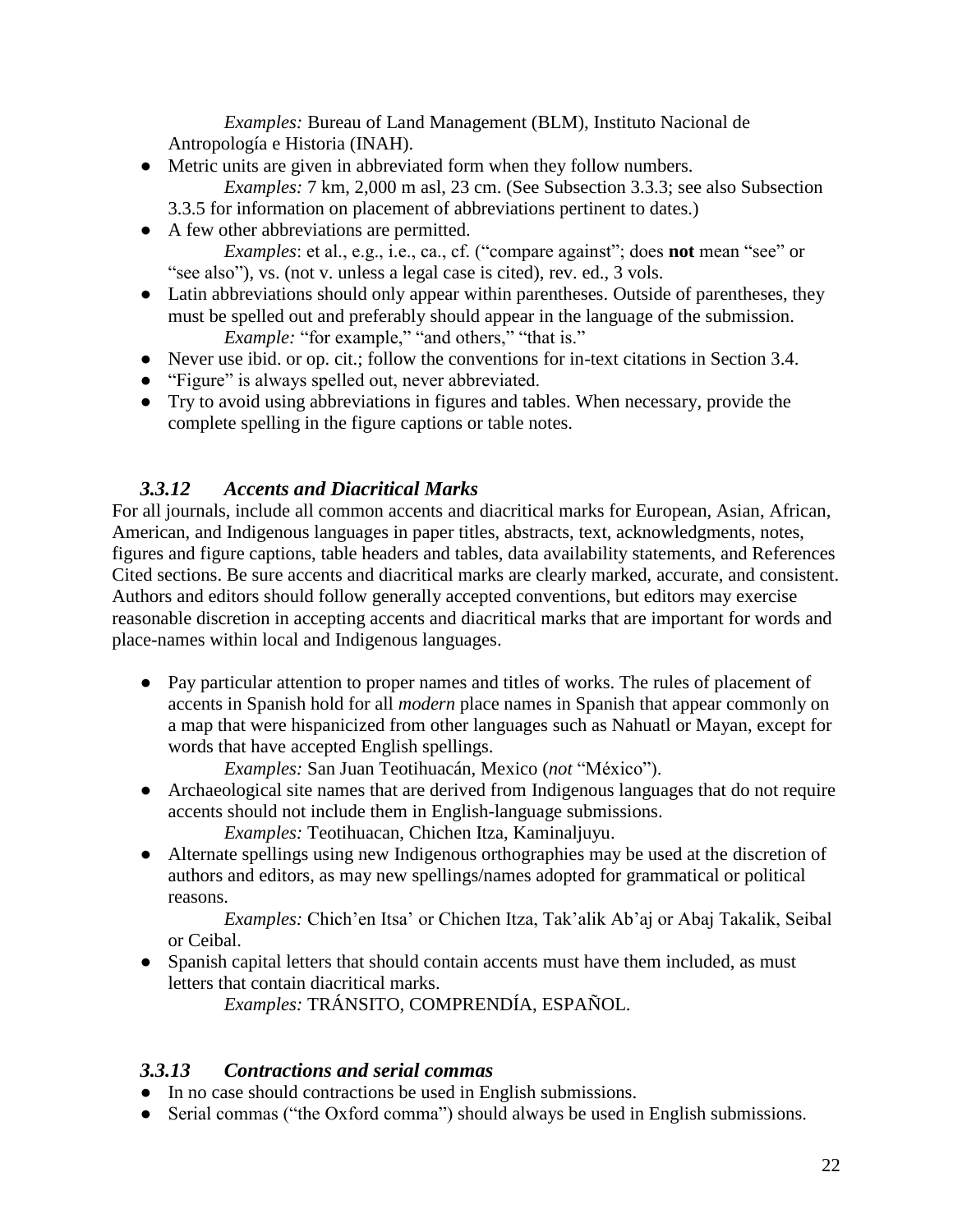### *3.3.14 Parentheses*

Back-to-back sets of parentheses should not be used. Instead, combine elements using a semicolon within a single set of parentheses. Thus "(e.g., the Castillo) (Figure 1) (Tozzer 1957)" should appear as "(e.g., the Castillo; Figure 1; Tozzer 1957). Place elements in order of importance to the sentence before the parentheses with citations last.

## *3.3.15 Hyperlinks*

- For AAQ/LAQ, to indicate hyperlinks, include the URL in parentheses next to the text: *Example:* I love looking at penguins in *National Geographic* [\(www.nationalgeographic.com/\)](http://www.nationalgeographic.com/).
- For AAP, since published digitally, actual text (individual words/phrases) can contain embedded hyperlinks in the final publication and URLs need not be spelled out in running text (except in the References Cited).

# **3.4 In-Text Reference Citations**

There are two different formats used for in-text citations in the journals:

- REVIEWS and BOOK NOTES follow the format given in Section 3.5.
- ARTICLES, REPORTS, COMMENTS, FORUM contributions, and BOOK REVIEW ESSAYS use the style described immediately below.

In-text year citations always immediately follow the name(s) of the author(s). All of the examples make use of parentheses in their ordinary format, but note that when reference citations are used in textual material set off in parentheses, the parentheses in the citations convert to brackets.

*Example:* (e.g., Shapere [1985] on the constitution of "observations" in physics, and Kosso [1989] on observation in science generally).

For examples of citations in quoted material see Subsection 3.3.6 above.

In-text citations should include a page number when the citation is to a book or monograph. Page numbers should always be provided for quotations, definitions, paraphrasing, and other use of exact terms regardless of the source.

# *3.4.1 Simple citation*

(Wylie 1991) or Wylie (1991)

*Note:* For authors with two surnames, as is usually the case in Spanish-speaking countries, use both surnames in the citation.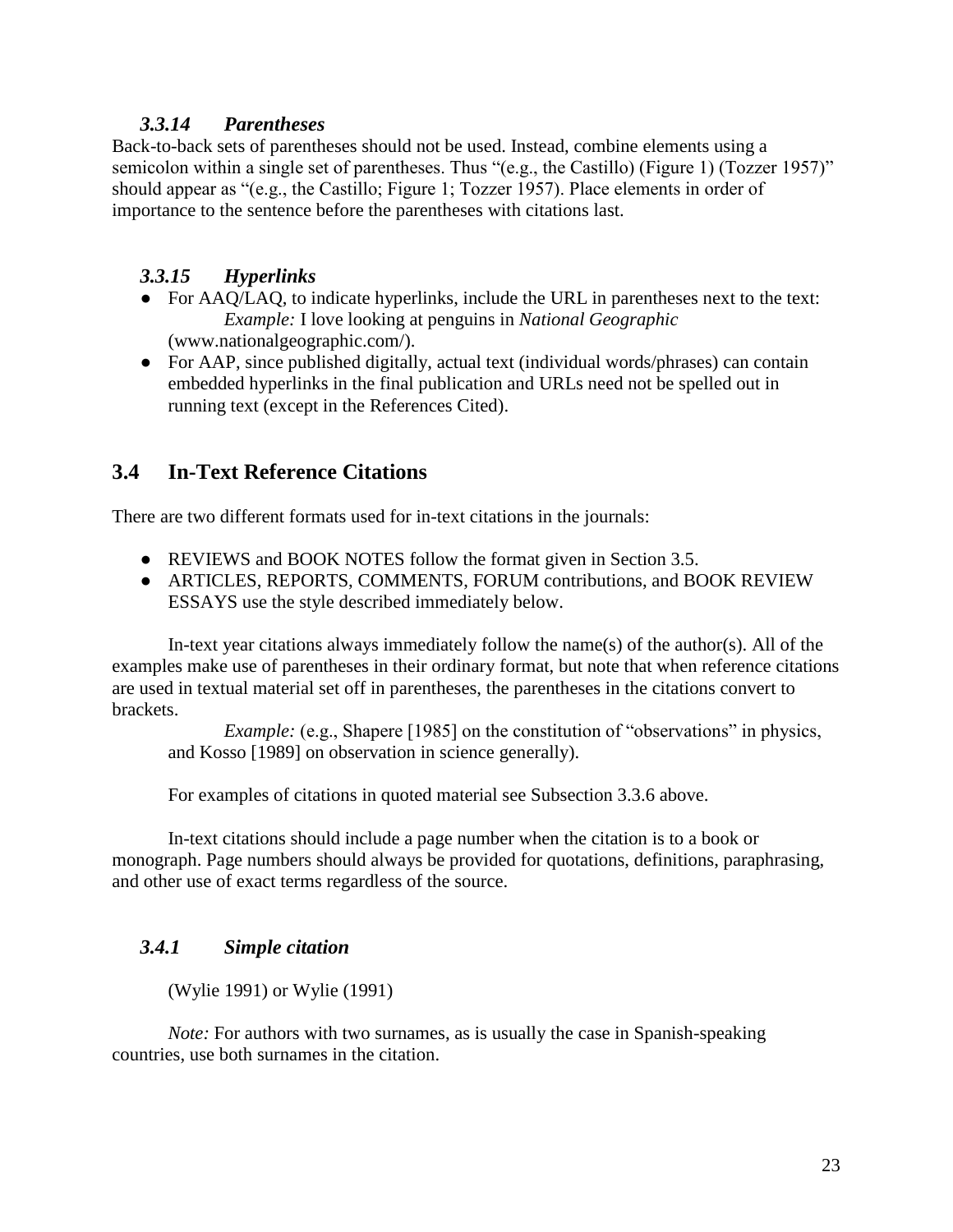#### *3.4.2 Two authors*

(Lipe and Varien 1999) *or* Lipe and Varien (1999)

#### *3.4.3 Three or more authors*

(Cobean et al. 1991) or Cobean and others (1991)

*Note 1:* Use of "et al." is limited to parenthetical in-text citations. The only time all names should be listed for a reference with three authors in a text citation is when a person is senior author of more than one jointly authored item in the same year.

*Example*: Barnosky, Anderson, and Bartlein (1987) and Barnosky, Grimm, and Wright (1987) would appear as shown, not as Barnosky and colleagues (1987a, 1987b).

For four or more authors, include as many names as needed up to the first different author followed by et al.

*Example*: (Barnosky, Anderson, Bartlein, et al. 1987) and (Barnosky, Anderson, Grimm, et al. 1987).

Whereas the use of et al. is permissible in parenthetical in-text citations, in the References Cited, all names must be listed following the senior author's name (up to 10; see 3.12.2).

*Note* 2: Note that "et al." and all other Latin abbreviations appear only within parentheses. Outside of parentheses, this can be written out as "et alia" (a gender neutral construction) or "and colleagues" or "and others."

#### *3.4.4 Several authors cited in one place or several references by same author*

(Ashmore 1986; Coe 1965; de Montmollin 1988; Fox 1987, 1991; Freidel 1986; Freidel and Schele 1986; Freidel et al. 1990)

*Note:* Use semicolons to separate works by different authors and commas to separate distinct, chronologically ordered works by the same author. *References are always ordered alphabetically within strings by author.* Note that de Montmollin is alphabetized here under "d," as the name would also be alphabetized in the References Cited section.

*3.4.5 Two or more references by same author or authors in same year* In these cases, references must be labeled "a," "b," and so on based on their appearance in the manuscript, *not* based on alphabetical order. Thus, a "b" reference must never appear before an "a" reference.

(Jones and Brown 1972a, 1972b) *or* Jones and Brown (1972a, 1972b)

*Note*: When an individual or individuals have both authored and edited (or compiled) publications with the same date, and both are cited, the edited (or compiled) volume is to be distinguished in citation as follows.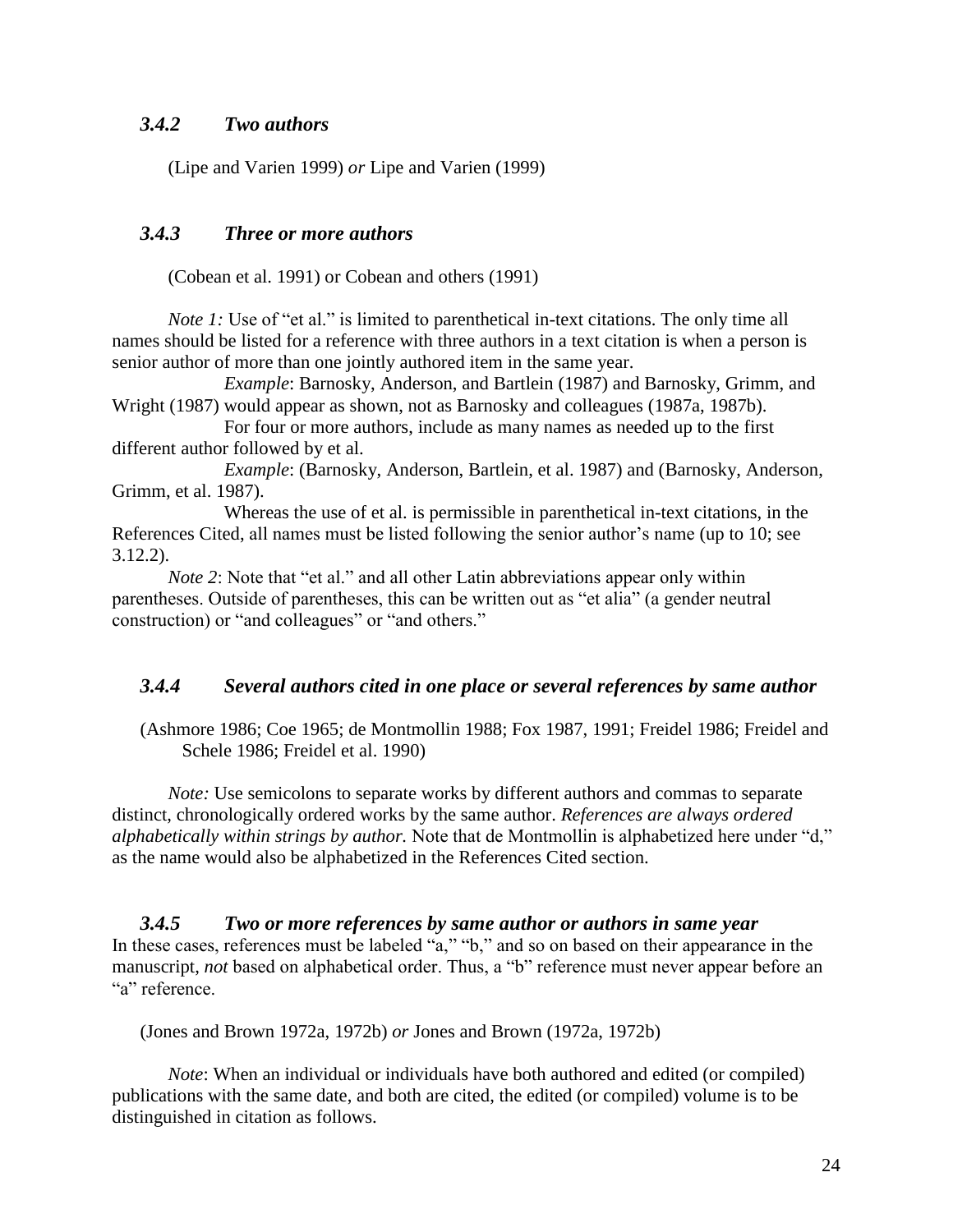*Example*: (Adams, ed. 1977) or Adams (ed. 1977). Edited (or compiled) volumes are so identified in the text only when potential ambiguity occurs. The authored publication precedes the edited (or compiled) one in both citation and reference.

Example: (Flannery 1976; Flannery, ed. 1976) or Flannery (1976) and Flannery (ed. 1976)

#### *3.4.6 Two authors, same surname, same year published*

(J. Smith 1982; N. Smith 1982) *or* J. Smith (1982) and N. Smith (1982)

*Note:* When two authors with the same surname and the same year published are cited, the first initial of each author is added to prevent ambiguity.

#### *3.4.7 Two authors, same surname, different years published*

(Smith 1982; Smith 1987) *or* Smith (1982), Smith (1987)

#### *3.4.8 Government agency, company, or similar entity as author*

(United States Department of Agriculture, Soil Conservation Service [USDA, SCS] 1975)

*Note:* State the complete name of the agency, company, etc., as with any other citation, but if the citation will occur more than once in the text, then abbreviate names to their commonly accepted acronyms and place in brackets. Subsequent citations in the text will be, e.g., (USDA, SCS 1975) *or* USDA, SCS (1975).

#### *3.4.9 Citation with pages, figures, or tables specified*

(Smith 1977:3), (Jones and Wilson 1971:Figure 2), (Johnson et al. 1970:Table 1), (Taylor 1964:23, 72–78) *or* Smith (1977:3), Jones and Wilson (1971:Figure 2), Brown (1968:533–534), Johnson et al. (1970:Table 1), Taylor (1964:23, 72–78)

*Note:* Use a colon to separate date of publication from additional information. *There should be no space between the colon and additional information.* Page numbers must always be given when direct quotations are used in the text, when other authors' ideas are directly paraphrased, or when specific ideas or data are referenced from a long text. Always use full page range numbers in a citation, e.g., 312–315, *not* 312–15. Never use ff. or passim (though it is permissible to use "ff." as an abbreviation for folios). Spell out and capitalize such words as Figure, Table, Plate, etc. If citing a figure, table, etc., do not include the page number on which it occurs unless additional, separate textual information from that page is being cited as well.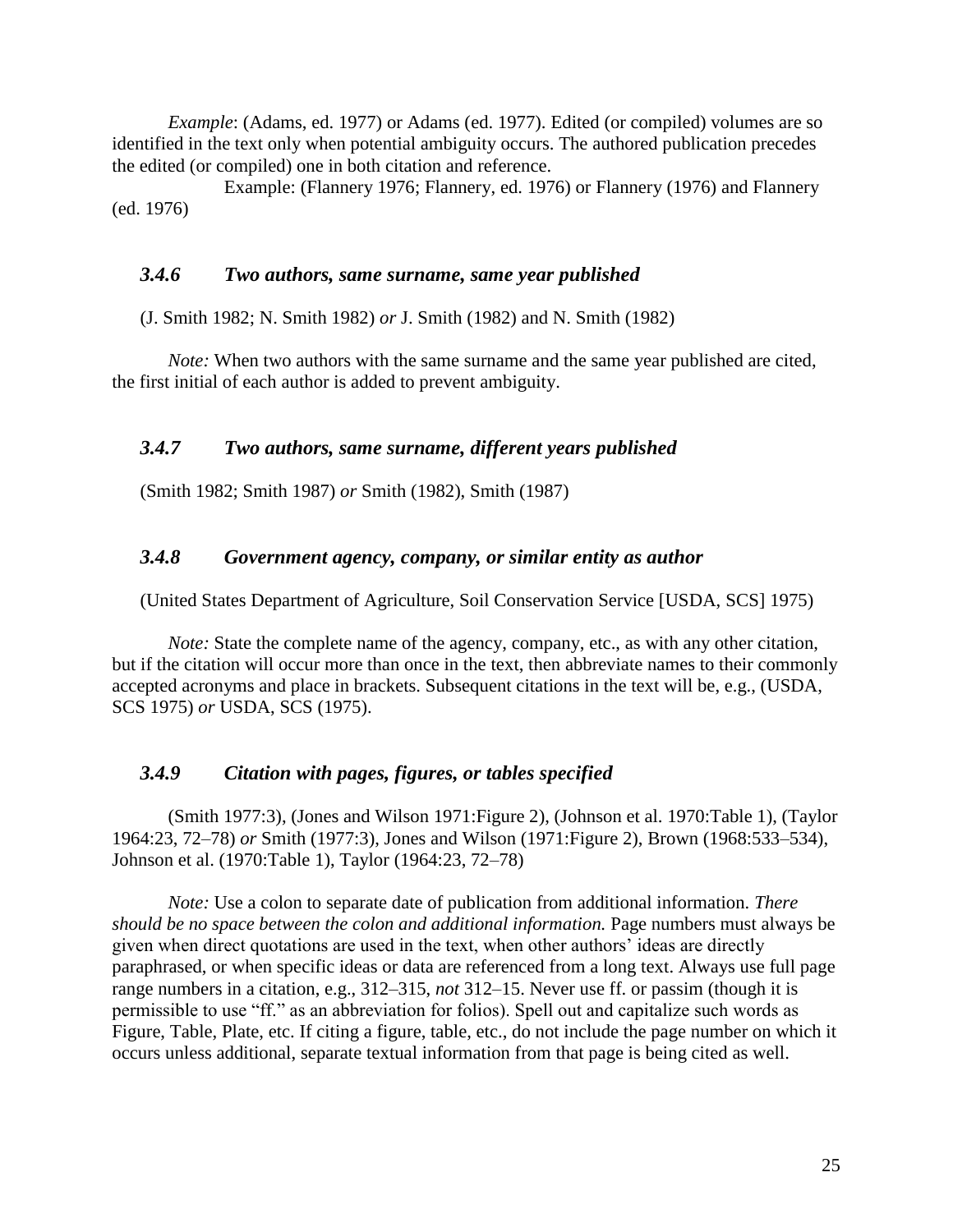#### *3.4.10 Multivolume set*

(Thwaites 1896–1901:17:88–92, 19:197) *or* Thwaites (1896–1901:17:88–92, 19:197)

*Note:* In this example, "17" and "19" refer to the volume numbers. Volume number should be cited as Arabic numerals even if the original series uses Roman numerals.

#### *3.4.11 Forthcoming book or article in journal issue in press*

(Kelly 2022) *or* Kelly (2022)

*Note:* Everything has a date. Never use "n.d." or "in press" with in-text citations. Give date either of manuscript completion (in the case of a manuscript that is "on file" somewhere) or of manuscript submission or anticipated publication date for an item that has been accepted for publication. Also see Subsection 3.12.20 below.

#### *3.4.12 No author specified*

Cite the group or agency issuing the report or the publisher.

(United Nations 1963), (Committee on Ethics 1977) *or* United Nations (1963), Committee on Ethics (1977)

*Note:* Also see Subsection 3.12.6 below.

### *3.4.13 Primary-source materials (e.g., unpublished archival materials including administrative records, letters, etc.)*

Citations for much primary-source material will be archive specific, so it is impossible to devise a rote formula for citation. It is important to include the name of the archive, title of the work (if named), nature of the material (e.g., letter [optional]), collection name, identification number (legajo, fascicle, folio, etc.), date (if known; note use of day/month/year format), and geographic location of material. Consider the following examples:

(Archivo General de la Nación, Lima [AGN], Juzgado de Aguas 3.3.7.23, f. 3v); note that subsequent citations would use only the acronym AGN and the shortened "Aguas" (e.g., AGN, Aguas 3.3.4.39, 3.3.9.9)

(Archivo General de Indias, Seville [AGI], Papeles de Cuba, legajo 2365, f. 345); subsequent citation  $= (AGI, Cuba, legajo 2365, f. 523)$ 

(McHenry County Courthouse, Woodstock, Illinois [MCC] 1880: Deed Book [DB] 1:5); subsequent citation =  $(MCC 1890:DB 2:10)$ 

(Raimond Quenel, Etienne Govreau, and Marie Louise Quenel to de Gruys Verloins, sale of property, 8 February 1752, Kaskaskia Manuscripts [KM], Office of Randolph County Clerk,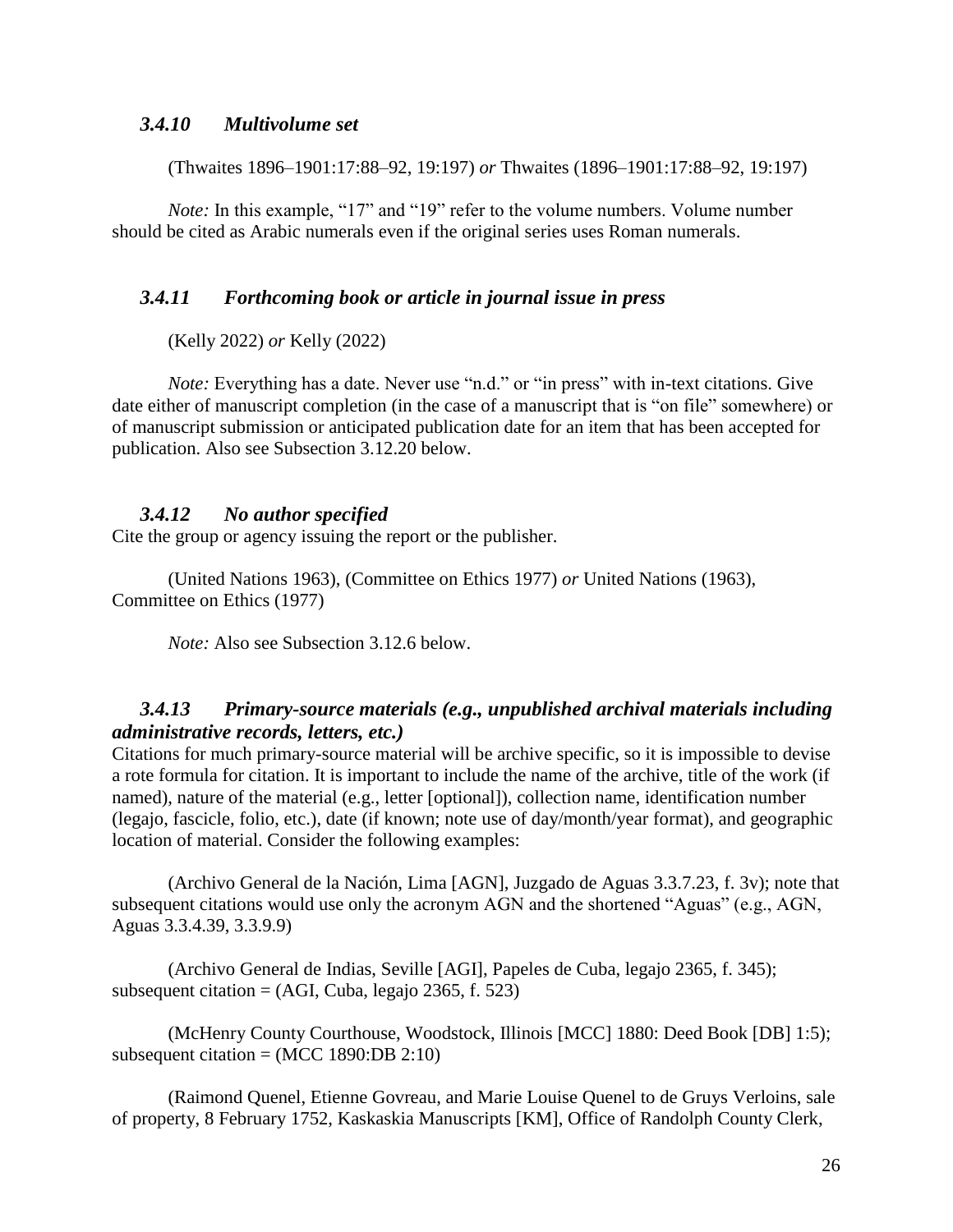Chester, Illinois); subsequent citation =  $(KM 52:2:8:1)$ 

(F. Boas to E. B. Howard, letter, 9 May 1935, Boas Papers, American Philosophical Society, Philadelphia)

*Note:* Primary-source citations appear only in the text and are not duplicated in the References Cited section. If you are citing primary-source material from a published source, you must follow conventional citation rules in the text and in the References Cited. It is preferable to cite Latin American codices by the editor of the particular edition of the codex used (unless the actual document was consulted), e.g., (Dibble 1980) for the sixteenth-century *Codice Xolotl*. See corresponding example in Subsection 3.12.3.

#### *3.4.14 Earlier edition specified*

In cases where many years (typically at least 100) separate the original publication of an item and a reprinted edition, and where it is important to the author's argument to indicate the use of period sources, the original date of publication should be placed in brackets following citation, in usual fashion, of the reprint edition.

(Cobo 1956 [1653]:169)

(Russell and Erwin 1980 [1865])

*Note:* See corresponding examples in Subsection 3.12.5.

## *3.4.15 Newspapers*

(Weekly Missouri Courier [WMC], 7 July 1838:[page numbers, if available])

*Note:* After first mention, simply use WMC with date (day/month/year format) and page. Also see Subsection 3.12.12.

## *3.4.16 Personal communication, no publication involved*

(Katharina Schreiber, personal communication 1990) *or* Katharina Schreiber (personal communication 1990)

*Note:* Give full name and date. Personal communications should be used sparingly and should never be used when a published citation is available for the same information. Written permission to use any information provided in a personal communication must be obtained from the person(s) providing it. Personal communication citations appear only in the text and are not duplicated in the References Cited section.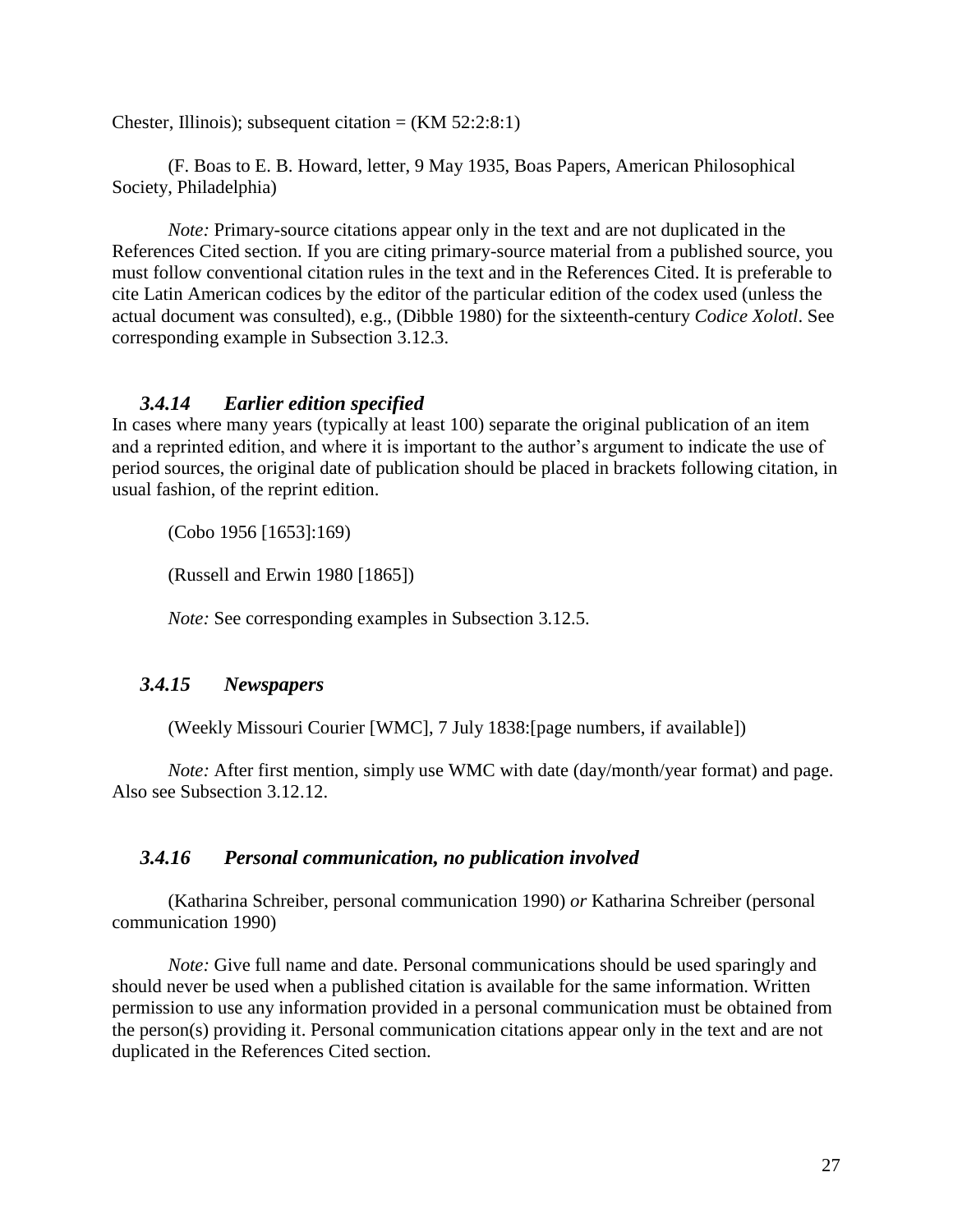### *3.4.17 Web pages and electronic documents*

Treat web pages, electronic documents, and open data as published data, but cite the document accordingly as a single- or multiple-authored document or as one produced by a group or agency (no author specified). For example:

(Glascock 2001; Shackley 2001) or Glascock (2001), Shackley (2001); likewise, for a group citation use (Northwest Research Obsidian Studies Laboratory 2001) or Northwest Research Obsidian Laboratories (2001)

# *3.4.18 Social media*

Social media content should be cited in author-date format:

(Smith 2017, Twitter)

Social media content originating from sites like Instagram, Facebook, and Twitter is generally only referenced in the text, but if the content is extensive, it may be included in the references cited (see 3.12.22).

# **3.5 Citations and References in REVIEWS and BOOK NOTES**

References in REVIEWS should be used sparingly, if at all; they are never used in BOOK NOTES. When they occur, they should be placed in the text, in shortened form, enclosed in parentheses.

- Article: (Ashmore, *Latin American Antiquity* 2:199–225)
- Book: (Willey, *Introduction to American Archaeology*, vol. 1, 1966) Review: (Tilley, Review of Binford, *American Antiquity* 57:164–166) Citations to the book under review require only the page numbers: (p. 5), (pp. 83–89)

# **3.6 Tables**

- Tabular presentation of data should be used sparingly. Data in a very short table, for example, can often be included in the text with no loss of clarity. Large numbers of individual, similar facts, however, are best presented in a table.
- Data tables should be submitted in .xls, .doc, or similar commonly used formats. They may not be submitted as image files.
- Consult Chapter 3 of the *Chicago Manual of Style*, 17th edition, for detailed information on planning and constructing tables; also see recent issues of the journals.
- Editors, at their discretion, may require long tables be published online as supplemental material, rather than in the printed text.
- Avoid using abbreviations and acronyms in tables. If they cannot be avoided, they must be spelled out in the accompanying notes.
- Authors should submit each table as a separate file.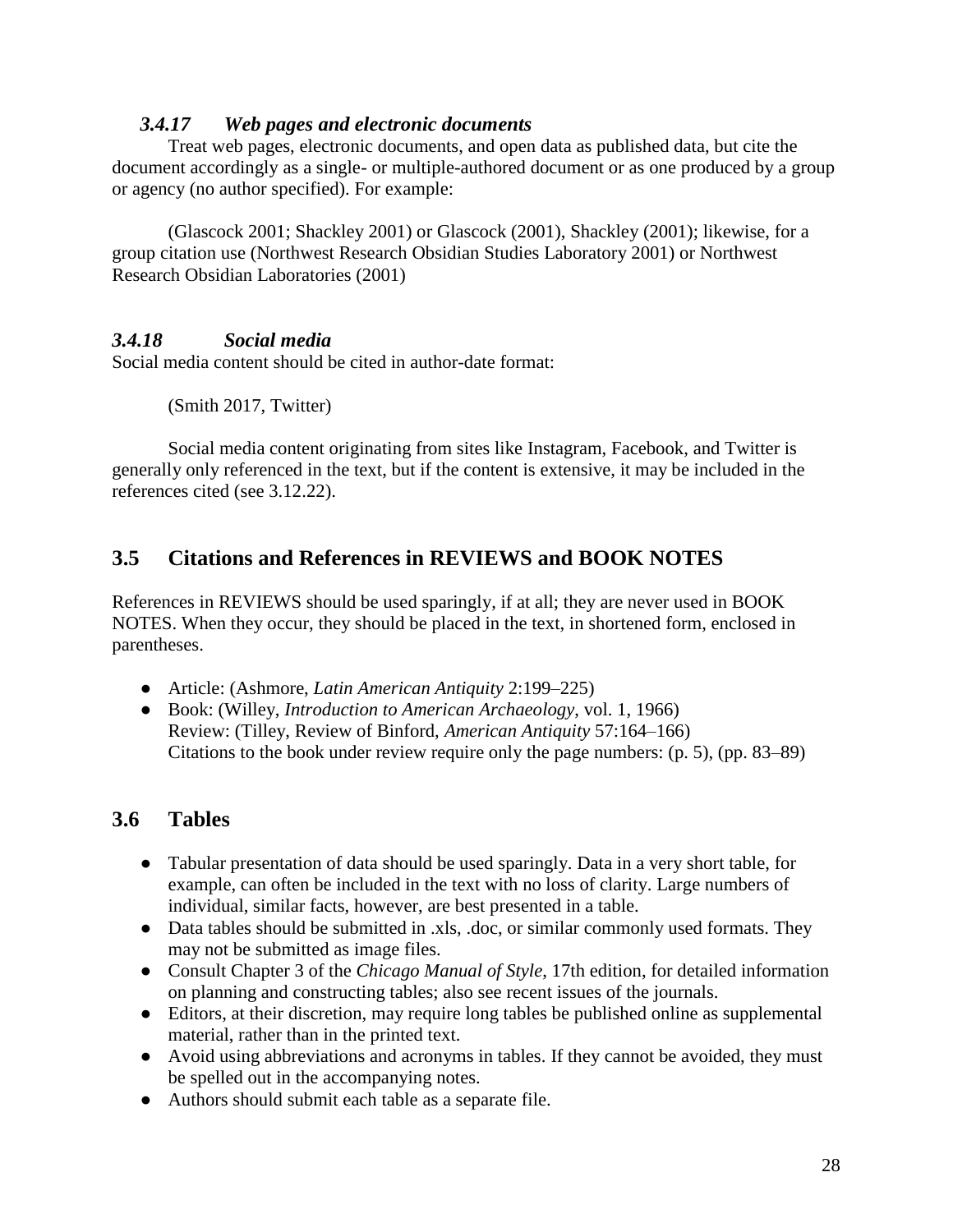● Each table should have a title.

# *3.6.1 Size*

When constructing a table, keep in mind the physical limitations of the journals' size. A table with more than 10–12 columns will often have to be placed sideways on the journal page; wider tables will need to be broken up or set in reduced type. In no case should a table contain more data than can appear in a two-page spread. Larger tables should be broken down into two or more smaller tables

# *3.6.2 Typing*

All sections of the table should be double-spaced.

# *3.6.3 Numbering and title*

- Use Arabic numerals and number all tables sequentially in the order cited in the text.
- Provide a short title for each table, centered at the top of the page, using headline-style capitalization (principal words capitalized excluding articles, prepositions, and conjunctions). The title should not provide background information or describe the results illustrated by the table.

*Example:* Table 2. Weir Family Cemetery Skeletal Summary.

# *3.6.4 Rules and headings*

- Use no vertical rules.
- Provide horizontal rules only above and below the table's column headings and beneath the last row of data; no internal horizontal rules are allowed.
- Each column and row should have a brief heading.
- The left-hand column of a table is called a "stub." Capitalization of stub headings is sentence style, while all significant words are capitalized in the column headings.

# *3.6.5 Body*

- If a column heading does not apply to one of the items in the stub, that "cell" should be left blank (do not use N.A. or NA for "not applicable").
- All numeric cell entries are decimal. If there are no data for a particular cell, insert an emdash  $(-)$ .
- Use tabs, not the space bar, to create columns.

## *3.6.6 Footnotes*

There are three kinds of footnotes for tables:

● The title of a table should never be footnoted; instead, place information pertinent to the entire table in a general note immediately below the table's final horizontal rule.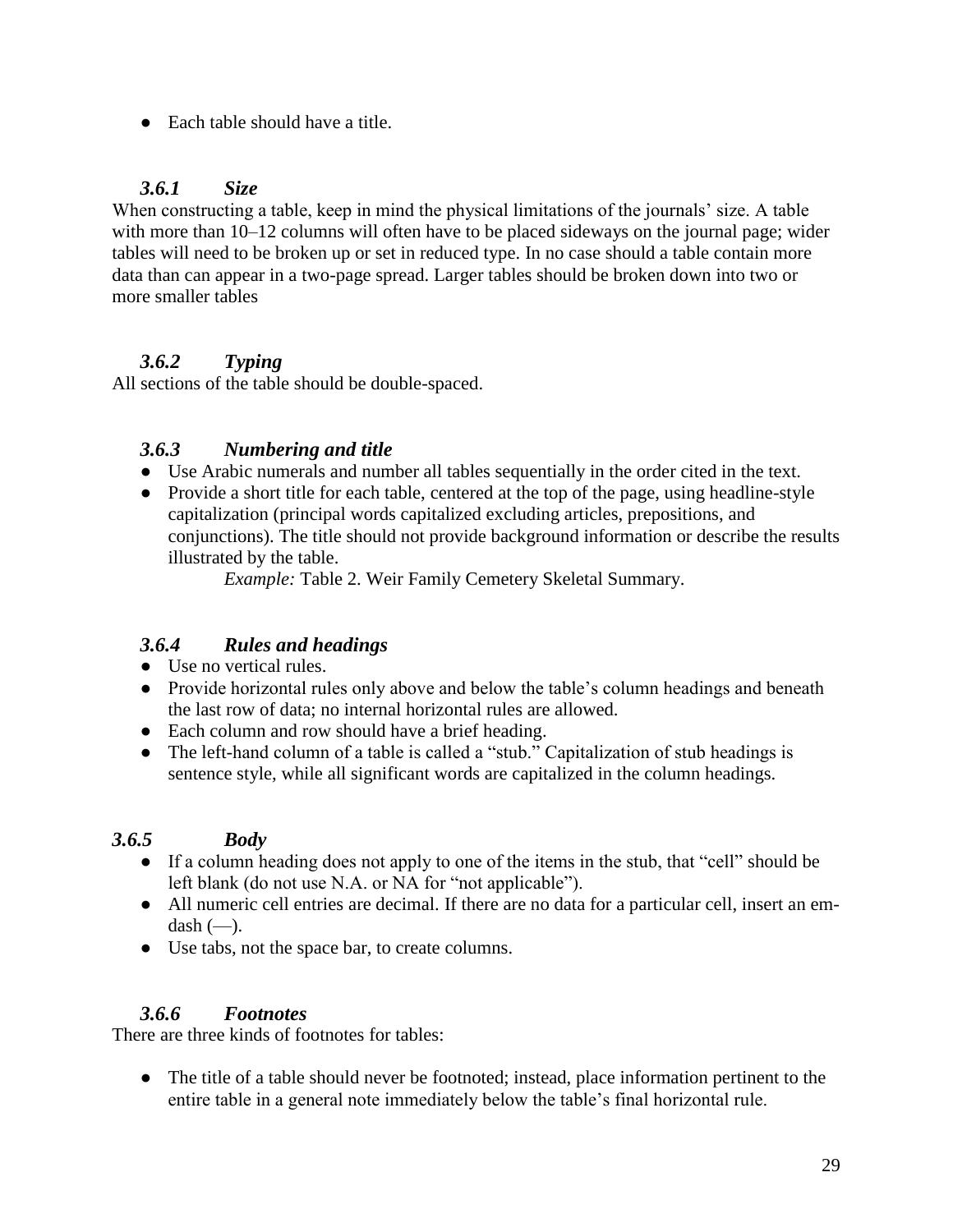*Example:*

*Note:* Data from Kent (1991); all dimensions in mm.

- Notes specific to entry, section, or head. *Examples:*  $^a$ C = child; A = adult. <sup>b</sup> Contains decorative brass elements identical to those found with Burials 2 and 6. <sup>c</sup> Data from Owsley et al. (1987).
- Notes indicating a level of statistical significance. *Examples:*  $* p = 0.05.$ \*\*  $p = 0.01$ .

*Note:* Arrange notes, each one beginning on its own line, flush left, in the following order: source notes, general notes, specific notes indicated by superscript lowercase letters (*not* numbers), and significance notes indicated by asterisks.

## *3.6.7 Citation*

Every table must be cited in the text, beginning with Table 1 and continuing sequentially.

# **3.7 Figures**

All illustrative materials are referred to as "Figures"; the journals do not use "Plates," "Maps," or other such terms. Note that file resolution and size requirements apply generally only to AAQ and LAQ; since AAP is only published digitally, low-res images are usually OK for viewing online. If in doubt, however, submit high-res files for all journals.

- Authors are responsible for supplying figures electronically as high-resolution TIFF, EPS, or JPG files for best print reproduction. Photographs or other grayscale illustrations should be a minimum of 300 dpi, and black-only (no shades of gray) line art should be a minimum of 1,200 dpi (and see 3.7.1 below for sizing guidelines).
- PDFs are also acceptable, but original file must have a minimum resolution of 300 dpi.
- The dpi of an image *cannot* be manually changed in photo-manipulation software—the only way to turn a low-res image file into a high-res image file is to re-scan an image at the appropriate dpi or locate an original high-res file.
- Images copied/saved directly from websites are NEVER usable for print—you must request a high-res version to download from the source. Likewise, images copied and pasted into a Word file are unusable for print.
- Avoid using abbreviations and acronyms on figures. If they cannot be avoided, they must be spelled out in accompanying captions.
- The SAA's publishing partner, Cambridge University Press, provides additional guidance on submitting artwork, including the best formats for publishing in print and digitally high-quality halftone and line drawing figures. They also provide information on appropriate file naming, obtaining permissions for previously published materials, sizing, and use of fonts. Please visit

<https://www.cambridge.org/core/services/authors/journals/journals-artwork-guide>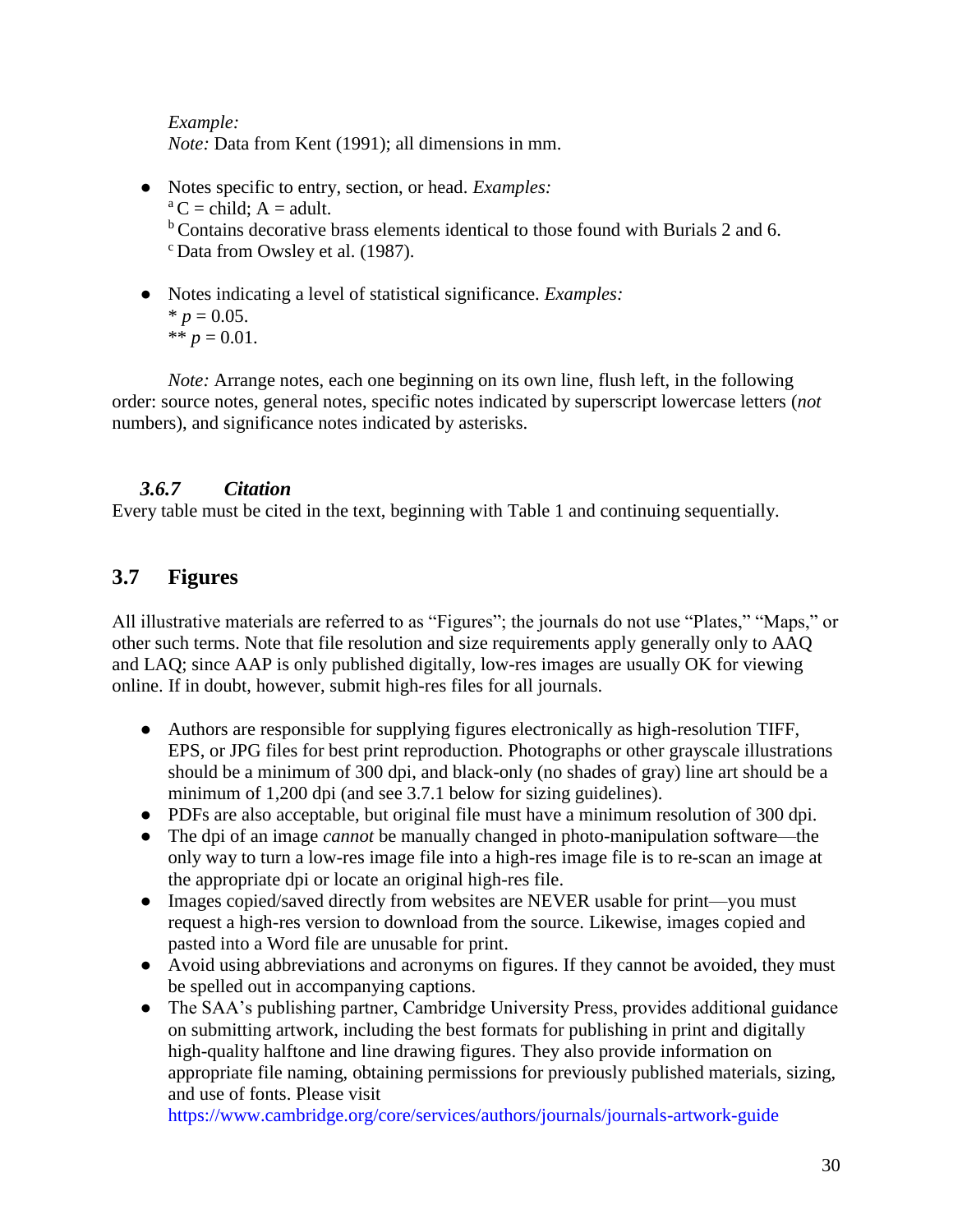● Illustrators or photographers who are not authors should provide written permission to use the image (see subsection 3.7.3 below) and be credited in the caption.

*Examples*: Photograph courtesy of John M. Smith *or* Illustration by John M. Smith and used with permission.

# *3.7.1 Size*

Most figures are reduced before publication. The maximum dimensions of a published figure are 5.75 inches (ca. 15 cm) by 8 inches (20.3 cm). Extremely complex illustrations with considerable detail and small lettering will not reduce well. If in doubt about the resolution or physical size of an image file, check the resolution of your images in a program such as Adobe Photoshop or Microsoft Paint. Keep in mind that the general requirement for printing is 300 dpi.

# *3.7.2 Drawing and lettering*

- Use letters that are large enough so they will reproduce well even when reduced.
- Avoid cluttered illustrations.
- Do not draft the caption directly onto the figure.
- All symbolic keys to map or chart conventions should appear on the figure itself, not separately in the caption.
- Maps must have a north arrow.
- Use a visual scale when objects, plans, sections, etc., are included in the figure. Place the scale on the actual figure, not in the caption. Do not use the form "1 cm equals 450 cm"; because almost all figures are reduced before publication, such scales will not be accurate after reduction.
- Wording on figures must conform to the journals' style and to internal usage in any given article, e.g., "cm" *not* "cm.," "AD" *not* "A.D.," and accents should be added where necessary.
- Avoid using abbreviations and acronyms on a figure as much as possible. If this cannot be avoided, they must be spelled out in accompanying legends or captions.

# *3.7.3 Permissions*

Written permission is required to publish images not belonging to the author(s). Publication will occur if and only if adequate proof of permission is provided.

For images that have previously been published by you or others and for which you do not hold the copyright, guidance from Cambridge University Press provides examples of how to request permission to reuse and reprint previously published material. Please see <https://www.cambridge.org/about-us/rights-permissions>

More informal permission to use an image in the form of an e-mail from a photographer, cartographer, or illustrator will suffice for images that have not been previously published. If permission is not needed because the image's owner has made it available through a Creative Commons license, please indicate this to the editors.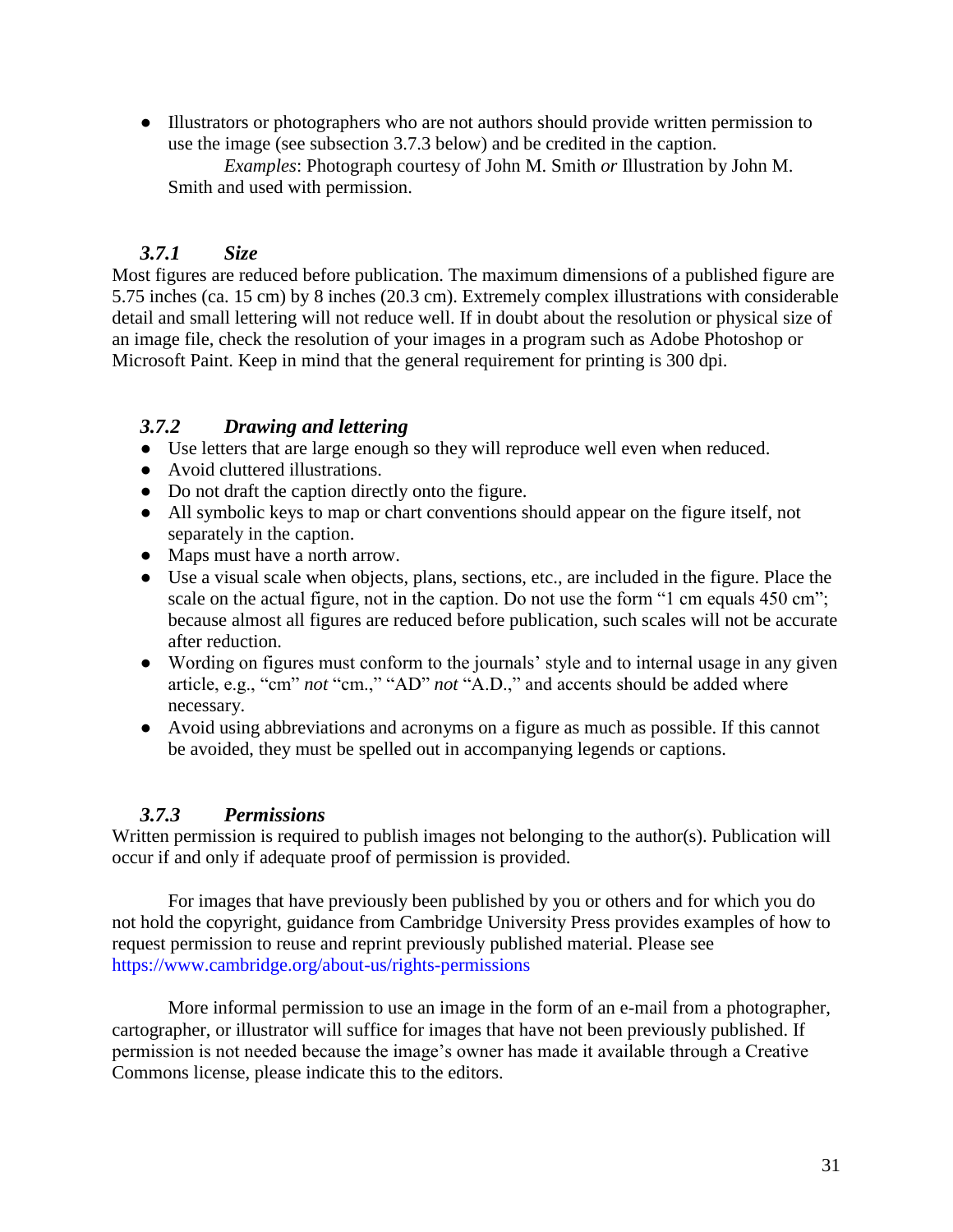# *3.7.4 Numbering and captions*

- Use Arabic numerals and number all figures sequentially in the order cited in the text.
- Provide a succinct caption for each figure, using sentence-style capitalization.
- Place all captions together, double-spaced, on a separate page or pages at the end of the manuscript. Refer to the following examples of figure captions for placement of essential elements.
- Use lowercase or uppercase letters to identify sections of a figure depending on how the image is labeled.

#### *Examples:*

Figure 2. The distribution of Numic languages in the Great Basin.

Figure 4. Electron micrographs of carbonized remains from the Copán Valley: (a) *Phaseolus* sp. (bean) seed, (b) *Celtis* sp. (hackberry) pit, (c) *Pinus* sp. (pine) charcoal, (d) *Albizzia* sp. charcoal.

Figure 10. Two views of a Moche stirrup-spout bottle (spout missing): left, the Supernatural Human Decapitator holds his *tumi* at the Monster's throat, apparently about to decapitate him; right, he grasps the hair of the Monster Decapitator. (Museo Nacional de Antropología y Arqueología, Lima. Photograph courtesy of Chris Donnan.)

# *3.7.5 Citation*

● Every figure must be cited in the text and must be numbered sequentially in the order it appears, using the following form. Do not abbreviate the word "Figure."

*Example:* (Figure 2), (Figures 2–5), (Figures 1 and 2), (Figure 7a–f), (Figures 1, 2, and 5), "As shown in Figure 5.  $\cdot$ ."

- When a figure or table citation is combined with an in-text reference, they are placed within one set of parentheses and separated by a semicolon (see Subsection 3.3.14).
- See Section 3.13 for citation of supplemental figures posted online.

# *3.7.6 Color Figures*

AAP is a digital journal and can publish full color images. AAQ and LAQ are published in print and digitally, and use of color in the print editions will incur additional costs.

- Figures may be published in full color at the author's expense, on recommendation from the editor and by arrangement with the Cambridge University Press (CUP) production editor. Effective for journal issues printed in January 2021 and beyond, the cost is \$300 per image (but may be reasonably updated at CUP's discretion as necessary), with an upper limit of about \$1,600 per article.
- Authors can elect to submit color images and have them appear in black-and-white in the print publication and appear in color in the online version of the publication.
- Unless you are paying for color printing, please be cognizant of color use and references in charts, graphs, and other graphics that will become meaningless when printed in blackand-white. Changes should be made to the images and/or legends, keys, captions, and shading to make sure information is being provided effectively to readers.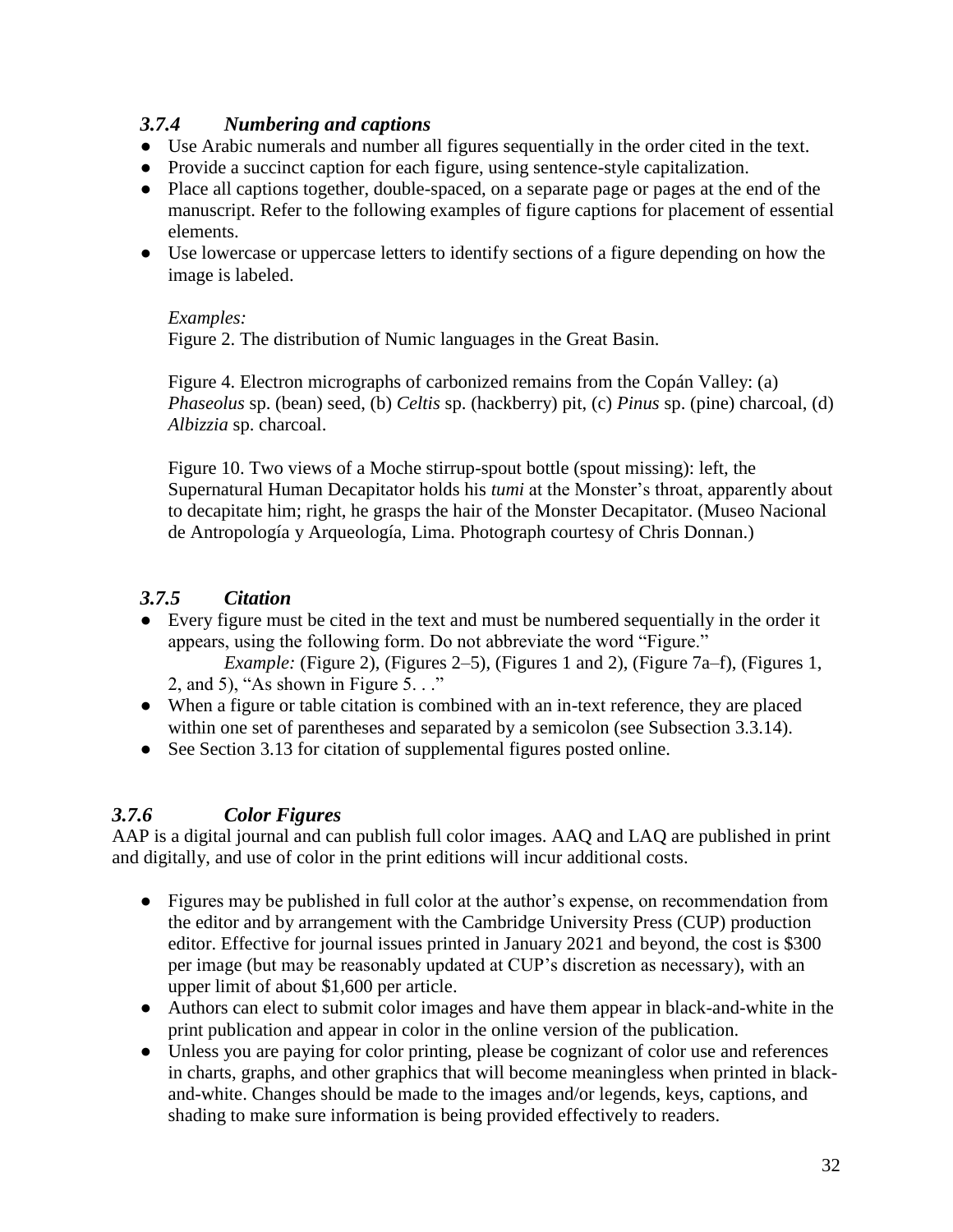● Color images and other materials can be posted online as supplemental material at no cost (see Section 3.13).

# **3.8 Acknowledgments**

The Acknowledgments section of a manuscript is inserted at the end of the text, using a tertiary heading—*Acknowledgments.*—placed flush left and immediately preceding the Data Availability Statement. Support for completion of a project and manuscript should be cited: financial, institutional, intellectual, and technical (e.g., drafting of figures, translation of abstract), but this section must be brief. Verbose acknowledgments will be edited prior to publication. Phrases of the sort "all errors are the sole responsibility of the author" should be omitted. If you would like to thank your editors, please do that by e-mail, not in your published acknowledgments. Not all authors thank the editors, and we do not want to create any perception of favoritism.

The Acknowledgments section must contain a statement regarding the permits needed for the work described. This should include the permit number(s), year(s), and the name of the permitting agency or agencies. If no permit was required, this should be noted.

# **3.9 Data Availability Statement**

In AAQ and LAQ, the Data Availability Statement is placed after the *Acknowledgments*, using a tertiary heading—*Data Availability Statement.—*placed flush left. In AAP, it is submitted as a separate file. It is intended to communicate to readers where the data are available or where the objects from which the data were derived can be obtained. Manuscripts that do not use original data should use this language: "No original data were used."

SAA journals support practices that increase data access and research transparency. Authors are strongly encouraged to make their data available through resources such as institutional repositories, digital archives with access options, or other sites that support both data preservation and allow access as appropriate. If data are legally restricted, authors should share that information in this statement. Supplemental material is not an acceptable place to provide raw data related to publication, as this is not archived with the body of the journal article.

# **3.10 Supplemental Materials**

The Supplemental Materials list is placed after the Data Availability Statement, using a tertiary heading—*Supplemental Materials*.—placed flush left. It begins with the following statement: "For supplemental material accompanying this article, visit

www.journals.cambridge.org/[Journal]." The link will be replaced by your article's DOI during the production process. See Section 3.13 for more information on supplemental materials.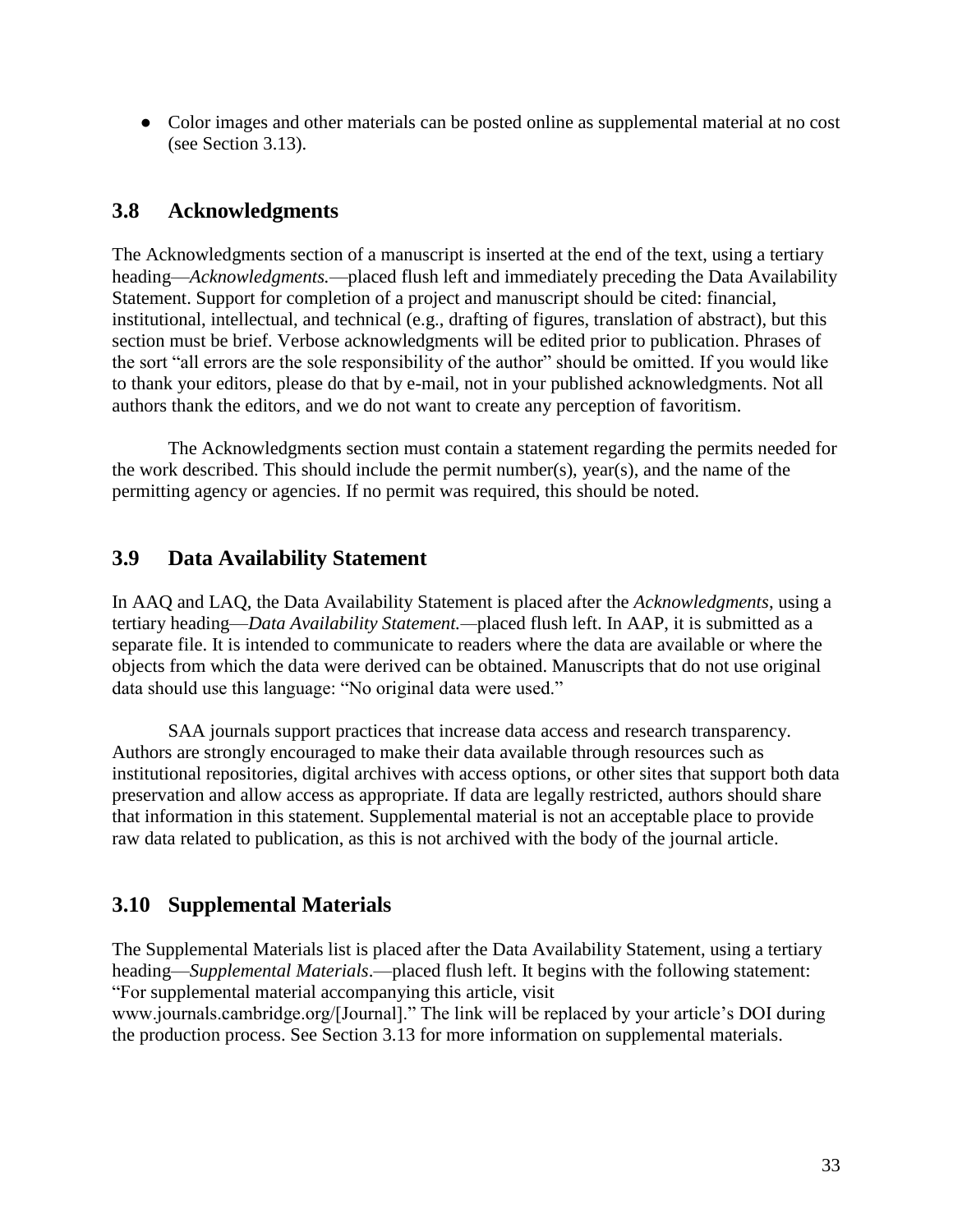# **3.11 Notes**

Important: If a utility was used to compile hyperlinked endnotes in a manuscript (e.g. "Insert endnote" function in Microsoft Word), it must be disabled and the manuscript submitted with plain text formatting.

Notes should be used sparingly in a manuscript to provide absolutely essential additional information or clarification only when inclusion of that information in the actual text would prove disruptive to the flow of the manuscript by adding too much detail on a particular point or by additional tangential material to the argument in progress. The section with the text for all notes begins a new page before the References Cited section of the paper, under the primary heading **Notes**. Footnotes are not allowed. Double space all entries, and list each note, paragraph style, beginning with the appropriate number.

#### *Example:*

1. Surveys currently are being conducted in the Chinchaysuyu, Antisuyu, and Cuntisuyu areas of the Cuzco region. The preliminary results of these surveys support the findings presented here.

# **3.12 References Cited**

The format described here is to be used only for ARTICLES, REPORTS, COMMENTS, FORUM manuscripts, and BOOK REVIEW ESSAYS. For the format to be used for REVIEWS, see Section 3.5.

- The reference section begins a new page, under the primary heading References Cited, and must be double-spaced throughout.
- Space is at a premium in the journals, and while citations should be thorough, they should be chosen judiciously. Editors may ask authors to cut references.
- When formatting references cited prior to submitting a manuscript, authors should not attempt to duplicate how references look after they are typeset. Instead, authors should format them as follows. Entries should be flush left with an extra space between each entry. Authorship goes on the first line, followed by a hard return. The second line would be [tab] date [tab] title, etc. The title and remaining text of the reference should be allowed to flow without a hanging indentation as is seen in the typeset version.
- Arrange the parts of each reference in the general order: author(s), date, title (and subtitle if applicable), publisher, location of publisher.
- For name of publisher, do not include "and Company," "Inc.," "Publishers," "Publishing Company," etc.
- Except in the most obvious cases (New York, Los Angeles, Chicago, Boston, Lima, Bogotá, Mexico City, Paris, London [England], etc.), include state name (spell out the state name [use DC for District of Columbia] and do not use the United States Postal Service abbreviations) along with city, and, if necessary, country, of publication. *Exception:* if the state of publication is in the name of the publisher (e.g., University of New Mexico Press), do not repeat the state name after the city of publication.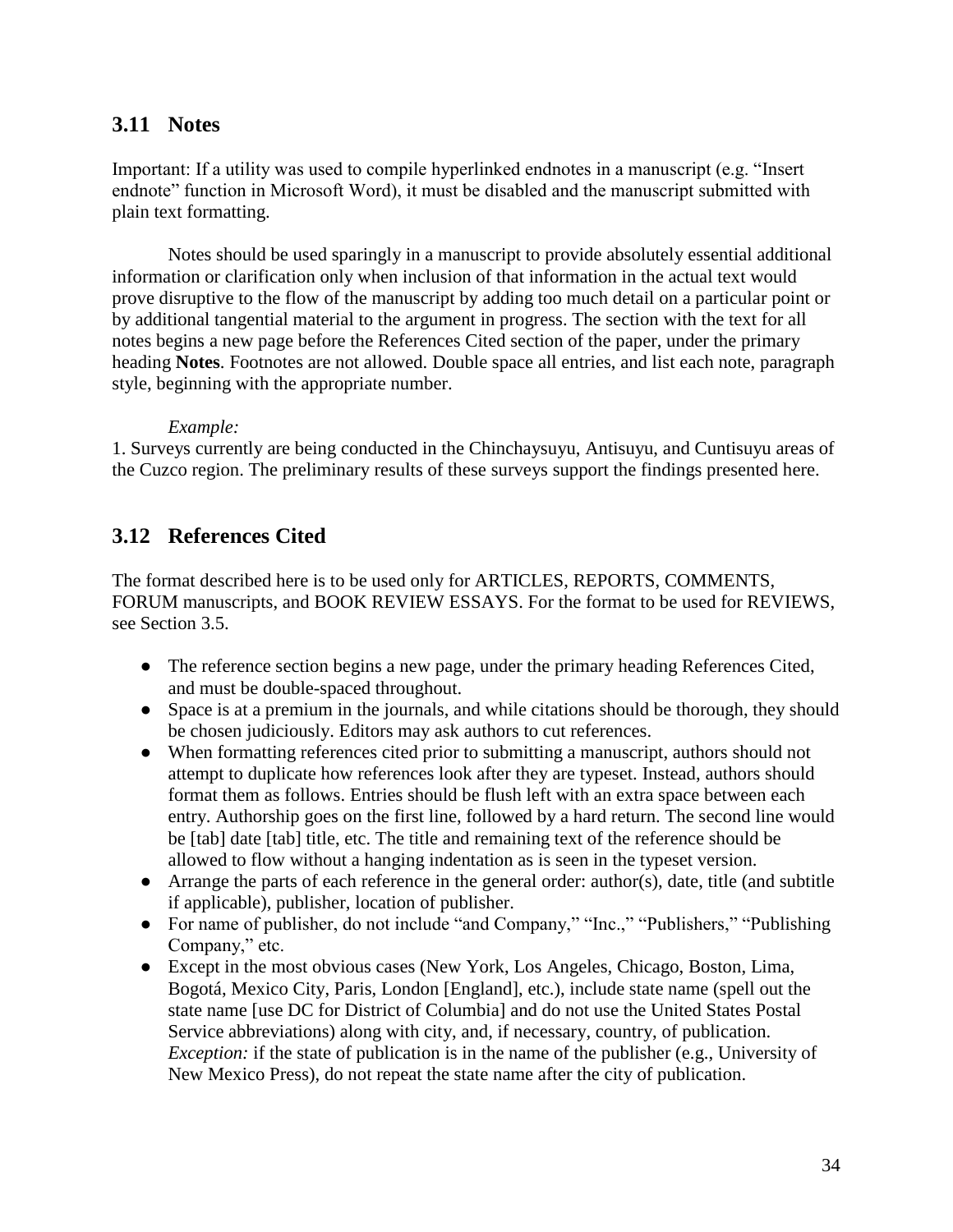- All references cited in the text must appear in the References Cited section list (except for personal communications and primary-source materials), and all entries in the list must be cited in the text.
- Alphabetize the references cited section by the last names of authors.
- Use complete first names and middle initials for authors and editors as they appear on the title page of the work. (Use initials only for authors known by initials [e.g., C. S. Lewis].)
- New in 2021: Names beginning with Mac or Mc are alphabetized letter by letter, as they appear.
- Two or more works by the same author or authors should be listed chronologically; two or more by the same author or authors in the same year should be listed in the order they are first referred to in the text and differentiated by lowercase letters following the date (e.g., 1991a, 1991b). An exception is discussed in Subsection 3.4.5 above.
- Use headline-style capitalization for all English language titles, including articles, book chapters, reports, etc. Use sentence-style capitalization for all Spanish language article and book titles (but use headline style for Spanish or other language journal titles). Use appropriate format for other foreign-language titles with respect to capitalization, accents, etc. For titles published in non-Roman alphabets—Chinese, Cyrillic, etc.—give title in Romanized transcription when possible, with English translation of the title following immediately in brackets.
- If a bibliographic compiler (e.g., EndNote) has been used, authors are required to convert the output to plain text before submitting/uploading manuscripts.
- When citing DOIs, it is usually unnecessary to include an access date. However, when citing dataset DOIs (e.g., tDAR, Open Context, figshare, etc.), always include access dates (see examples in subsections below).

Follow the examples given below for arrangement. When in doubt about what to include in a reference, and if no suitable example occurs below, include all information appearing on the title page of the work, and the copyeditor will make the appropriate corrections. Reproduce punctuation and spelling of words in a title exactly, and consult Subsection 3.3.12 for the use of accents in titles.

## *3.12.1 Book, single author*

#### Joyce, Rosemary

2000 *Gender and Power in Prehispanic Mesoamerica*. University of Texas Press, Austin.

#### Morales Padrón, Francisco

1971 Historia del descubrimiento y conquista de América. 2nd ed. Editora Nacional, Madrid.

#### Restall, Matthew

1997 *The Maya World: Yucatec Culture and Society, 1550–1850*. Stanford University Press, Palo Alto, California.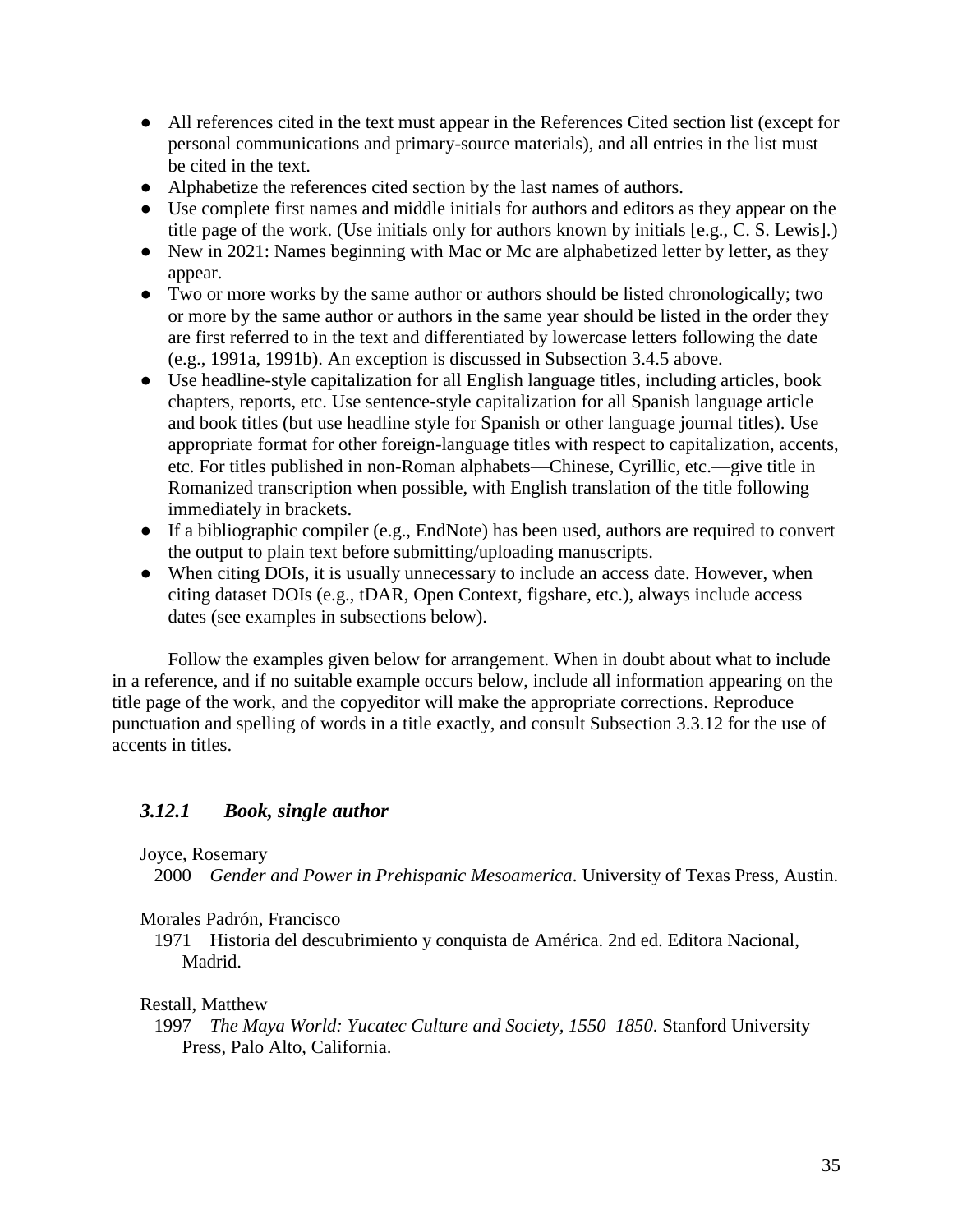#### *3.12.2 Book, multiple authors*

Hampton, David R., Charles E. Summer, and Ross A. Weber

1978 *Organizational Behavior and the Practice of Management*. 3rd ed. Scott Foresman, Glenview, Illinois.

*Note:* Place only the first author's name in reverse order and always use serial commas when two or more authors are included (up to 10; if more than 10, list first seven followed by et al.). This example also illustrates how to treat a later edition. For ordinal number of edition, use 1st, 2nd, 3rd, etc., with no superscripts, and set off numbered editions with periods. Also note whether an edition is revised or if it is a facsimile edition.

#### *3.12.3 Edited or compiled book (editor or compiler as "author")*

Dibble, Charles E. (editor)

1980 [sixteenth century] *Codice Xolotl*. Universidad Autónoma de México, Mexico City.

Singleton, Theresa A. (editor)

1985 *The Archaeology of Slavery and Plantation Life*. Academic Press, Orlando, Florida.

#### *3.12.4 Translated book*

Bonavia, Duccio

1985 *Mural Painting in Ancient Peru*. Translated by Patricia J. Lyon. Indiana University Press, Bloomington.

#### *3.12.5 Reissued or reprinted book*

When it is desirable to indicate the original publication date of a book together with the reissue or reprint date (see Subsection 3.4.14 above), the following format should be used.

Russell and Erwin Manufacturing Company

1980 [1865] *Illustrated Catalog of American Hardware of the Russell and Erwin Manufacturing Company*. Russell and Erwin Manufacturing Company, New Britain, Connecticut. 1980 facsimile ed. Association for Preservation Technology, Ottawa.

*Note:* Corresponding citation in the text would be: (Russell and Erwin 1980 [1865]).

In cases where a century or less separates the original date of publication from the reprint or reissue date, use this format:

Densmore, Frances

1970 *Chippewa Customs*. Reprinted. Ross and Haines, Minneapolis. Originally published 1929, Bulletin No. 86, Bureau of American Ethnology, Smithsonian Institution, Washington, DC.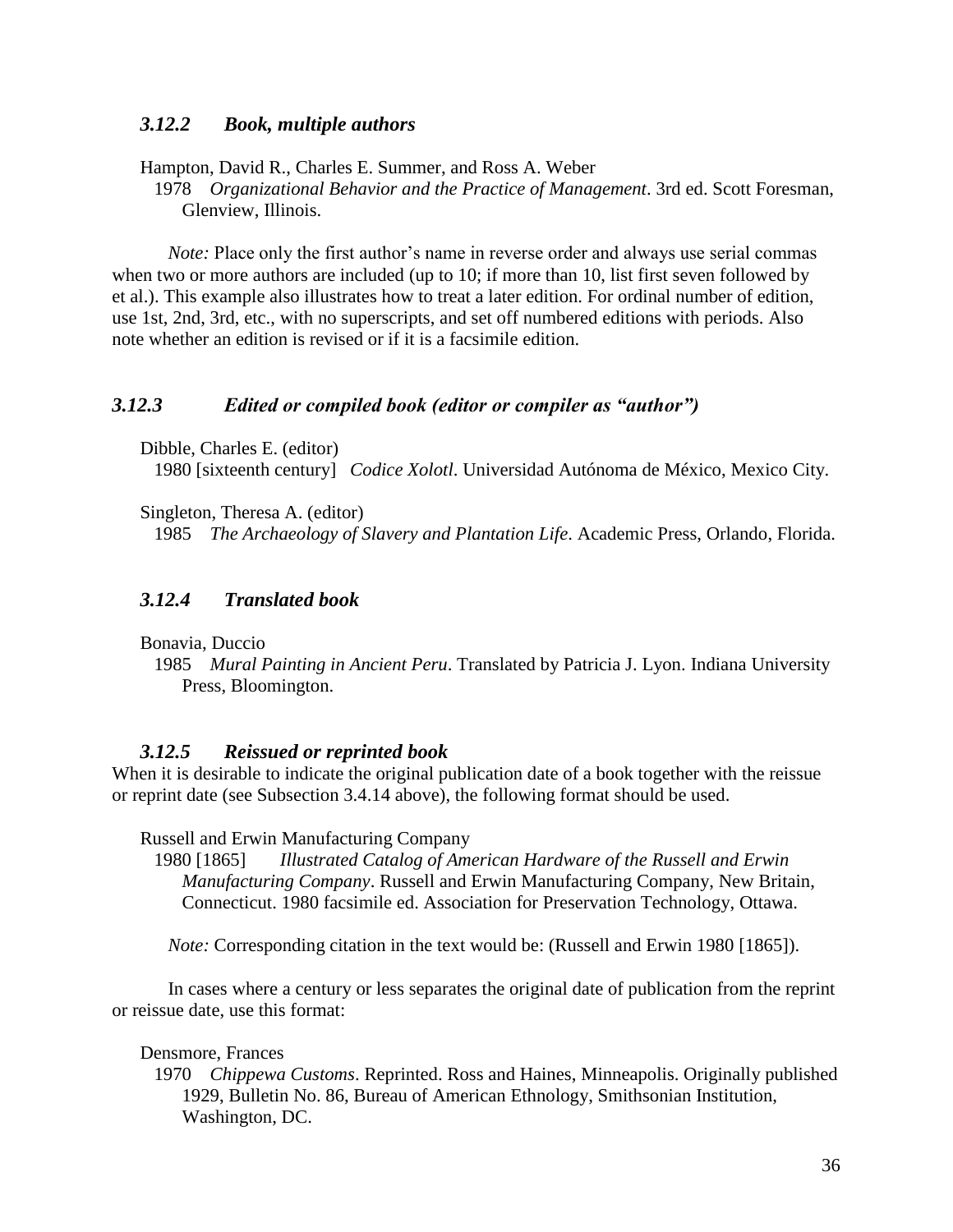*Note:* The corresponding text citation would be (Densmore 1970).

#### *3.12.6 Book or other item, no author*

#### SCS Engineers

1986 *A Survey of Household Hazardous Waste and Related Collection Programs*. SCS Engineers, Reston, Virginia.

Secretaría de Programación y Presupuesto (SPP)

1981 *Carta edafológica*. Thematic map, 1:1,000,000. SPP. Mexico City.

US Government Printing Office

1967 *Style Manual*. US Government Printing Office, Washington, DC.

#### *3.12.7 Multivolume set*

Biggar, Henry P. (editor) 1929 *The Works of Samuel de Champlain*, Vol. 3. Champlain Society, Toronto.

Thwaites, Reuben G. (editor)

1896–1901 *The Jesuit Relations and Allied Documents*. 73 vols. Burrows Brothers, Cleveland, Ohio.

Beals, Ralph L., and Joseph A. Hester Jr. 1974 *Indian Land Use and Occupancy in California*. 3 vols. Garland, New York.

*Note:* The name of the set is italicized, and the volume number follows, set off by a comma, to specify reference to a single volume. The reference must be unequivocal about whether a particular volume or the entire set is referenced, and which volume in each case. See Subsection 3.4.10 for citation format for single volumes when more than one is cited.

#### *3.12.8 Titled volume/monograph in a series*

- Thomas, David H.
- 1983 *The Archaeology of Monitor Valley: 2. Gatecliff Shelter*. Anthropological Papers Vol. 59, No. 1. American Museum of Natural History, New York.

#### Hack, John T.

1942 *Prehistoric Coal Mining in the Jeddito Valley, Arizona*. Papers of the Peabody Museum of American Archaeology and Ethnology Vol. 35, Pt. 2. Harvard University, Cambridge, Massachusetts.

Madsen, David B., and James F. O'Connell (editors)

1982 *Man and Environment in the Great Basin*. SAA Papers No. 2. Society for American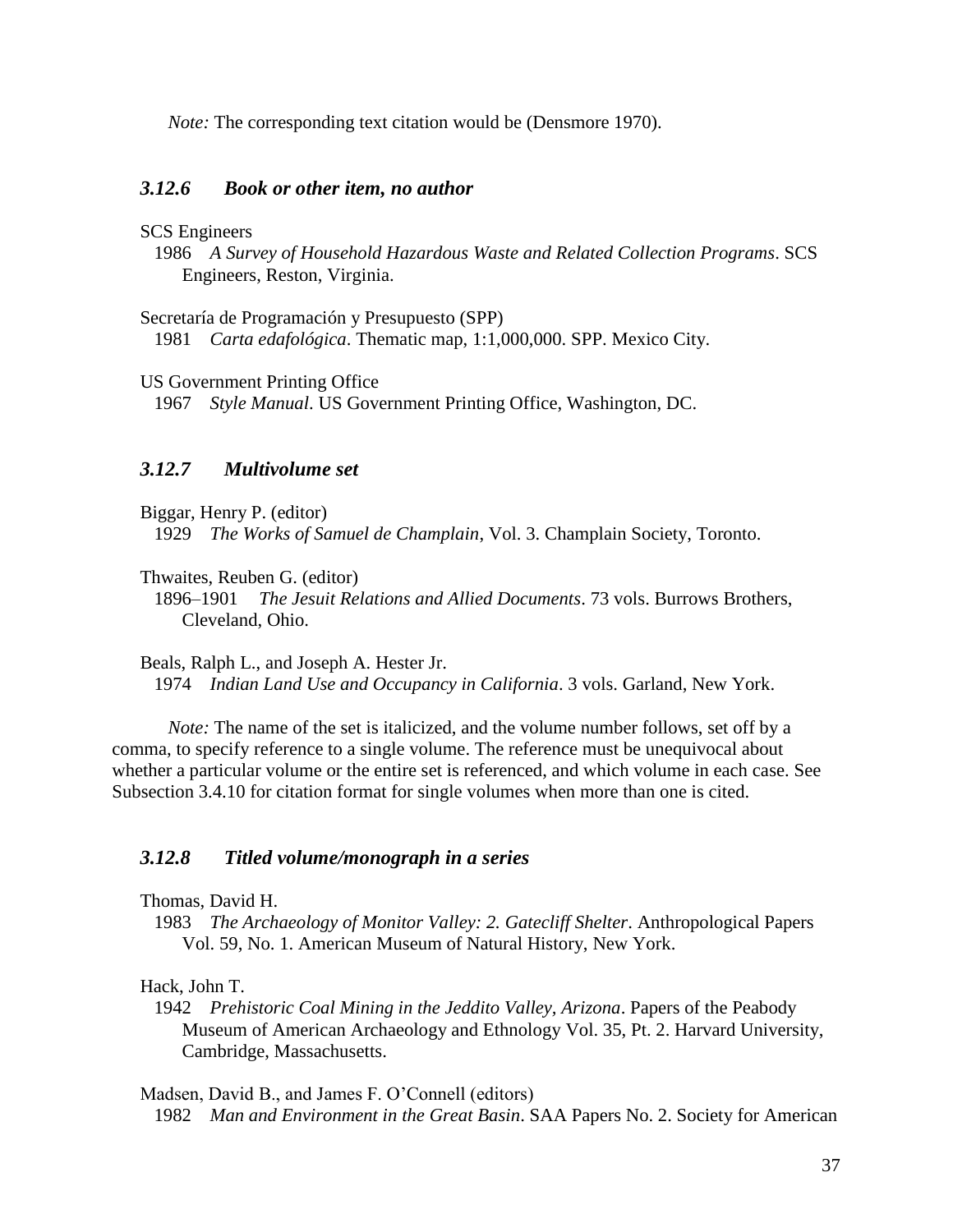Archaeology, Washington, DC.

Parsons, Jeffrey R.

1971 *Prehistoric Settlement Patterns in the Texcoco Region, Mexico*. Memoirs No. 3. Museum of Anthropology, University of Michigan, Ann Arbor.

*Note:* Italicize the title of the volume/monograph and list the series name, publisher, and place of publication in the format given above. Note that in the first two examples no comma precedes "Vol." because these examples are not volumes in the true sense (as in Subsection 3.12.7 above), but rather are distinct numbered monographs in a series (not a set).

#### *3.12.9 Article in a journal*

Ashmore, Wendy

1991 Site-Planning Principles and Concepts of Directionality among the Ancient Maya. *Latin American Antiquity* 2:199–226.

*Note:* Issue number is not used when the journal is paginated continuously (sequentially paged) throughout the volume (see next example). Note also that all journals employ all digits in page references. List all authors (up to 10; if more than 10, list first seven followed by et al.)

Barile, Kerri S.

2004 Race, the National Register, and Cultural Resource Management: Creating an Historic Context for Postbellum Sites. *Historical Archaeology* 38(1):90–100.

*Note:* If each issue of a journal begins with page 1, the issue number must be included, in parentheses, following the volume number.

Prieto-Olavarría, Cristina, Horacio Chiavazza, and Brigida Castro de Machuca 2020 Cerámica híbrida, huarpes y etnogénesis en una ciudad colonial meridional (Mendoza, Argentina). *Latin American Antiquity* 31:458–476.

#### *3.12.10 Article, group author*

Royal Society Conference of Editors 1968 Metrification in Scientific Journals. *American Scientist* 56:159–164.

#### *3.12.11 Article in a magazine, no author*

The Indian Homeland

1991 *US News and World Report*, July 8:27–28.

*Note:* Discount the initial article when alphabetizing. For an authored article in a magazine, follow the format for an article in a journal, but use the date, month, and page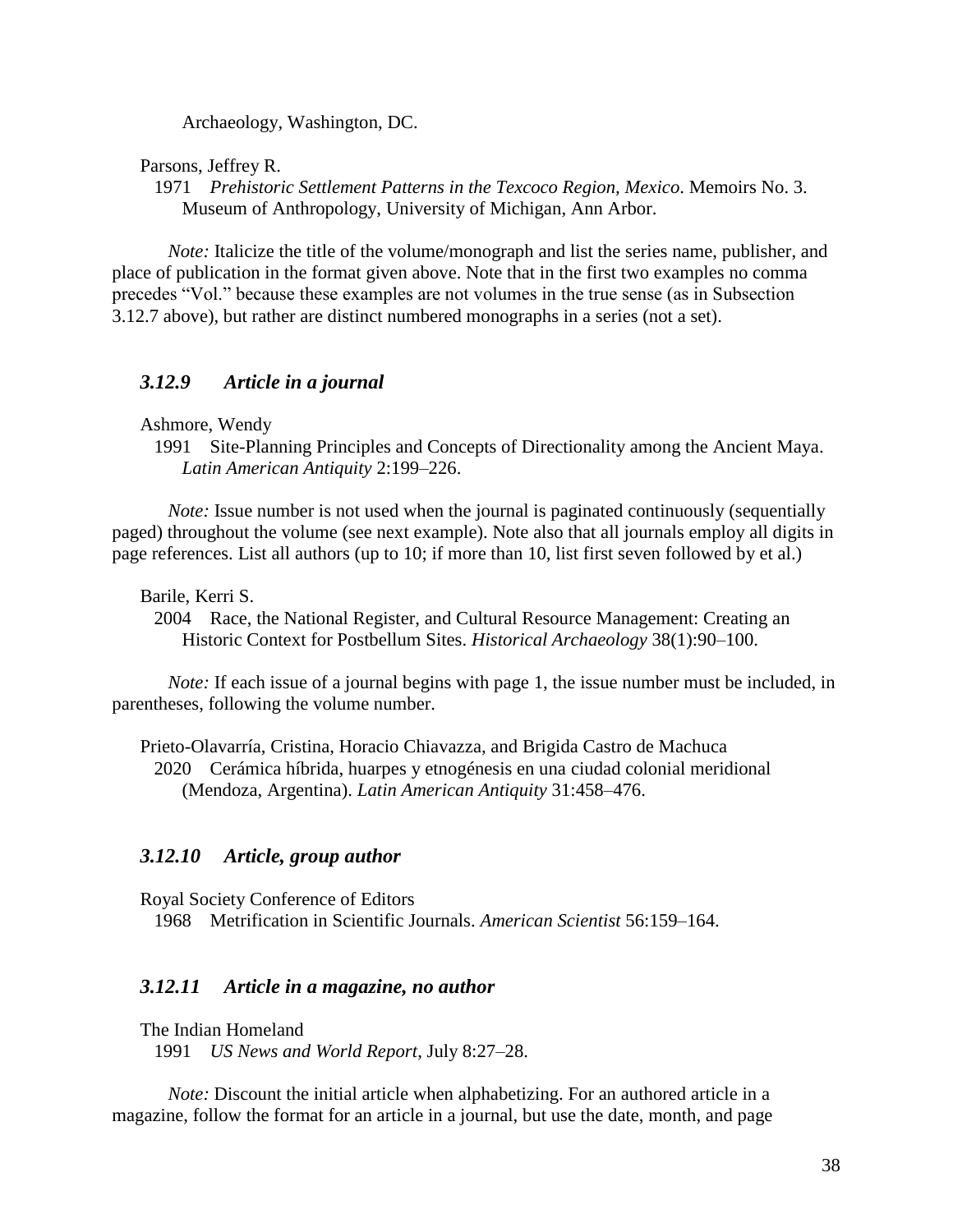numbers as specified here. This format also applies to encyclopedia entries that lack an author; authored encyclopedia entries can be treated as chapters in an edited volume.

#### *3.12.12 Item in a newspaper*

When nonauthored items appear:

Weekly Missouri Courier (WMC) [Palmyra, Missouri]

1838 [short description of what is being cited, e.g., "Advertisement placed by J. H. and A. A. Stirman."] 7 July:[page numbers, if paginated]. Palmyra, Missouri.

When authored items appear:

Noble, John W.

2002 When Humans Became Human. *New York Times*, February 26:D1, D5. New York. *or*

Noble, John W.

## *3.12.13 Chapter in edited book or monograph*

Manzanilla, Linda

1999 The Emergence of Complex Urban Societies in Central Mexico: The Case of Teotihuacan. In *Archaeology in Latin America*, edited by Gustavo G. Politis and Benjamin Alberti, pp. 93–129. Routledge, London.

*Note:* Multiple editors are listed in full (up to 10; if more than 10, list first seven followed by et al.).

Sánchez, Luís Alberto

2000 Panamá: Arqueología y evolución cultural. In *Artes de América Central en las colecciones del Museo Barbier-Mueller de Barcelona: Nicaragua, Costa Rica, y Panamá*, edited by Michael J. Snarskis, Silvia Salgado González, and Luís Alberto Sánchez, pp. 115–145. Museo Barbier-Mueller Art Precolombí, Barcelona.

Bartel, Brad

1985 Comparative Historical Archaeology and Archaeological Theory. In *Comparative Studies in the Archaeology of Colonialism*, edited by Stephen L. Dyson, pp. 8–37. BAR International Series 233. British Archaeological Reports, Oxford.

## *3.12.14 Chapter in edited volume in a series*

Weaver, Sally M.

1978 Six Nations of the Grand River, Ontario. In *Northeast*, edited by Bruce G. Trigger,

<sup>2002</sup> When Humans Became Human. *New York Times*, February 26*. https://www.nytimes .com/2002/02/26/science/when-humans-became-human.html*, accessed May 26, 2020.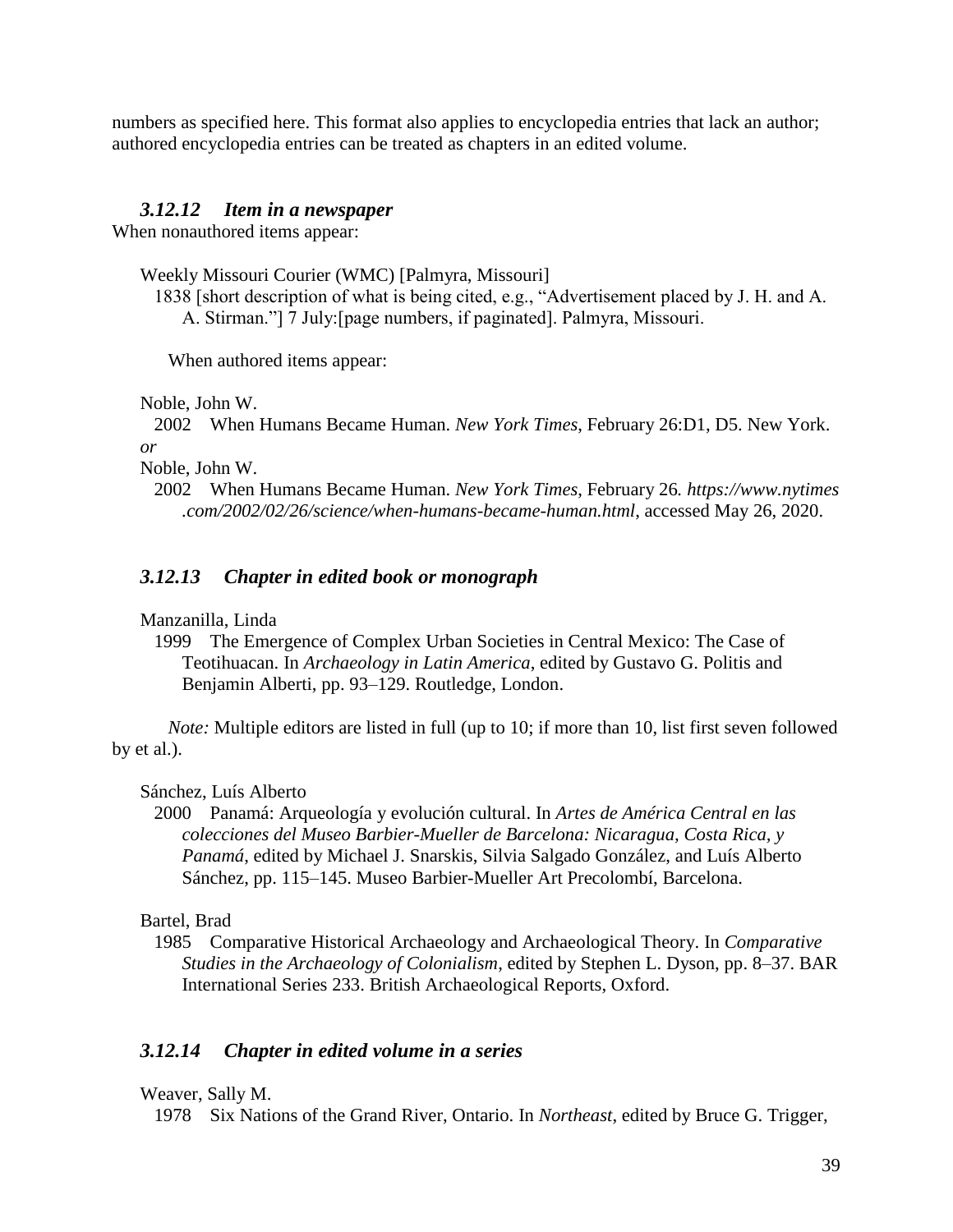pp. 525–536. Handbook of North American Indians, Vol. 15, William C. Sturtevant, general editor. Smithsonian Institution, Washington, DC.

*Note:* The same reference format is used for articles in the Handbook of Middle American Indians and the Handbook of South American Indians.

Kohl, Philip L.

1987 The Use and Abuse of World Systems Theory: The Case of the Pristine West Asian State. In *Advances in Archaeological Method and Theory*, Vol. 11, edited by Michael B. Schiffer, pp. 1–35. Academic Press, San Diego.

*Note:* When the volumes are individually titled, the volume title is italicized; otherwise, the series name is italicized. The editor's name follows the volume title or series name and volume number and is followed by the inclusive page numbers.

#### *3.12.15 Article in conference proceedings, transactions, or annual reports series*

Gruhn, Ruth, and Alan L. Bryan

1977 Los Tapiales: A Paleoindian Site in the Guatemalan Highlands. *Proceedings of the American Philosophical Society* 121:235–273. Philadelphia, Pennsylvania.

#### *3.12.16 Paper presented at a meeting*

Odewale, Alicia

2017 Digging in Our Mothers' Gardens: Unearthing Formations of Black Womanhood. Paper presented at the 50th Annual Meeting of the Society for Historical Archaeology, Dallas, Texas.

*Note:* Written permission from the author(s) of a presented paper must be obtained before it may be cited. Use Arabic numerals for the number of the conference, congress, etc., as is used in the name, and be sure to include the location.

#### *3.12.17 A book review*

Potter, Parker B., Jr.

1992 Review of *Reading Material Culture: Structuralism, Hermeneutics, and Post-Structuralism*, edited by Christopher Tilley. *American Antiquity* 57:556–557.

#### *3.12.18 Contract and proprietary reports*

Use the following format only for reports that are not published as a part of any series. When a series is identified (e.g., Archaeological Series, Arizona State Museum; Research Series, Arkansas Archeological Survey), follow the format for volumes/monographs in a series given in Subsections 3.12.8 and 3.12.14 above. Otherwise, cite by author(s), editor(s), or compilers, as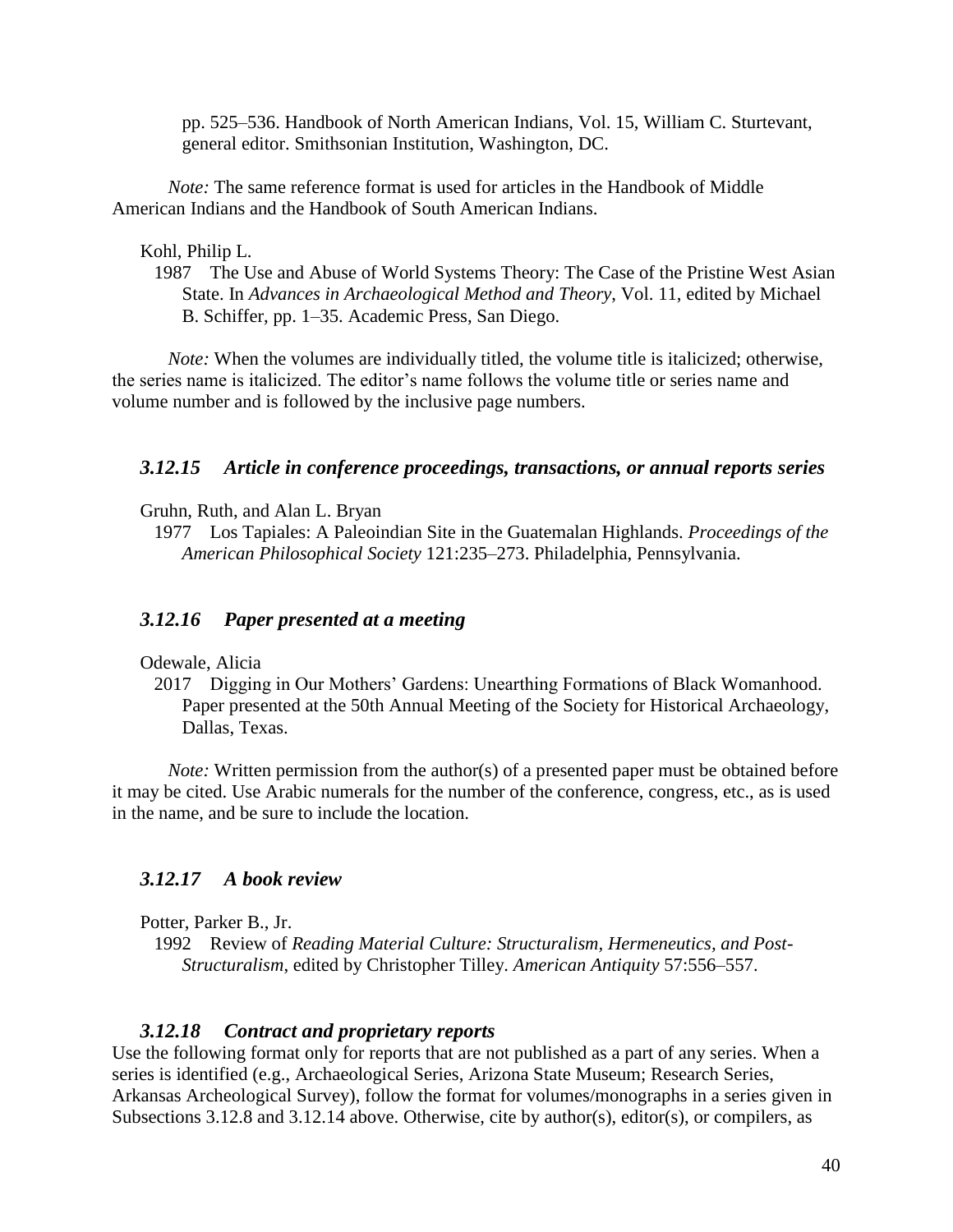appropriate; date of completion or submission; and title. Follow that with the name of the institution through which the report was prepared, and then the "client" that paid for the report (e.g., agency, institution, or other client). Occasionally these will be the same; if so, indicate that clearly. Contract numbers should be given when available, and National Technical Information Service (NTIS) numbers when appropriate. In an effort to alleviate the problem of nonavailability of "gray" literature, indicate where copies may be obtained. Cite only materials that are publicly available. Authors should make special efforts to obtain all the listed information for their citations, even when some is not given in the publication.

Archaeological Services Inc.

2012 *The Archaeology of the Mantle Site (AlGt-334): Report on the Stage 3-4 Mitigative Excavation of Part of Lot 22, Concession 9, Town of Whitchurch-Stouffville, Regional Municipality of York, Ontario*. Report on file at the Ontario Ministry of Culture, Tourism and Sport, Toronto.

Matternes, Hugh B., Valerie Davis, Julie Coco, Staci Richey, and Sarah Lowry 2012 *Hold Your Light on Canaan's Shore: A Historical and Archaeological Investigation of the Avondale Burial Place (9BI164), Volume I: Report of Investigation*. Submitted to Georgia Department of Transportation, Contract No. TOOELENV060077. Copies available from New South Associates, Stone Mountain, Georgia.

#### *3.12.19 Dissertation or thesis*

If you consult a dissertation or thesis, use the following examples to determine the appropriate format. *Note:* For a Master's thesis, use the designation "Master's thesis" in place of "PhD dissertation."

For dissertations or theses not accessible through University Microfilms or a service such as Proquest, use the following format (if you access a dissertation or thesis online, cite as you would any electronic document and include the URL in the reference).

#### Author

Year Title. PhD dissertation, Name of Department (e.g., Department of Anthropology), Name of University, Location of University.

Marek-Martinez, Ora Viola

2016 Archaeology For, By, and With the Navajo People: The Nihookáá Dine'é' Bila' Ashdla'ii Way. PhD dissertation, Department of Anthropology, University of California, Berkeley.

For dissertations or theses accessed through University Microfilms or a service such as Proquest, examples could include:

#### Dungan, Katherine Ann

2015 Religious Architecture and Borderland Histories: Great Kivas in the Prehispanic Southwest, 1000 to 1400 CE. PhD dissertation, Department of Anthropology, University of Arizona, Tucson. Proquest (ATT 3746452).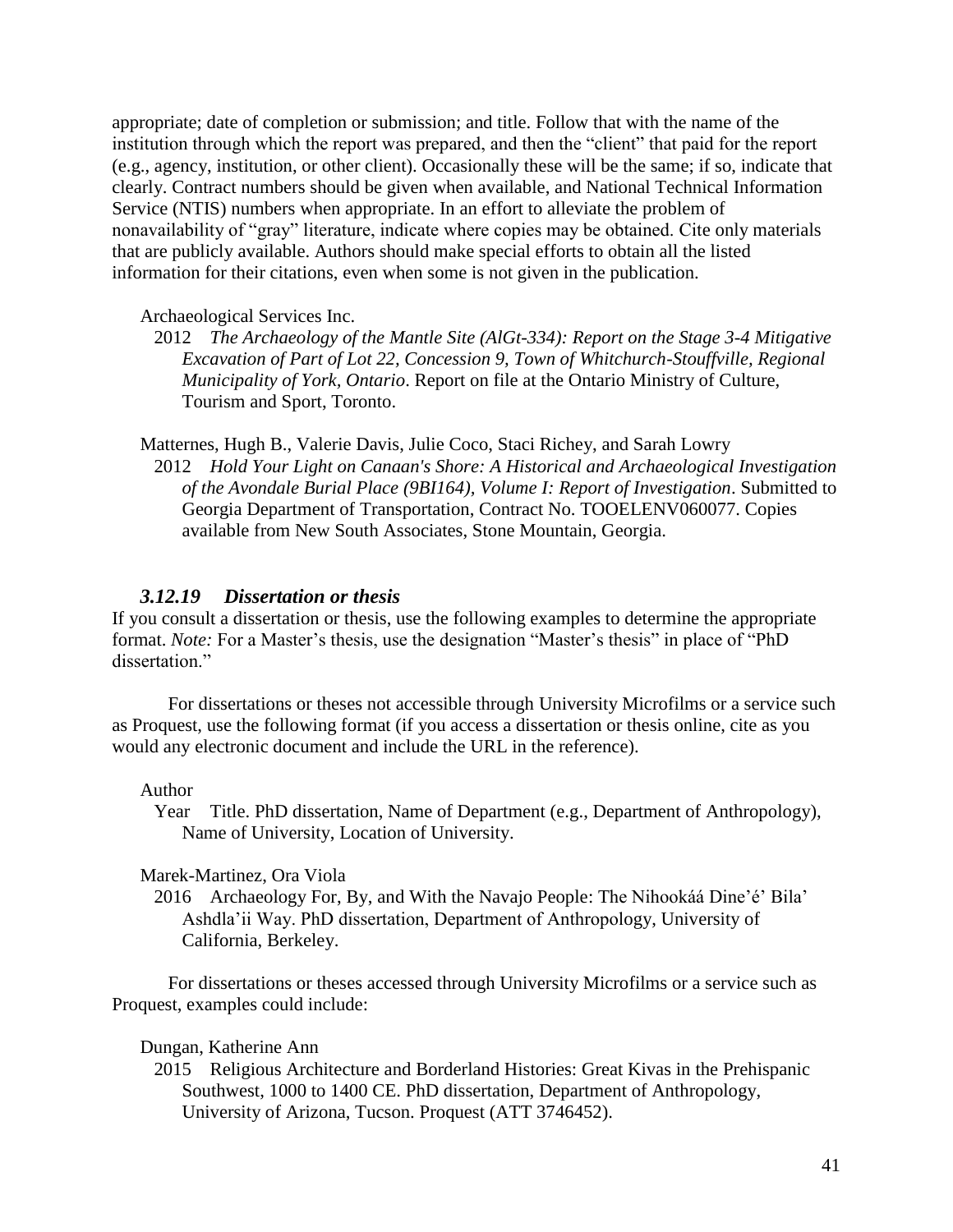Moore, Jerry D.

1985 Household Economics and Political Integration: The Lower Class of the Chimu Empire. PhD dissertation, Department of Anthropology, University of California, Santa Barbara. University Microfilms, Ann Arbor, Michigan.

#### *3.12.20 In-press manuscript (article or book)*

These formats should be used only if a manuscript has been accepted for publication. *Note:* Material submitted but not yet accepted for publication (i.e., still under consideration) should be referenced in manuscript form (see Subsection 3.12.21).

Fisher, Chelsea

2021 Walking Rural at Tzacauil. *Ancient Mesoamerica*, in press.

Hare, Timothy, and Marilyn Masson

2021 Walking through the Urban Maze of Mayapán. In *Maya Urbanism*, edited by Damien Marken and Charlotte Arnauld, in press. University Press of Florida, Gainesville.

*Note:* Use this format when it is certain that the item will be published in the year cited.

If articles are available online before they are in print (e.g., FirstView at Cambridge University Press), please include DOI number.

Birch, Jennifer, Sturt W. Manning, Samantha Sanft, and Megan Anne Conger 2021 Refined Radiocarbon Chronologies for Northern Iroquoian Site Sequences: Implications for Coalescence, Conflict, and the Reception of European Goods. *American Antiquity*, in press. DOI:10.1017/aaq.2020.73.

Chirinos Ogata, Patricia, and Daniel Saucedo Segami

2020 Towards an Archaeology of the Japanese Diaspora in Peru. *International Journal of Historical Archaeology*, in press. DOI[:10.1007/s10761-020-00562-8.](https://doi.org/10.1007/s10761-020-00562-8)

#### *3.12.21 Unpublished manuscript*

Unpublished manuscripts should be cited sparingly and require written permission from the author(s), or in cases where materials are held by a repository, permission from the repository. Cite the year in which the manuscript was written. Never use "n.d." If a date is not available, give a best estimate (e.g., ca. 1962, ca. 1970s). All updates should be furnished as available (i.e., if an unpublished manuscript is accepted for publication).

If you are referencing your own unpublished material, or a copy of someone else's unpublished material that is in your possession, give complete information about where a copy may be obtained, including, for example, university department name, university and city branch if more than one, and city and state names if they cannot be determined from university name.

*Note:* It is not acceptable to use the format "Ms. in possession of author."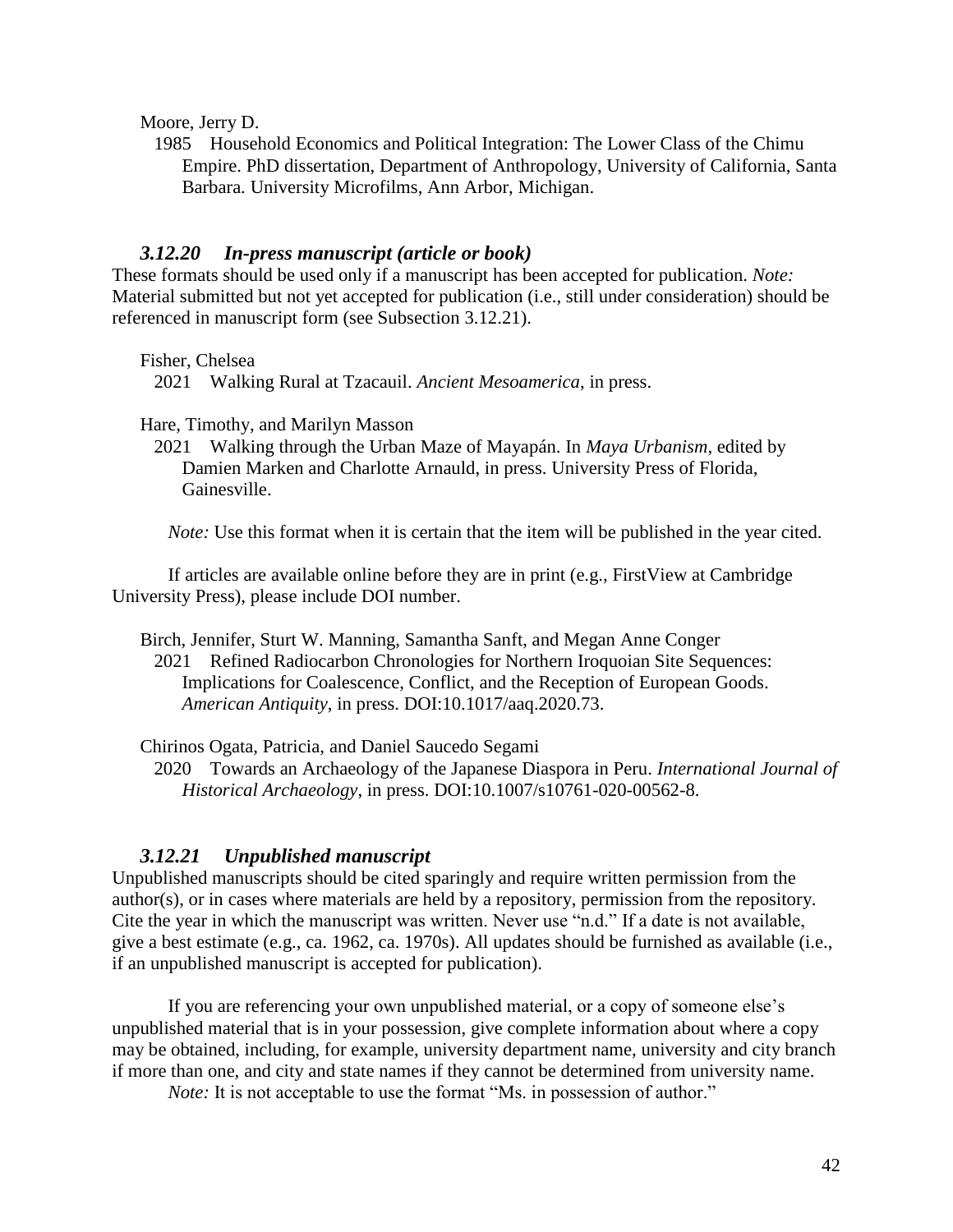Kent, Susan

1992 The Organization of Storage Areas: A Cross-Cultural Perspective. Manuscript on file, Anthropology Program, Old Dominion University, Norfolk, Virginia.

If you are referencing materials such as field notes, reports, etc., that are on file in a repository, consider the following examples:

Borchers, Perry E. (supervisor)

1971–1975 Restoration Drawings of the Pueblo of Walpi *and* The Pueblo of Walpi at the Southwestern End of the First Mesa, Hopi Reservation, Arizona. Drawings on file, Historic American Buildings Survey, National Park Service, Washington, DC.

Wagner, G. N.

1990 Autopsy Protocol for Walter Weir. Manuscript on file, Office of the Armed Forces Medical Examiner, Armed Forces Institute of Pathology. Washington, DC.

*Note:* If the material is untitled, give it a brief description (write with sentence-style capitalization).

Dellinger, Samuel C.

1932 Original unpublished field notes from the Ozark bluff shelters. Manuscript on file, University of Arkansas Museum, Fayetteville.

# *3.12.22 Web pages, electronic documents, blogs, and social media*

Use the following format to reference web pages and electronic documents:

Glascock, Michael D.

2001 Archaeometry Laboratory at MURR. Electronic document, http://archaeometry.missouri.edu/index.html, accessed April 12, 2016.

Northwest Research Obsidian Studies Laboratory

2001 XRF Information. Electronic document, http://www.obsidianlab.com, accessed April 12, 2010.

AITC (@AITC\_DC)

2017 "Take a peek behind the scene of AITC." Twitter, December 6, 5:45 a.m. [https://twitter.com/AITC\\_DC/status/938403987585486848,](https://twitter.com/AITC_DC/status/938403987585486848) accessed January 26, 2018.

Iowa Archaeology (iowaarchaeology)

2016 "Hey, #iowacity! Someone sent word that there's a rattata hanging out near the OSA. See if you can catch it!" Instagram, July 16. https://www.instagram.com/p/ BH77qgpBUI9/?taken-at=550586378, accessed August 4 7, 2016.

Miller, Sarah

2018 "Great day at the Capitol supporting Florida Archaeology! See you all next year:)" Facebook, January 29. https://www.facebook.com/semiller88/posts/ 10156307465918606?pnref=story, accessed January 30, 2018.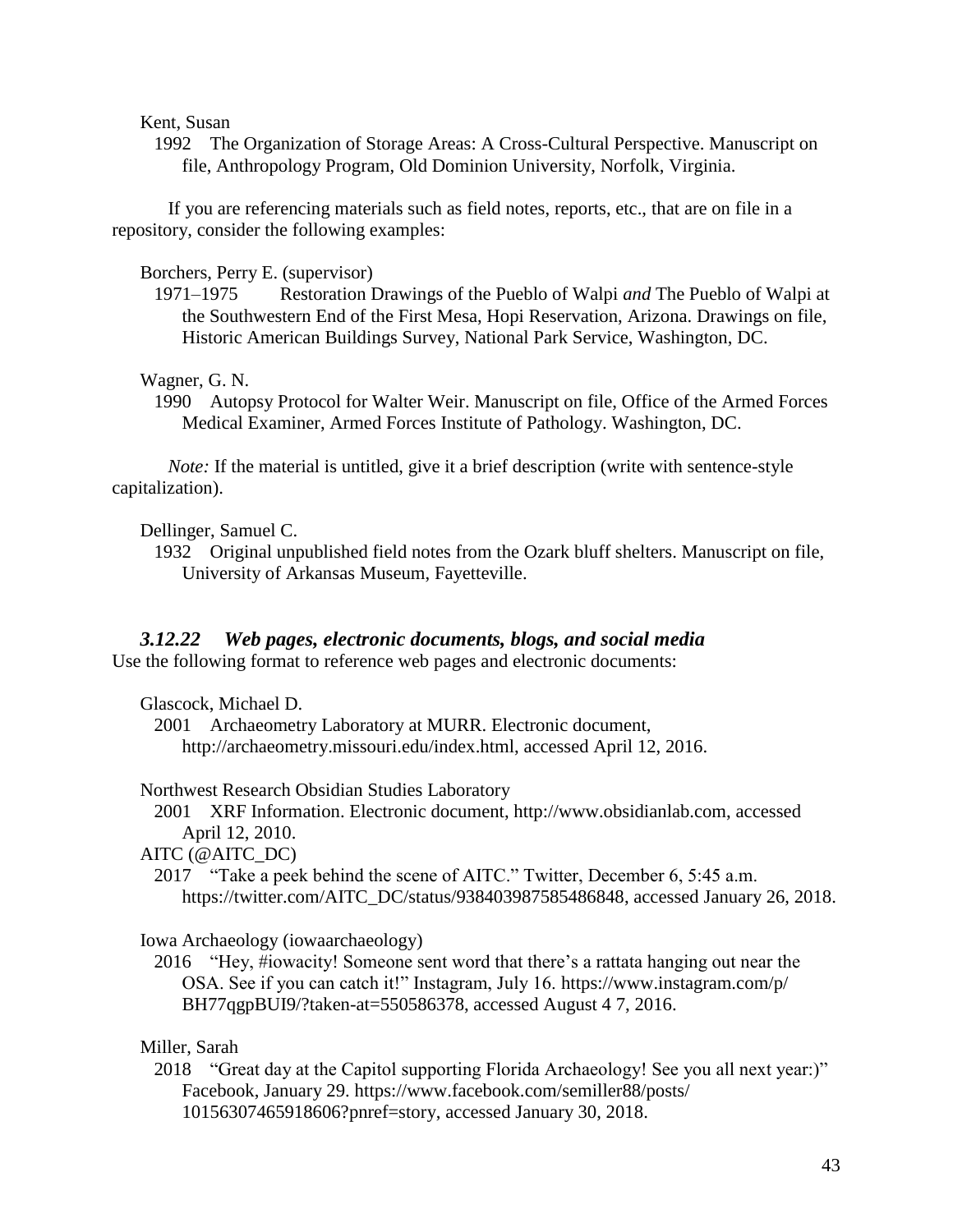Society for Black Archaeology

2020 Archaeology in the Time of Black Lives Matter. *Vimeo*, June 25. Columbia Center for Archaeology. [https://vimeo.com/433155008,](https://vimeo.com/433155008) accessed December 15, 2020.

Supernant, Kisha

2017 On Canada 150. *Metis Archaeologist* (blog), June 30. [https://metisarchaeologist.wordpress.com/,](https://metisarchaeologist.wordpress.com/) accessed December 7, 2020.

Danforth, Mike, and Ian Chillag

2015 F-Bombs, Chicken, and Exclamation Points. *How to Do Everything* (podcast), April 15. [http://www.npr.org/podcasts/510303/how-to-do-everything,](http://www.npr.org/podcasts/510303/how-to-do-everything) accessed May 18, 2020.

#### *3.12.23 Article published online*

If there is also a print version and page numbers are known:

Hamilakis, Yannis

2003 Iraq, Stewardship, and "The Record": An Ethical Crisis for Archaeology. *Public Archaeology* 3(2):104–111. DOI:10.1179/pua.2003.3.2.104.

If online publication precedes print publication and page numbers are unknown:

Chirinos Ogata, Patricia, and Daniel Saucedo Segami

2020 Towards an Archaeology of the Japanese Diaspora in Peru. *International Journal of Historical Archaeology*, in press. DOI[:10.1007/s10761-020-00562-8.](https://doi.org/10.1007/s10761-020-00562-8)

#### *3.12.24 Item in institutional repository*

White, Elizabeth Jane Bridges

2015 Beyond Empire: Vijayanagara Imperialism and the Emergence of the Keladi-Ikkeri Nayaka State, 1499–1763 C.E. Deep Blue. http://hdl.handle.net/2027.42/111540, accessed November 11, 2015.

In this example, Deep Blue is the name of the University of Michigan institutional open access archive. The archive should be noted.

*Note*: Use this only if the article/paper is unpublished; otherwise cite the published version so that the author is given credit by citation tracking software.

#### *3.12.25 Born digital*

Evans, Tim N. L.

2015 A Reassessment of Archaeological Grey Literature: Semantics and Paradoxes. *Internet Archaeology* 40. DOI:10.11141/ia.40.6.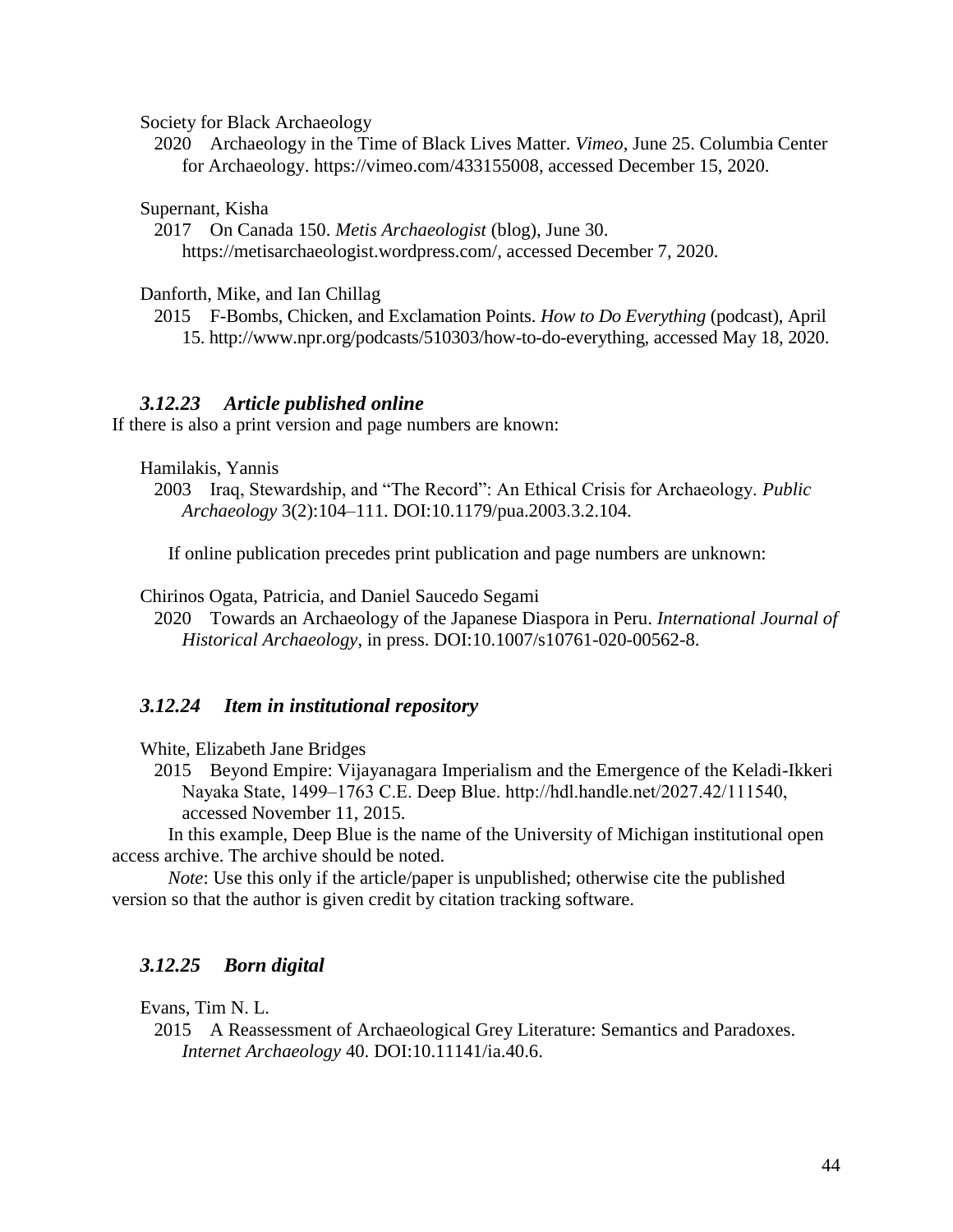## *3.12.26 Datasets*

Marwick, Ben

2015 Research Compendium for the 1989 Excavations at Madjebebe Rockshe[l]ter, NT, Australia. *Figshare*. DOI[:10.6084/m9.figshare.1297059.v3,](https://doi.org/10.6084/m9.figshare.1297059.v3) accessed February 2, 2017.

*Note*: The generic format is [author(s) or organization name], [publication year], [title of dataset], [publisher or data repository name], [persistent unique identifier to the online location of the data], [date accessed].

# **3.13 Online Supplemental Materials**

#### *3.13.1 Content and access*

Supplementary materials are not edited or typeset, and are published online with the full article in exactly the format supplied by the authors. Supplemental material must contribute substantively to the conclusions of the paper, but this material should not be essential to the article itself, which must stand alone. Editors will have the ultimate responsibility for determining whether the supplement is appropriate and acceptable. We do not encourage submission of references as supplemental material because they will not be linked to the publication and will not contribute toward the citation measures of the papers cited. Examples of materials that may be appropriate to include in supplements:

- Detailed descriptions of materials and methods that would enable other researchers to replicate portions of the study, if desired. Concise descriptions of the methods should be provided in the text, and the author should refer the reader to the supplemental materials—if included—for full descriptions and details.
- Tables too large to be formatted properly on a printed journal page
- Figures that provide additional background information that contributes meaningfully to the conclusions of the paper but may not be necessary in the paper body
- Audio, video, animations, photographs, three-dimensional models
- Transcripts or other materials in the original (non-English) language

Supplemental files are not appropriate for data sharing or archiving. The SAA encourages sharing of data, and recommends that data files (e.g. spreadsheets, databases, shapefiles, etc.) be secured in an accessible digital archive. Code (e.g. OxCal, R, Python, etc.) should be shared through a code-hosting site or archive. The deposited data and code files should be cited in the paper by the DOI that links the reader to the deposited files. Examples of archives suitable for depositing data and code accompanying papers include:

- The Digital Archaeological Record (tDAR)
- Open Context
- Archaeology Data Service (ADS)
- A university library
- Multidisciplinary DOI-issuing data repositories, e.g. dataverse, zenodo, osf, and figshare

The journals will not accept as supplemental material files that precisely identify the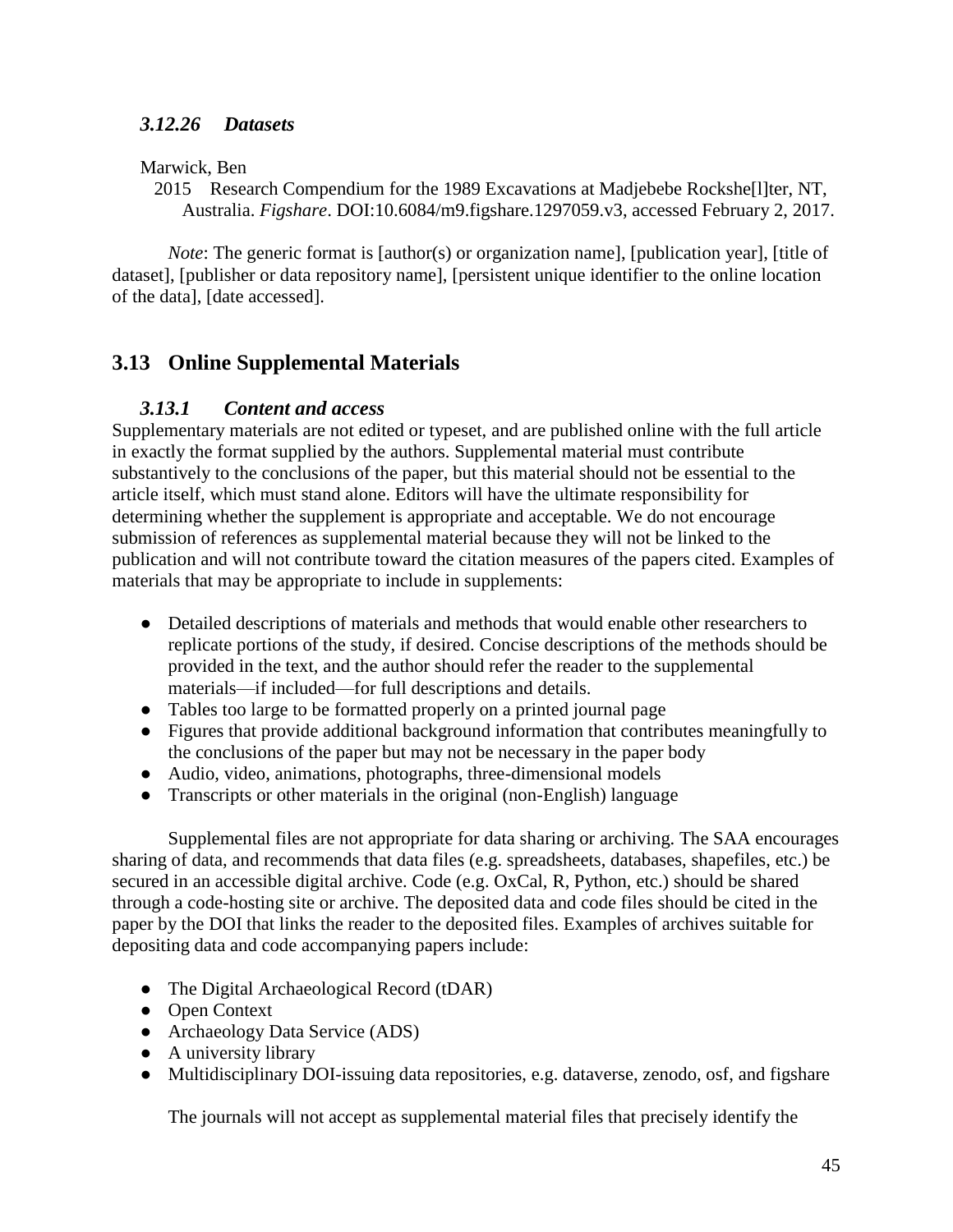location of sites, e.g., with UTM coordinates or other GIS data. Current guidelines provide for citation of online resources.

- Additional examples of citation format for data repositories are provided in Subsection 3.13.7, "Citation and Naming of Supplemental Files."
- Any links provided as supplemental online materials (as opposed to text citations) must have clear indications of persistence. They should (1) be housed and maintained in an institutional archive or other trusted third-party repository, and (2) have clear authorship, titles, dates, and persistent identifiers (e.g., DOIs, ARKs, or persistent URLs). Editors shall make the determination of whether supplemental materials provided via links are properly archived, persistent, and available.

# *3.13.2 Copyright*

Copyright for supplementary materials will be retained by the author or, in the case that copyright is held by a third party, with the copyrighter.

# *3.13.3 Responsibility for content and format*

Editors will assess supplemental materials for appropriateness and relevance. Authors will be responsible for the accuracy and format of supplemental materials. They should therefore ensure that they are clearly and succinctly presented and that the style of terms and format conforms to the rest of the paper. During processing for online publication, SAA staff may apply standard house formatting but the contents will remain unchanged.

# *3.13.4 Peer review*

Supplemental materials will be made available to reviewers and are subject to their evaluation.

# *3.13.5 File formats*

Authors should submit files in standard or widely available formats. The following formats are recommended for different categories of supplemental materials:

- *Text:* Microsoft Word (.doc; preferred) PDF (.pdf; NOT preferred, but accepted)
- *Tables:* Microsoft Word (.doc; preferred) Microsoft Excel (.xls; preferred) PDF (.pdf; NOT preferred, but accepted)
- *Manipulable Databases and Spreadsheets* The journals will post manipulable databases and spreadsheets as long as they do not exceed reasonable limits (see Subsection 3.13.6). Authors may also provide links or references to repositories such as *The Digital Archaeological Record* (tDAR), *Open Context*, the *Archaeology Data Service* (ADS), or a university library.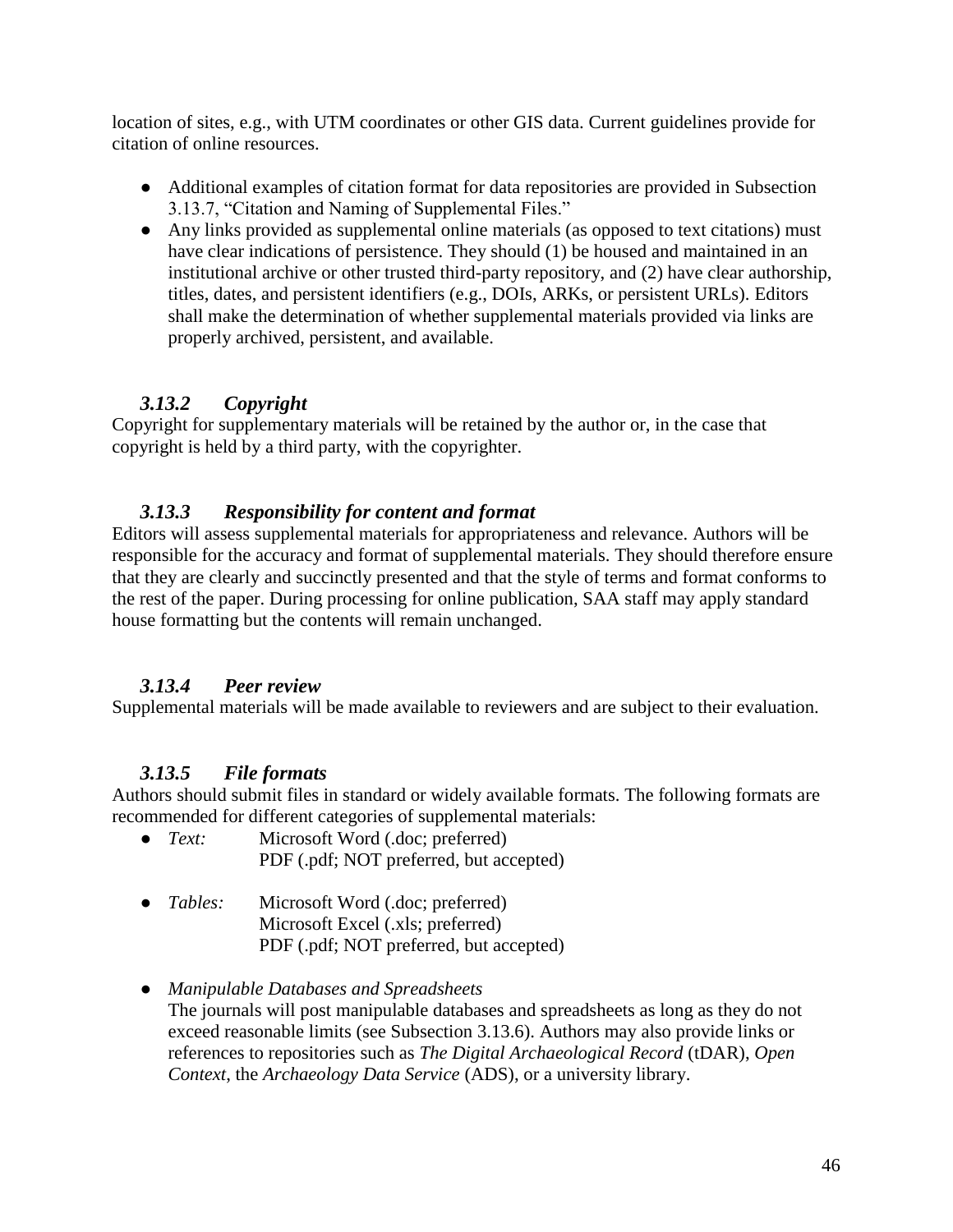- *Graphics:* TIFF (.tif; preferred) EPS (Encapsulated PostScript; .eps; preferred) JPEG (.jpg; NOT preferred, but accepted)
- *Audio:* MP3 (.mp3)
- *Video:* AVI (.avi) Quicktime (.mov) MPEG-4 (.mp4) MPEG-2 (.mpg)
- *Animations and panoramic photos:* Adobe Flash VR (.swf)

# *3.13.6 File size and number*

- The journals strongly prefer to accept no more than 10 files as supplemental materials.
- For reasons of accessibility and ease of download, individual text, table, and image files should not exceed 10 MB.
- Sound/movie files should not exceed 30 MB.
- Total size of all files submitted as supplemental materials should not exceed 100 MB.
- Authors may request an exception for the size and number of individual files from the editor.

## *3.13.7 Citation and naming of supplemental files*

- All supplemental material must be clearly identified at an appropriate place in the text of the article or report using the following convention, for example: (Supplemental Table 1), (Supplemental Figure 3), (Supplemental Video 1), etc.
- Files submitted as supplemental material must be clearly labeled as such by inserting "Supplemental" at the beginning of the file name (e.g., Supplemental\_Figure\_1.tif).
- Databases, images, or other materials not hosted by Cambridge University Press (Cambridge Core) should be cited in the text of the article and the reference provided in the References Cited section. References must include the author or creator of the document; the date of creation or last revision (if neither is available, use the access date); title of the document or description of the database; name of the online repository; Digital Object Identifier (DOI) and/or Uniform Resource Locator (URL); and date of access.

# *Examples:*

McManamon, Francis P.

2011 The Archaeology of Kennewick Man. Electronic document, The Digital Archaeological Record (tDAR), [http://core.tdar.org/project/6325,](http://core.tdar.org/project/6325) accessed August 30, 2013.

## Engelbrecht, William

2011 Whitford Site Ceramic Data. Electronic database, The Digital Archaeological Record (tDAR), [http://core.tdar.org/dataset/373125.](http://core.tdar.org/dataset/373125) DOI:10.6067/XCV81R6P16, accessed August 27, 2012.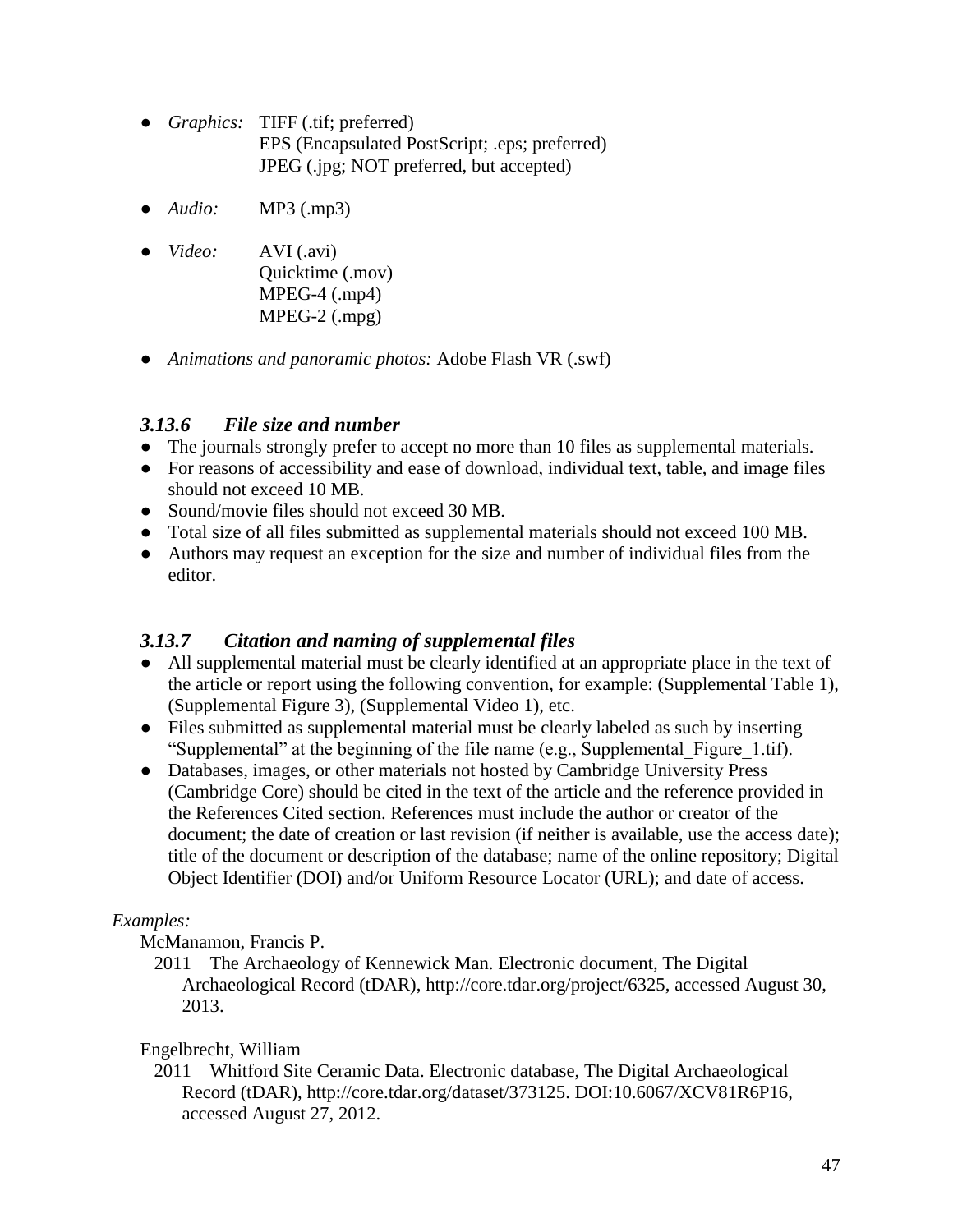Palmisano, Alessio

2012 Diachronic and Spatial Distribution of Khabur Ware in the Early Second Millennium BC. *Journal of Open Archaeology Data* 1(2). DOI[:10.5334/4f8d6ed49bd54,](http://dx.doi.org/10.5334/4f8d6ed49bd54) accessed August 23, 2013.

Parker, Bradley, and Peter Cobb

2012 Kenan Tepe: Digital Data and Media. Bradley Parker and Peter Cobb (Eds.). Open Context, http://opencontext.org/projects/3DE4CD9C-259E-4C14-9B03- 8B10454BA66E. DOI[:10.6078/M7H41PBJ,](http://dx.doi.org/10.6078/M7H41PBJ) accessed August 23, 2013.

#### *3.13.8 References*

Include relevant references within each supplemental file.

### **3.14 Additional References for Authors**

Larousse Editorial

2008 *Vox New College Spanish and English Dictionary*. 2nd ed. McGraw Hill, New York.

Merriam-Webster

- 2001 *Webster's Third New International Dictionary, Unabridged*. Rev. ed. Merriam-Webster, Springfield, Massachusetts. (For word usage not found in the *Merriam-Webster's Collegiate Dictionary*, 11th ed.)
- 2014 *Merriam-Webster's Collegiate Dictionary*. 11th ed. Merriam-Webster, Springfield, Massachusetts. (The authority for spelling in the SAA's journals.)

Real Academia Española

1992 *Diccionario de la lengua española*, Vigésima primera edición. 2 vols. Editorial Espasa Calpe, S.A., Madrid. Also available online: [http://dle.rae.es/?w=diccionario.](http://dle.rae.es/?w=diccionario) University of Chicago Press

2017 *The Chicago Manual of Style*. 17th ed. University of Chicago Press, Chicago.